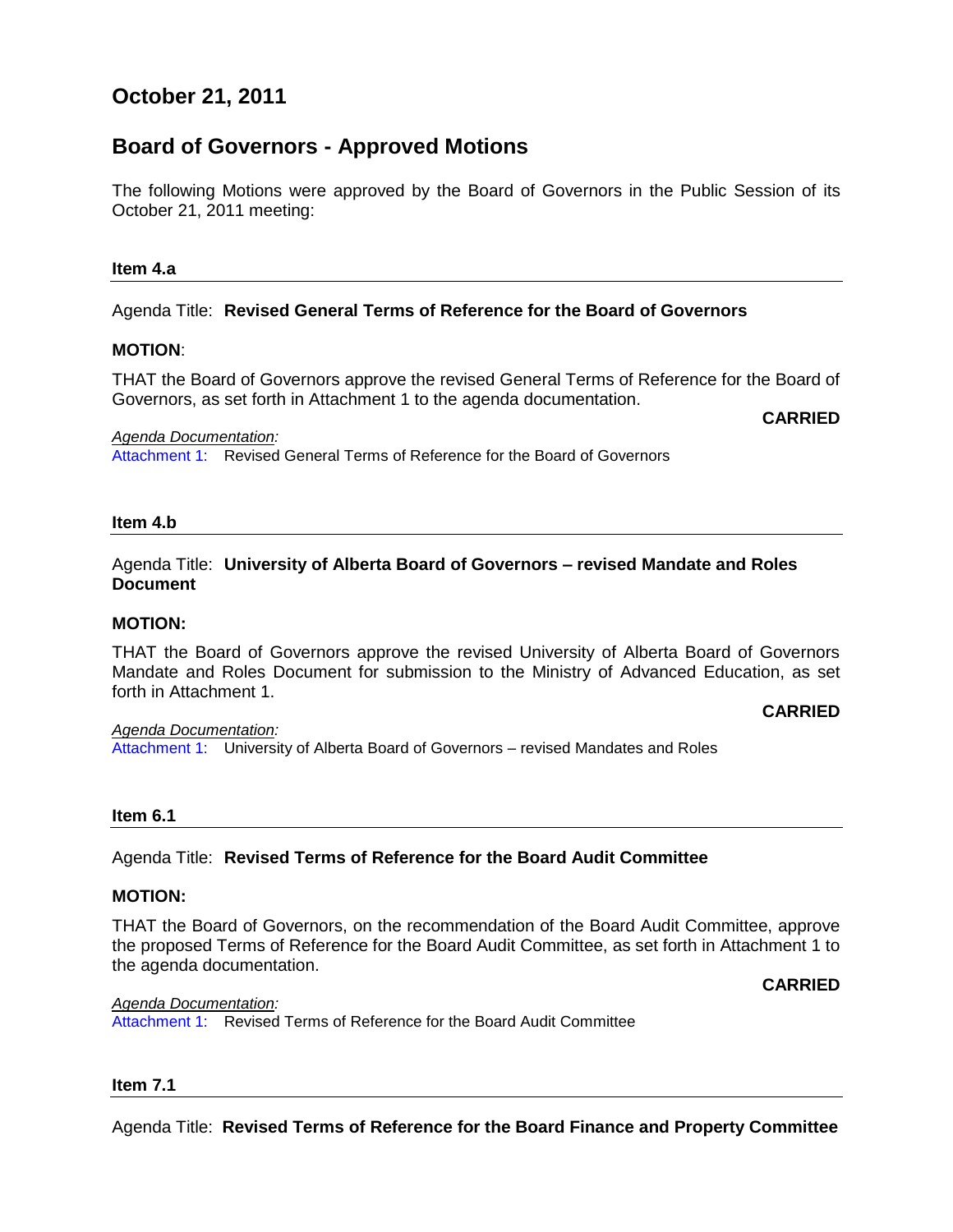#### **MOTION:**

THAT the Board of Governors, on the recommendation of the Board Finance and Property Committee, approve the proposed Terms of Reference for the Board Finance and Property Committee, as set forth in Attachment 1 to the agenda documentation.

#### *Agenda Documentation:*

[Attachment 1:](#page-23-0) Revised Terms of Reference for the Board Finance and Property Committee

#### **Item 7.2**

## Agenda Title: **Capitalization of Unrestricted Funds to Permanent Restricted Endowments Net Assets**

#### **MOTION:**

THAT the Board of Governors, on the recommendation of the Board Finance and Property Committee, approve the transfer of \$210,746.61 of unrestricted net assets to permanent restricted endowment net assets.

## **CARRIED**

**CARRIED**

#### **Item 8.1**

## Agenda Title: **Revised Terms of Reference for the Board Human Resources and Compensation Committee**

#### **MOTION:**

THAT the Board of Governors, on the recommendation of the Board Human Resources and Compensation Committee, approve the proposed Terms of Reference for the Board Human Resources and Compensation Committee, as set forth in Attachment 1 to the agenda documentation.

#### **CARRIED**

#### *Agenda Documentation:*

[Attachment 1:](#page-27-0) Revised Terms of Reference for the Board Human Resources and Compensation **Committee** 

#### **Item 9.1**

#### Agenda Title: **Revised Terms of Reference for the Board Investment Committee**

#### **MOTION:**

THAT the Board of Governors, on the recommendation of the Board Investment Committee, approve the proposed Terms of Reference for the Board Investment Committee, as set forth in Attachment 1 to the agenda documentation.

## **CARRIED**

*Agenda Documentation:* [Attachment 1:](#page-30-0) Revised Terms of Reference for the Board Investment Committee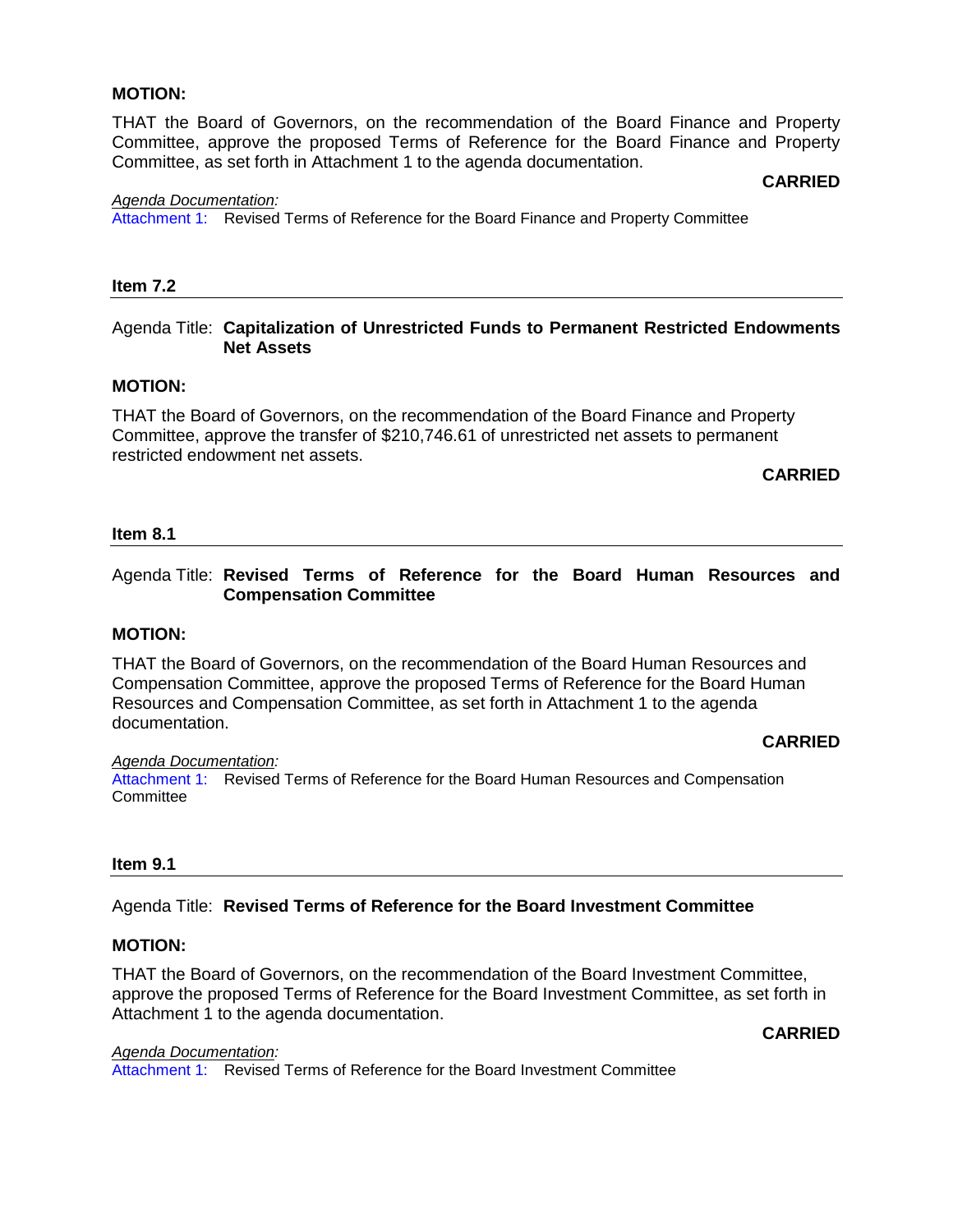## Agenda Title: **University Investment Funds Policy**

## **MOTION:**

That the Board of Governors, on the recommendation of the Investment Committee, approve the revised University Funds Investment Policy, as set forth in Attachment 1 to the agenda documentation.

*Agenda Documentation:* [Attachment 1:](#page-32-0) University Funds Investment Policy

#### **Item 10.1**

Agenda Title: **Revised Terms of Reference for the Board Learning and Discovery Committee**

## **MOTION:**

THAT the Board of Governors, on the recommendation of the Board Learning and Discovery Committee, approve the proposed Terms of Reference for the Board Learning and Discovery Committee, as set forth in Attachment 1 to the agenda documentation.

**CARRIED**

**CARRIED**

*Agenda Documentation:* [Attachment 1:](#page-42-0) Revised Terms of Reference for the Board Learning and Discovery Committee

## **Item 11.1**

## Agenda Title: **Revised Terms of Reference for the Board Safety, Health and Environment Committee**

#### **MOTION:**

THAT the Board of Governors, on the recommendation of the Board Safety, Health and Environment Committee, approve the proposed Terms of Reference for the Board Safety, Health and Environment Committee, as set forth in Attachment 1 to the agenda documentation.

*Agenda Documentation:*

[Attachment 1:](#page-45-0) Revised Terms of Reference for the Board Safety, Health and Environment Committee

## **Item 12.1**

## Agenda Title: **Revised Terms of Reference for the Board University Relations Committee**

## **MOTION:**

THAT the Board of Governors, on the recommendation of the Board University Relations Committee, approve the proposed Terms of Reference for the Board University Relations Committee, as set forth in Attachment 1 to the agenda documentation.

**CARRIED**

**CARRIED**

#### *Agenda Documentation:* [Attachment 1:](#page-48-0) Revised Terms of Reference for the Board University Relations Committee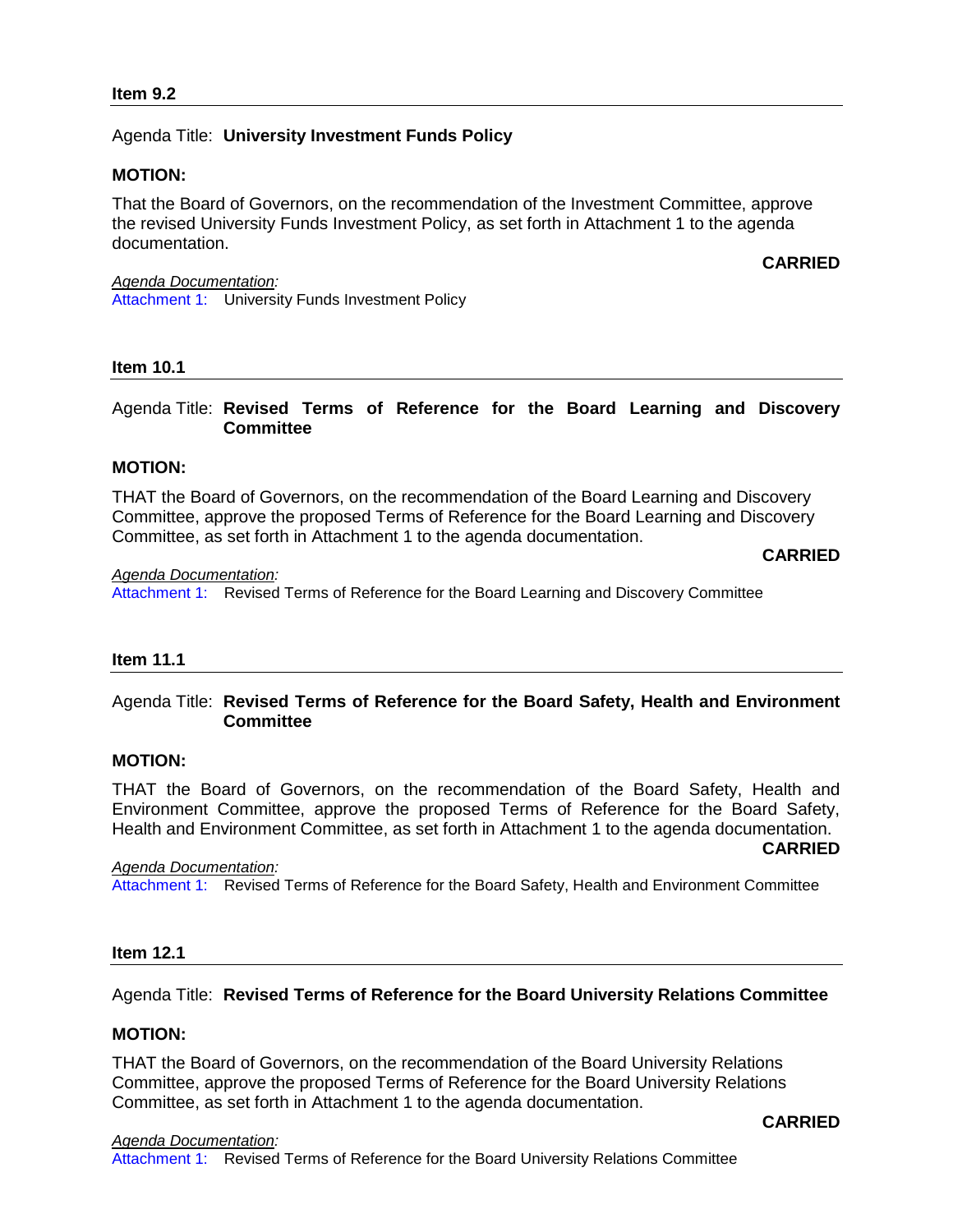## **Item 12.2**

Agenda Title: *University of Alberta 2010-11 Annual Report* **to the Government of Alberta**

#### **MOTION:**

THAT the Board of Governors, on the recommendation of the Board University Relations Committee, approve the *University of Alberta 2010-2011 Annual Report for submission to the Government of Albert*a and empower the Associate Vice-President (Audit & Analysis) to make any editorial changes to the *Report*, as needed, as long as the changes do not have the force of policy.

## **CARRIED**

#### **Item 12.3**

## Agenda Title: **Prospect Management Policy**

## **MOTION:**

THAT the Board of Governors, on the recommendation of the Board University Relations Committee, approve the Prospect Management Policy, as set forth in Attachment 1 to the agenda documentation.

**CARRIED**

*Agenda Documentation:* [Attachment 1:](#page-52-0) UAPPOL PMP Policy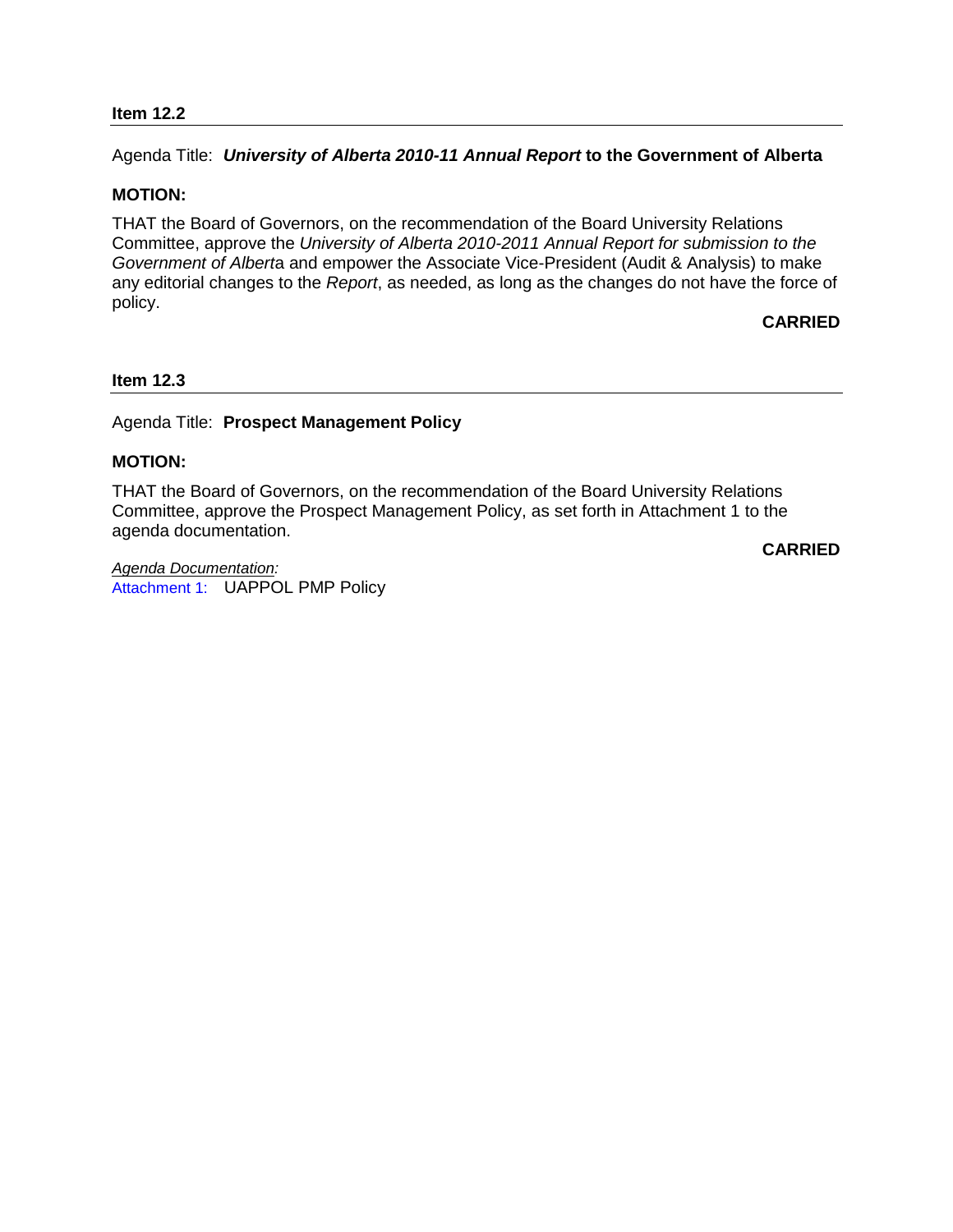## **UNIVERSITY OF ALBERTA STANDING AND OTHER COMMITTEES OF THE BOARD OF GOVERNORS GENERAL TERMS OF REFERENCE**

- <span id="page-4-0"></span>1. (a) There are seven Standing Committees (each of which is a "Committee") established by the Board of Governors (the "Board") of the University of Alberta (the "University") pursuant to s.16 of the *Post-Secondary Learning Act.* 
	- (i) Audit;
	- (ii) Finance and Property;
	- (iii) Human Resources and Compensation;
	- (iv) Investment;
	- (v) Learning and Discovery;
	- (vi) Safety, Health and Environment; and
	- (vii) University Relations.
	- (b) The Board has delegated to each Committee responsibility and authority to make decisions on behalf of the Board in the Committees defined area of responsibility except to the extent that such authority has been specifically limited by the Board in the Terms of Reference for the Committee.

For greater certainty the delegation of authority to the Committees is intended to permit the Board to pursue major policy and strategic issues. In particular the delegation of authority to the Committees is intended to be sufficiently broad so that as a result the issues which remain with the Board or which would be referred by a Committee to the Board would generally be in the nature of the following:

- (i) high level strategic, budgetary and stewardship policy issues or matters of significant risk to the University;
- (ii) any matter involving an alteration in the mandate, terms of reference, membership, or structure of a Committee;
- (iii) those things which a Committee considers to be of major strategic significance to or long-term impact on the University;
- (iv) those matters on which, in the opinion of a Committee chair, there has been a strong division of opinion within the Committee;
- (v) issues involving benchmarking and performance; and
- (vi) issues in which there is a lack of clarity as to which Committee is responsible.
- 2. The Board may create other committees (each of which is a "Committee") and establish the terms of reference of such committees.
- 3. A member of a Committee shall be appointed by the Board for a term commencing on a date selected by the Board and expiring on the earliest of:
	- (i) the effective date of the resignation of that member from the Board;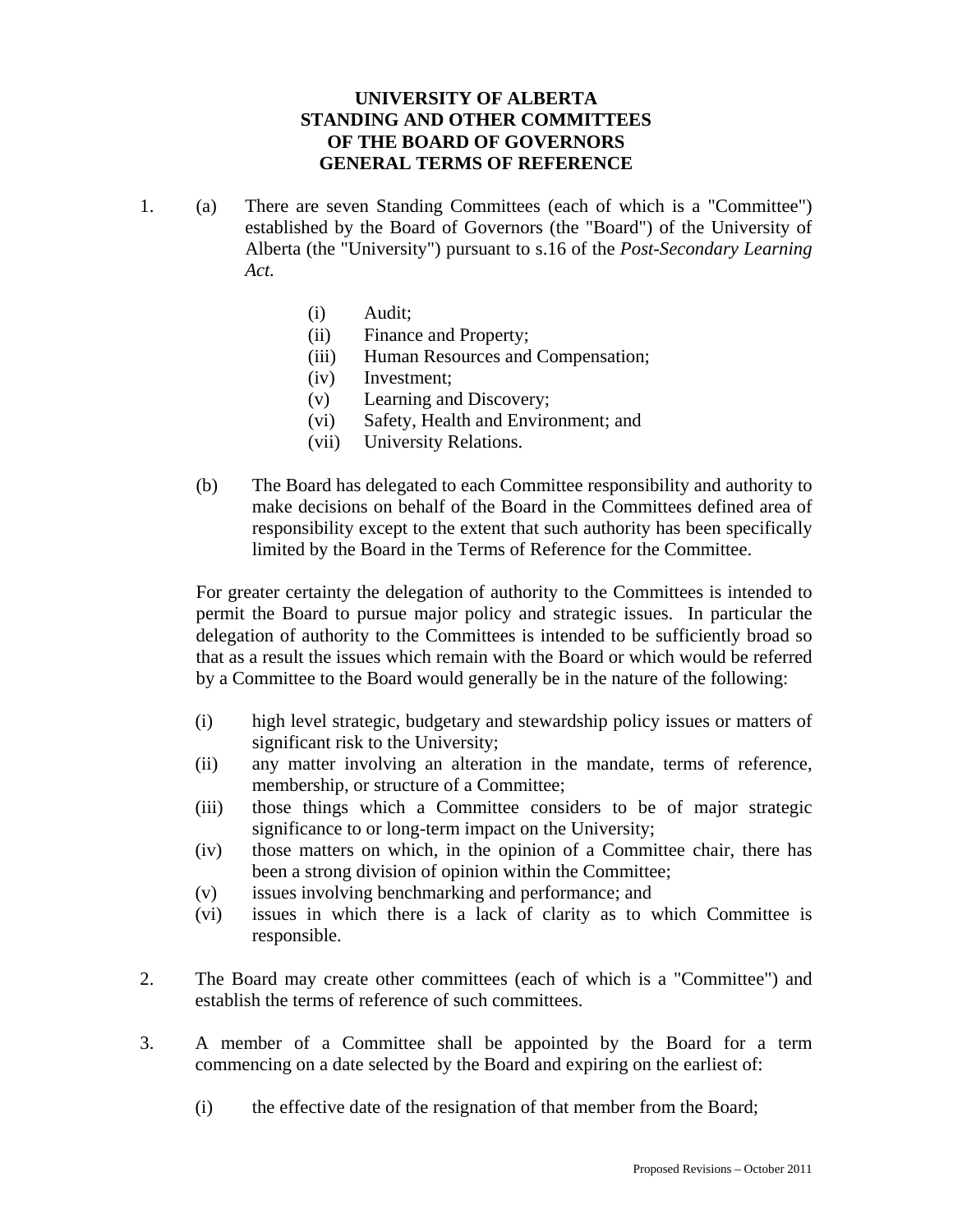- (ii) the effective date of the resignation of that member from that Committee;
- (iii) a date selected by the Board;
- (iv) the expiry date of the term of the appointment of a non-Board member to the Committee; and
- (v) the effective date of a general appointment of all members to that committee (normally the Board meeting in June).

A member of a Committee is eligible to be reappointed to that Committee.

- 4. There shall be members of each Committee who are Board members; non-Board members may be drawn from the University Senate and elsewhere within the University or from the community as the Board considers may be appropriate or as may be provided in the Committee's terms of reference. Where the terms of reference of a Committee provide for a number of members in excess of those specifically required to be represented on the Committee, additional members may, subject to the foregoing, be appointed from any constituency.
- 5. The Chair of the Board, the Chancellor, and the President of the University are exofficio voting members of each Committee. .
- 6. The Chair of a Committee is responsible for calling meetings and setting or approving the agenda for each meeting of that Committee. Subject to these Terms of Reference and the terms of reference of the Committee, the Chair of a Committee may establish rules of procedure to be followed at each meeting of that Committee.
- 7. The Vice-Chair, serves as the Acting Chair in the absence of the Board Chair, or when the position of Chair is vacant.
- 8. Each Committee will appoint a person to act as the secretary of that Committee. That person need not be a member of that Board or of the Committee and may be an employee of the University.
- 9. A quorum for the transaction of business at any meeting of a Committee is a number equal to a majority of the voting members of the Committee present in person or by telephone or other communication means/media which permit all persons participating in the meeting to communicate with each other. For purposes of determining the quorum for meetings of a Committee, the ex-officio members shall not be included in the calculation of the number of voting members. In order for a meeting to be validly constituted for the transaction of business, either the Chair or the Vice-Chair shall be present. Business will be conducted by resolutions. Resolutions shall be decided by a majority of members voting on the question. In the case of a tied vote the person acting as Chair of the Committee shall be entitled to a second or casting vote.
- 10. A written resolution signed by all Committee members entitled to vote on that resolution at a meeting of the Committee (other than the ex-officio members) is as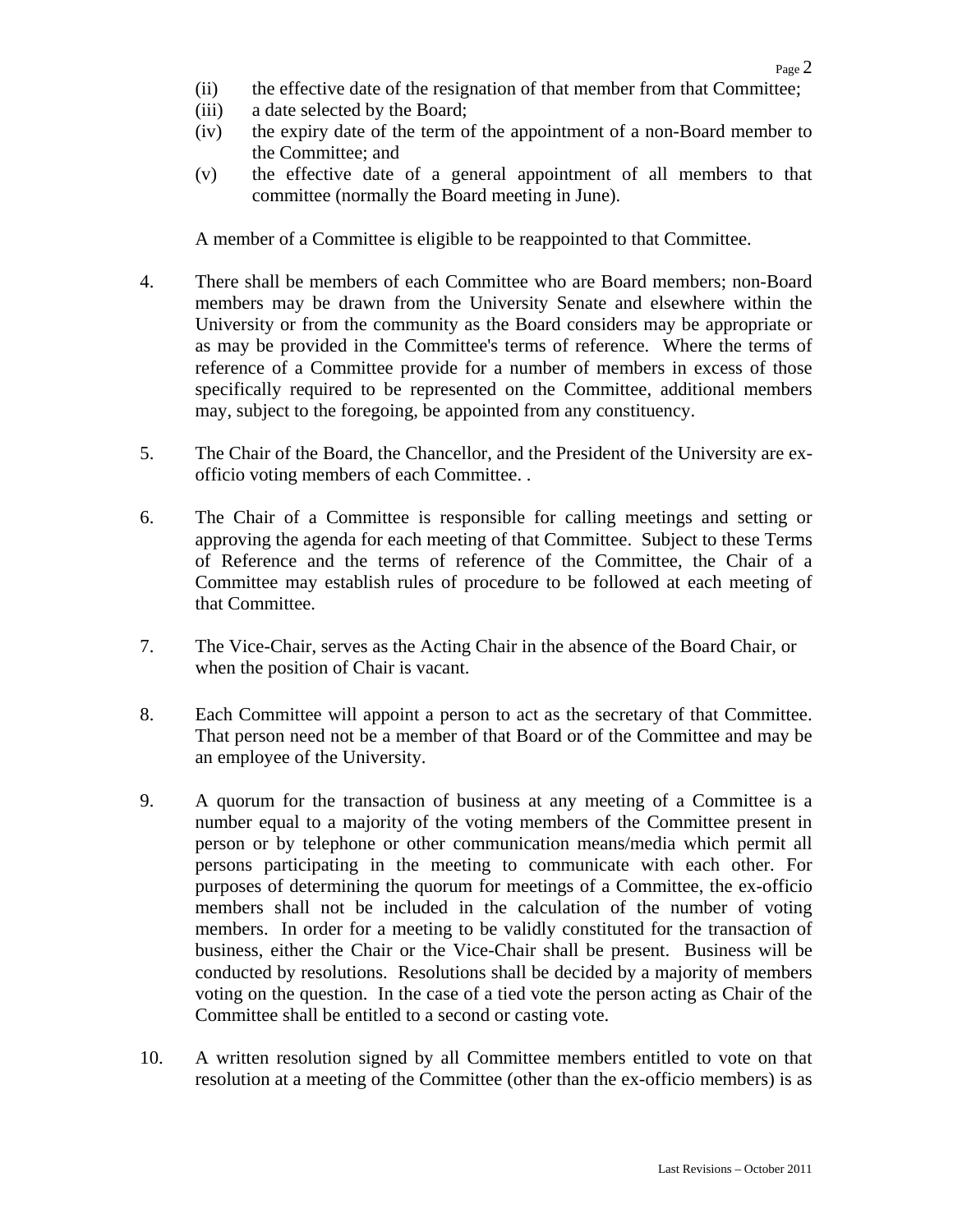- 11. Each Committee has the power to refer or delegate specific matters under its authority to another Board Committee to a Sub-Committee or to a Vice-President unless the Board expressly restricts referral or delegation or that other Board Committee, Sub-Committee or Vice-President refuses to accept the referral or delegation.
- 12. Meetings or a portion thereof of a Committee or Sub-Committee may be held in the absence of the public only if the whole of the meeting or the portion from which the public is excluded concerns:
	- (a) the security of the property of the University;
	- (b) personal information of an individual, including an employee of the University;
	- (c) a proposed or pending acquisition or disposition of property by or for the University;
	- (d) labour relations or employee negotiations;
	- (e) a law enforcement matter, litigation or potential litigation, including matters before administrative tribunals affecting the University, or
	- (f) the consideration of a request for access for information under the Freedom of Information and Protection of Privacy Act if the Committee is itself designated as the head of the University for the purposes of the Freedom of Information and Protection of Privacy Act,

Except as specifically permitted by applicable law, no other matters may be considered in the absence of the public.

13. Through the Chair of the Committee, or such other members as the Committee or Chair may appoint, each Committee will regularly report to the Board on the business conducted and duties discharged by that Committee. In making such reports, the person making the report shall be prepared to provide such additional information and detail to the Board as may reasonably be required for the Board to be properly informed as to the activities and decisions of the Committee.

Page 3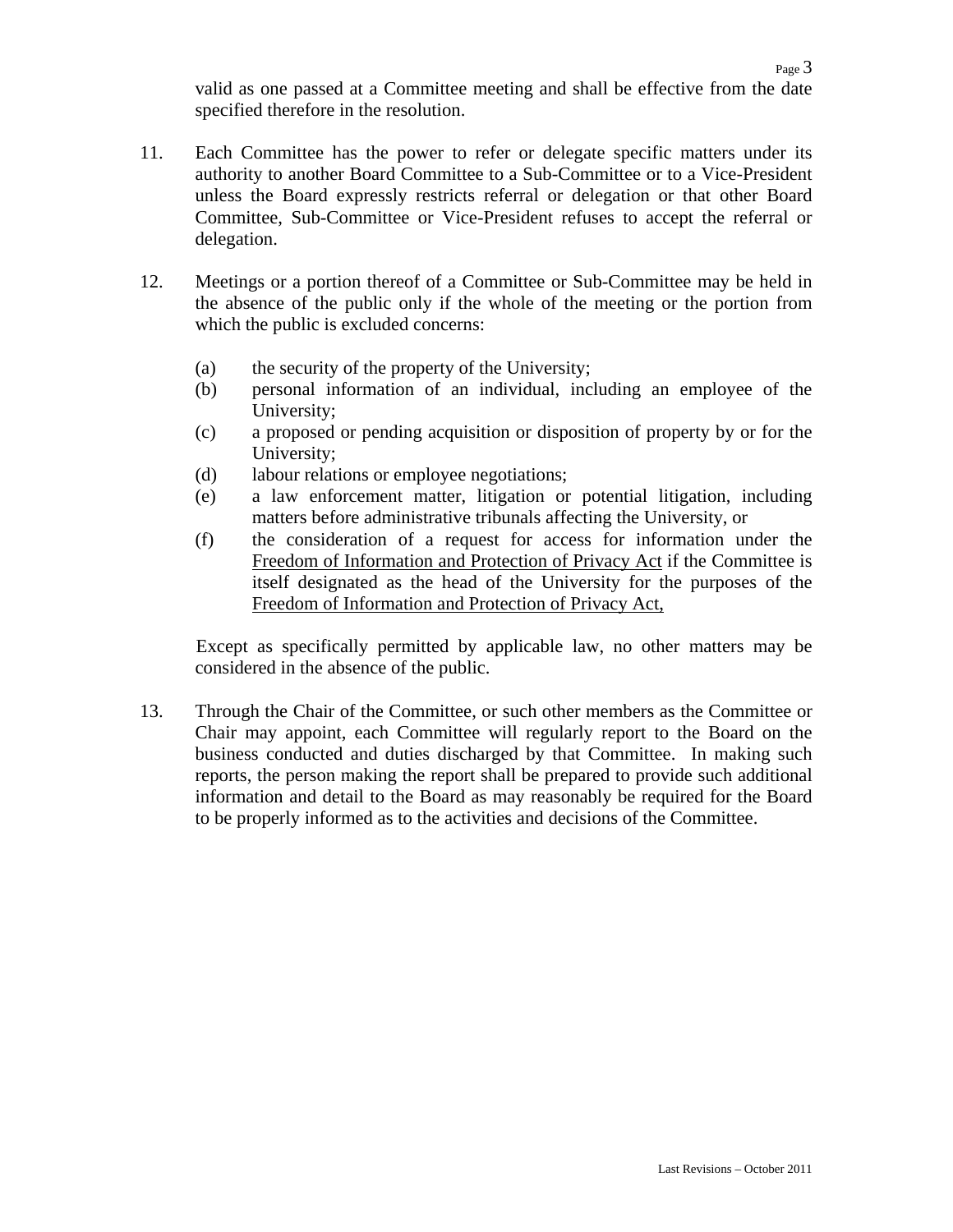<span id="page-7-0"></span>

# **University of Alberta Board of Governors Mandate and Roles Document**

## **Preamble**

This Mandate and Roles Document for the Board of Governors of the University of Alberta has been developed collaboratively between the Minister of Advanced Education and Technology and the Board to reflect a common understanding of respective roles and responsibilities.

## **1. Mandate**

## **Mandate**

Continued under the *Post-secondary Learning Act* (PSLA), the Board manages and operates the post-secondary institution in accordance with its approved mandate [PSLA Section  $60(1)(a)$ ].

## **University of Alberta Mandate** *– approved by the Minister of Advanced Education and Technology, July 17, 2009*

Created by the *University Act*, 1906 of the Legislative Assembly of the Province of Alberta, the University of Alberta is a board-governed, publicly-funded university that operates as a Comprehensive, Academic and Research Institution under the authority of Alberta's *Post-Secondary Learning Act*. Its fundamental mandate is to offer a broad range of outstanding learning and research programs to prepare citizens and leaders who will make a difference. The University plays a leading role in Campus Alberta through collaboration with other Alberta institutions, responding to vital community relationships at every level and giving a national and international voice to Alberta innovation. Its activities enhance student opportunities and build Alberta's capacity for long-term, knowledge-driven sustainable development at the global forefront.

The University provides instructional excellence through both on-campus and distance delivery in a vibrant and supportive learning and research environment. Its residential, multi-campus setting includes many research and field facilities. The University community discovers, disseminates, and applies new knowledge through the following interrelated core activities.

In a dynamic and integrated learning and research environment, the University of Alberta offers graduate and undergraduate students the opportunity to earn internationally respected credentials, including bachelors, masters and doctoral degrees, and university certificates and diplomas. It also offers French-language programs leading to university degrees, certificates and diplomas as well as college certificates and diplomas. A number of its programs are unique within Alberta. Post-doctoral fellows come to the University to refine their teaching, mentoring and research skills.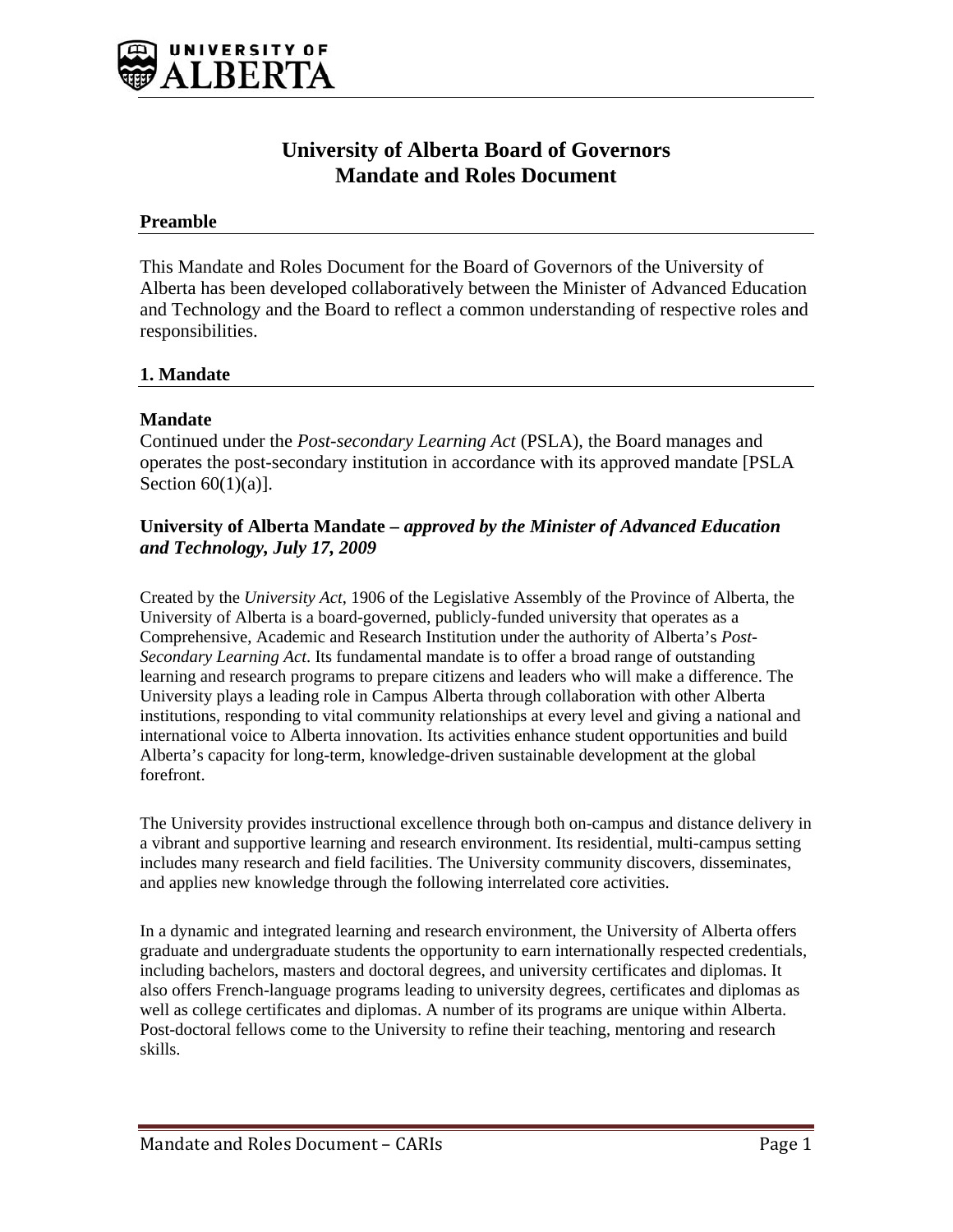The University of Alberta is a balanced academy, with strong arts and sciences programs featuring the Faculties of Agricultural Life and Environmental Sciences, Arts, Augustana, Extension, Native Studies, Physical Education and Recreation, Science and the Faculté Saint-Jean. These faculties are foundational to and interlinked with the University's network of strong professional faculties, including Business, Education, Engineering, Graduate Studies and Research, Law, Medicine and Dentistry, Nursing, Pharmacy and Pharmaceutical Studies, Public Health, and Rehabilitation Medicine. In addition, all of our faculties are involved in professional development and continuing education.

The University establishes and maintains an environment of inquiry-based learning anchored in strong academic programming and an array of co-curricular student life opportunities. Academic support, social/community enrichment, health and wellness, and career and life development are cornerstones of the University of Alberta student experience. The intellectual and creative diversity of the campus, including its international and multicultural population and exchange programs, makes for an engaging student experience. Fine arts displays, stage performances, museum collections, athletic and recreational opportunities combine with residence life to present multi-dimensional possibilities. Experiential learning opportunities based in the community augment on-campus activities with real-life applications.

Transfer and collaborative degree completion agreements with partner institutions broaden student opportunities and provide rural, northern and Aboriginal communities with access to University of Alberta credentials. Similar innovative arrangements centred at the University deliver information and knowledge resources to post-secondary and government communities through both inter-library and online access.

The University of Alberta's research and creative activity produces a dual impact through the preparation of highly qualified graduates and a continuous flow of innovation. The University attracts scholars of international reputation: undergraduate and graduate students, post-doctoral fellows, staff and faculty. Collectively, they foster, conduct and disseminate research and creative activity, both pure and applied, within and across all the major program areas at an internationally-recognized level of excellence.

University of Alberta faculties, centres and institutes combine resources and talents for collaborative advantage through research partnerships with other academic institutions, business, governments and public agencies. The University actively transfers new knowledge and creative works to Alberta, Canada and the world for community benefit, including commercial development of intellectual property when appropriate and feasible.

In every aspect of its mandate, the University of Alberta is a partner in social, cultural, and economic development, fostering and establishing the provincial, national and international connections and understandings that support leading global enterprise and citizenship for Albertans. University administrators, faculty, staff and students contribute regularly to public debate and to government and corporate examination of issues. Start-up companies and new technologies licensed to existing companies lead Alberta in new directions and employ graduates. The University continually moves out into its communities through its graduates, its creative and research advances, and its ongoing opportunities for experiential and life-long learning.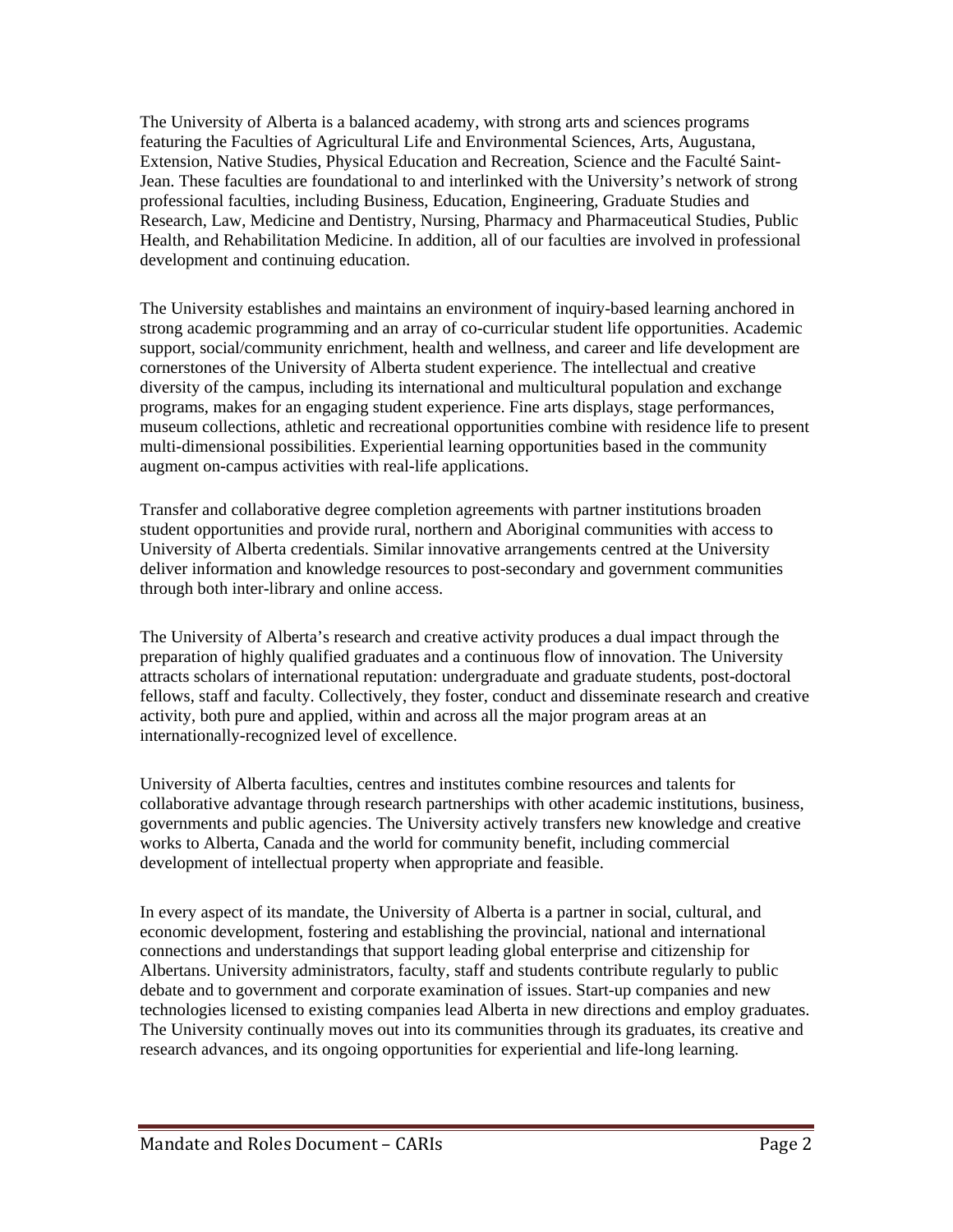## URL Link to Ministerial Approved Mandate:

http://www.advancededandtech.alberta.ca/post-secondary/campusalberta/mandates.aspx

## **Vision and Mission**

## **Our Vision**

*To inspire the human spirit through outstanding achievements in learning, discovery, and citizenship in a creative community, building one of the world's great universities for the public good.* 

## **Our Mission**

Within a vibrant and supportive learning environment, the University of Alberta discovers, disseminates, and applies new knowledge through teaching and learning, research and creative activity, community involvement, and partnerships. The University of Alberta gives a national and international voice to innovation in our province, taking a lead role in placing Canada at the global forefront.

We have anchored our vision on four cornerstones that provide the foundation for a great university and the uplifting of the whole people, that are: Talented People; Learning, Discovery, and Citizenship; Connecting Communities; and Transformative Organization and Support.

## **Link to University of Alberta Web Site: http://www.ualberta.ca/**

## **Applicable Legislation and Regulations**

The Board has responsibilities under, and is subject to, a number of statutes and regulations, which include but are not limited to the following:

- *Post-secondary Learning Act;*
- *Alberta Public Agencies Governance Act;*
- *Financial Administration Act;*
- *Government Accountability Act;*
- *Freedom of Information and Protection of Privacy Act; and*
- *Lobbyist Act.*

The *Post-secondary Learning Act* provides the primary legislation for public postsecondary institutions in the province of Alberta. Regulations enacted under the PSLA include:

- Advanced Education and Technology Grants Regulation (s. 13.2)
- Programs of Study Regulation
- Campus Alberta Sector Regulation
- Land Use Regulation
- Model Provisions Regulation
- Pension Validation Regulation
- Public Post-Secondary Institutions' Tuition Fees Regulation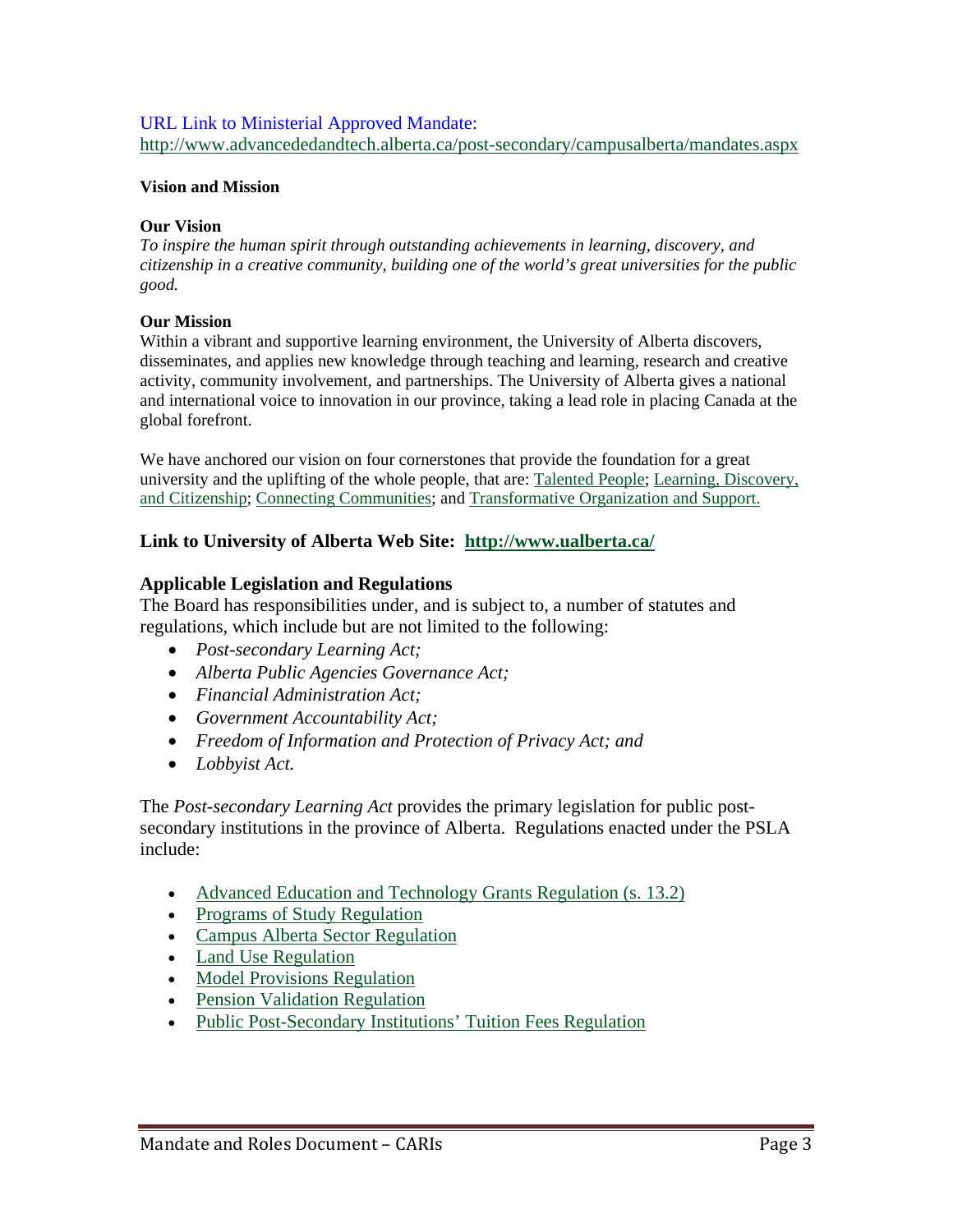# **2. Duties and Responsibilities**

# **Lieutenant Governor in Council**

The *Post-secondary Learning Act* outlines the duties and responsibilities of the Lieutenant Governor in Council specific to the Board. These include the continuation of the public post-secondary institution [PSLA Section 126] and its Board [PSLA Section  $16(1)$ .

In addition, the Lieutenant Governor in Council:

- Appoints public Board members [PSLA Section  $16(3)(e)$ ];
- May by order disestablish the public post-secondary institution and its Board [PSLA Section 102(1)];
- May order that the assets and liabilities of a dissolved Board be transferred to government or to another post-secondary institution [PSLA Section 102(2)];
- Approves debenture borrowing [PSLA Section  $73(1)$ ];
- Approves an incorporation, and the establishment, acquisition and dissolution of a subsidiary by the Board [PSLA Section 77 and the Financial Administration Act];
- Approves the Board's establishment of a registered pension plan as an alternative to a designated pension plan [PSLA Section 69(2)(b)]; and
- Approves the Board's disposition of certain land [PSLA Section  $67(1.1)$ ].

# **Auditor General**

The Auditor General of Alberta is the auditor of the Board as outlined in Section 71 of the *Post-secondary Learning Act*.

# **Minister of Advanced Education and Technology**

The *Post-secondary Learning Act* outlines a variety of duties and responsibilities for the Minister of Advanced Education and Technology (Minister) including the appointment of Board members from nominees of constituent groups [PSLA Section 16(3)(d)] and approval of the institution's mandate statement [PSLA Section 103(1)].

In addition, the Minister of Advanced Education and Technology:

- Monitors the institution's operation and performance through the Board's business plan, access plan, and annual report submissions [PSLA Sections 78(1), 78.1 and 79(1)];
- Approves the Board's establishment of supplementary pension plans [PSLA Section 69(2)(c)];
- Approves an incorporation, and the establishment, acquisition and dissolution of a subsidiary by the Board [PSLA Section 77 and the Financial Administration Act];
- Chairs the Campus Alberta Strategic Directions Committee [PSLA Section 107.1(2)]; and
- Informs the Board of government policies and direction impacting the work of the Board.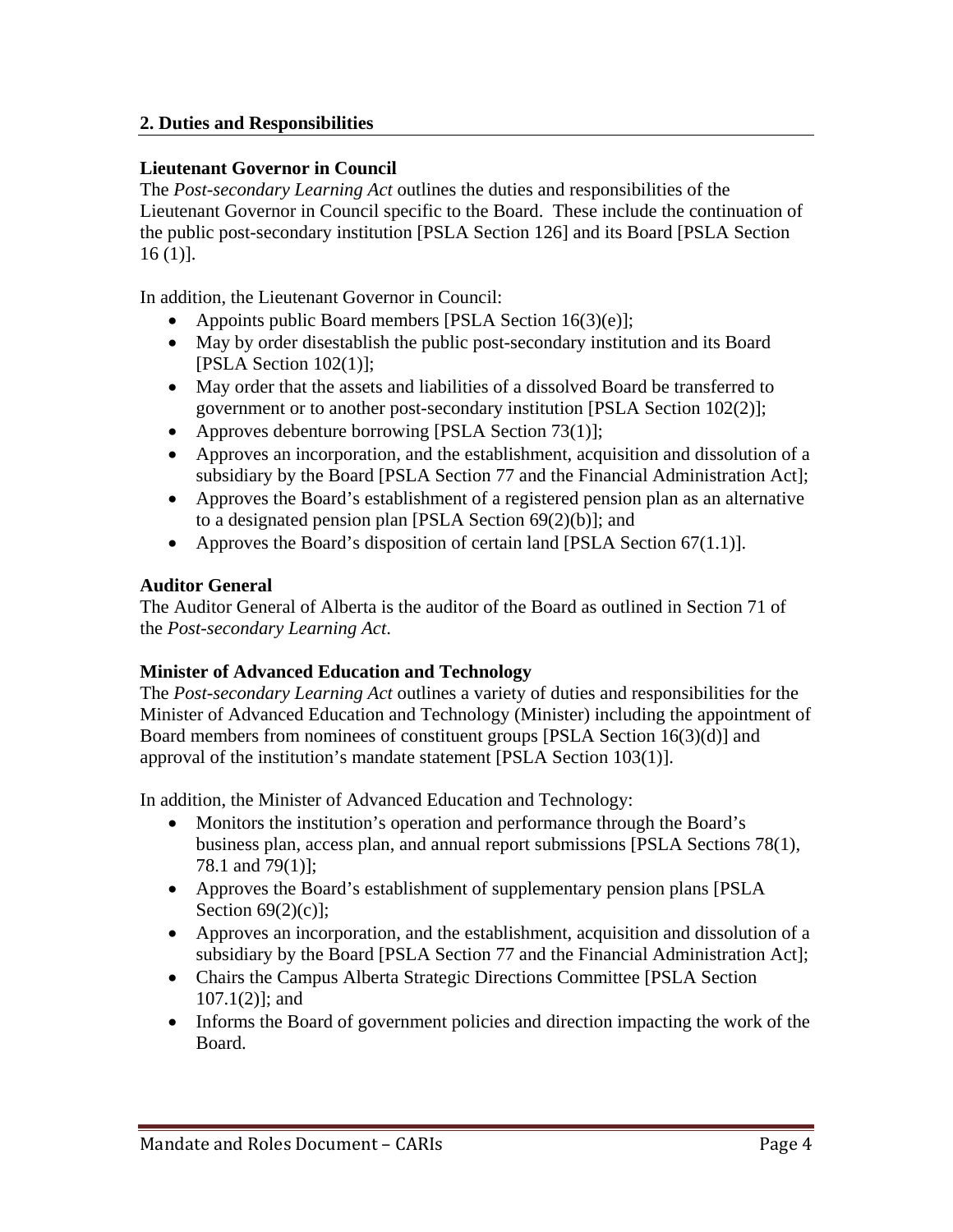Under the *Alberta Public Agencies Governance Act* (APAGA), the Minister also conducts regular reviews (at least every seven years) of the Board's mandate and purpose [APAGA Section 19(1)].

# **Deputy Minister of Advanced Education and Technology**

The Deputy Minister supports and acts under the general direction of the Minister, and is responsible for activities which have been delegated by the Minister.

# **Department of Advanced Education and Technology**

The Department of Advanced Education and Technology (Department) supports the Minister and Board in meeting their legislated responsibilities. Examples of Department support for Board related functions include:

- The provision of orientation materials and training support for new Board members;
- Establishment of workflow procedures for the recruitment and appointment of Board members;
- Ensuring that the Board's Mandate and Roles Document is affirmed annually and renewed or revised every three years; and
- Coordinating the Board's mandate and purpose review, at a minimum, every seven years.

# **Board of Governors of the University of Alberta**

The Board shall manage and operate the institution in accordance with its mandate [PSLA Section  $60(1)(a)$ ].

The Board has the authority through the *Post-secondary Learning Act* to establish admission requirements and publish rules with respect to enrolment and programs [PSLA Section  $60(1)(c)$  and  $(d)$ ], determine tuition fees to be paid by students in accordance with the regulations [PSLA Section 61], and delegate in writing powers, duties or functions set out in the PSLA, with the exception of bylaws [PSLA Section 62]. Other Board specific functions include, but are not limited to:

- The settlement of questions [PSLA Section 63];
- Student discipline [PSLA Section 64];
- The acquisition of land [PSLA Section  $66(1)$ ];
- The disposition of land with approval of the Lieutenant Governor in Council [PSLA Section  $67(1.1)(a)$  and  $(b)$ ];
- Debenture borrowing, subject to the approval of the Lieutenant Governor in Council [PLSA Section 72];
- Banking and investment [PLSA Section 75]; and
- The appointment of the president and vice-presidents [PSLA Sections 81(1) and 82(1)].

In terms of accountability and reporting:

• The Board must prepare a statement setting out the mandate for the institution and this must be submitted to the Minister for approval [PSLA Section 103(1)].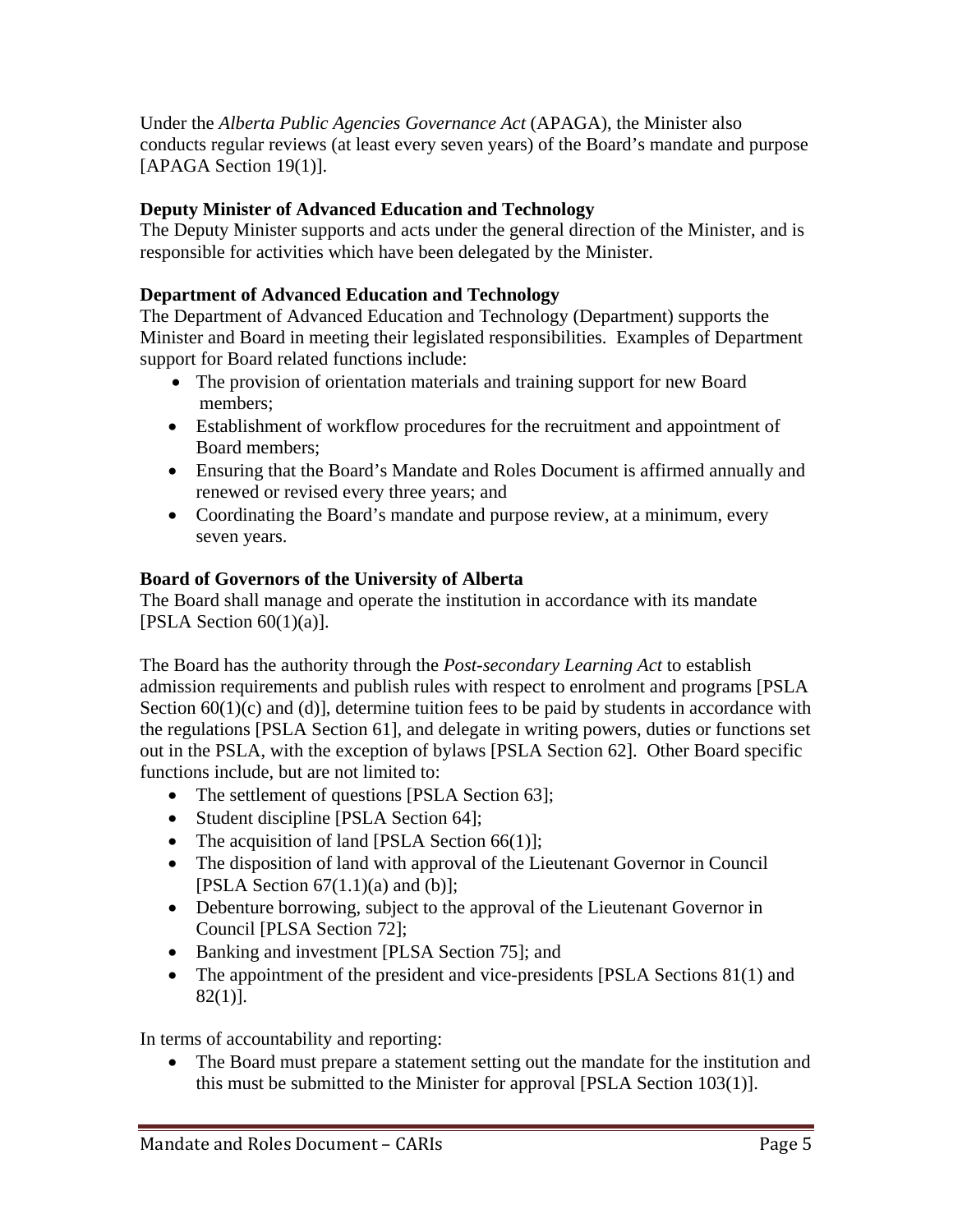- The Board must also submit a business plan, access plan and annual report to the Minister on an annual basis [PLSA Sections 78(1), 78.1 and 79(1)].
- The Board may be required to collect information (such as enrolment data and Key Performance Indicators) and submit to the Minister any information and reports the Minister considers necessary [PSLA Section 118(1)].
- The Board is accountable for ensuring that the public funds appropriated for the support of institutions are used effectively and appropriately. The Board approves annual operating and capital budgets and regularly review expenditures, investments and borrowings.
- The Board is responsible for the appointment of a President as the Chief Executive Officer of the institution [PSLA Section 81(1)] and the remuneration to be paid to the President [PSLA Section 81(2)]. The Board is ultimately responsible for the quality and performance of its administrations, and therefore is required to evaluate the overall efficiency and effectiveness of the President and the Senior Administration.

The Board may establish committees as it deems necessary to carry out its duties and ensures that a written mandate of each committee is reviewed and approved annually.

Committees for the Board include:

- Audit Committee
- Finance and Property Committee
- Human Resources and Compensation Committee
- Investment Committee
- Learning and Discovery Committee
- Safety, Health and Environment Committee
- University Relations Sub Committee

Link to University of Alberta Board of Governors Standing Committees: http://www.uofaweb.ualberta.ca/governance/BoardCommittees.cfm

The Board acts as an intermediary between the institution and the public that it is intended to serve. The Board is responsible for ensuring that the institution is responsive to changing educational and societal needs. The Board, in collaboration with Senior Administration of the University, are significant participants in Campus Alberta.

# **Board Chair**

With direction from the Board, the Chair represents the Board and its interests in dealing with the Minister, the Department, the President, stakeholders and the community. The Chair is responsible for providing leadership for the Board and for effectively facilitating the work of the Board.

Additional responsibilities of the Chair include:

- Planning and managing Board meetings;
- Providing the Minister with regular updates on the strategic direction of the University and informing the Minister regarding emergent issues;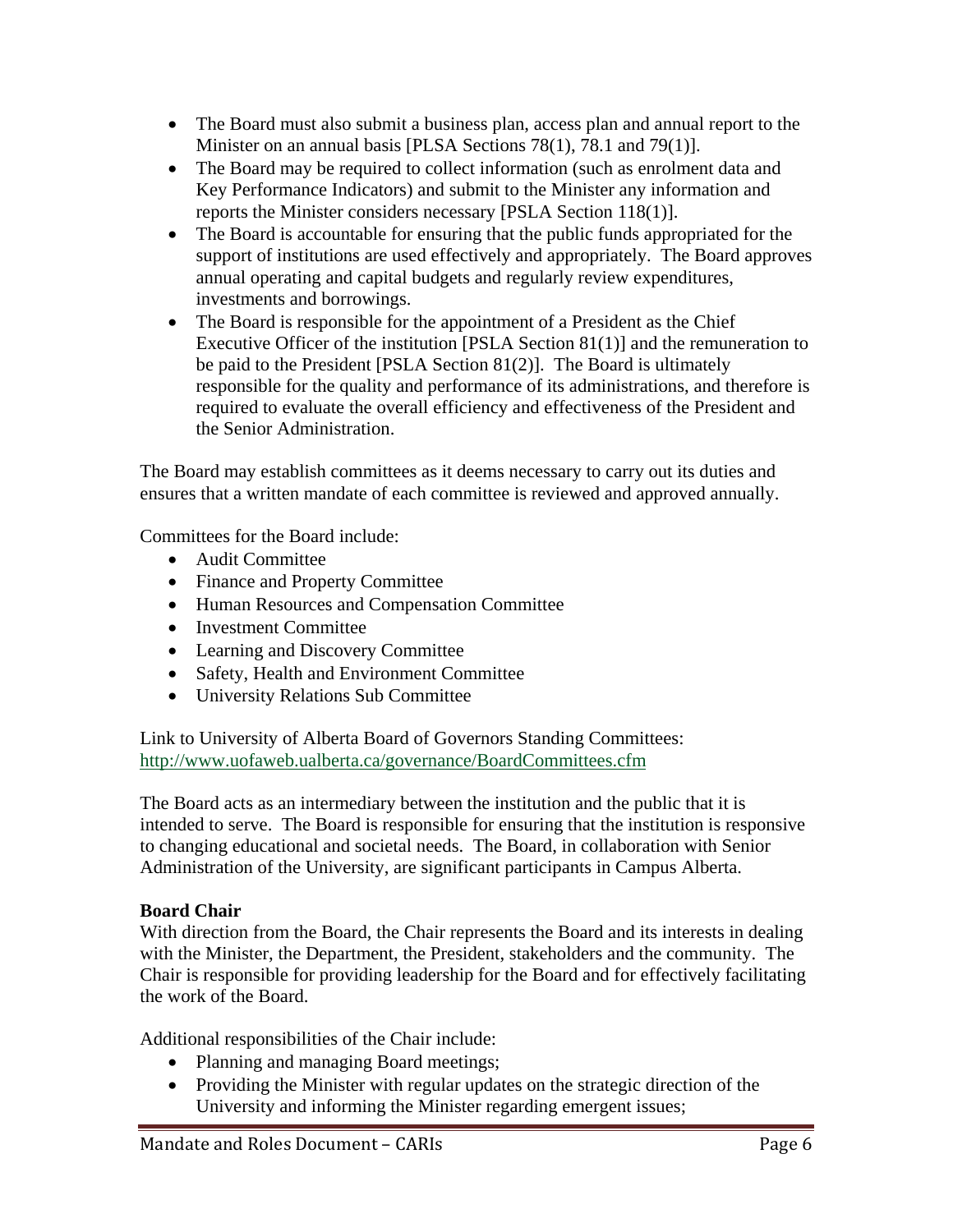- Ensuring that the Board, and its committees, have opportunities to meet independent of management;
- Ensuring than an adequate succession plan is in place for Board member and Senior Administration renewal, and
- Ensuring that members of the Board comply with the University of Alberta's Conflict Policy – *Conflict of Interest and Commitment and Institutional Conflict.*  Link to the University of Alberta's Conflict Policy – Conflict of Interest and Commitment and Institutional Conflict Policy. http://www.conman.ualberta.ca/stellent/groups/public/@academic/documents/poli cy/pp cmp $051034$ .hcsp
- Ensuring that members of the Board are aware of the University's Ethical Conduct and Safe Disclosure Policy. Link to the University of Alberta's Ethical Conduct and Safe Disclosure Policy: https://www.conman.ualberta.ca/stellent/groups/public/@humanresources/docum ents/policy/pp\_cmp\_062417.hcsp
- The Vice-Chair, serves as the Acting Chair in the absence of the Board Chair, or when the position of Chair is vacant.

# **Board Members**

Board members must act in the best interests of the university [PSLA Section 16(5)].

The individual responsibilities of Board members include:

- Attending all general and special board meetings;
- Sitting on committees and attending committee meetings as required;
- Advocating for the University in securing resources in addition to government grants for the support of the institution;
- Keeping informed and abreast of relevant provincial, national and international issues, as well as developments within the institution;
- Acting in an ethical manner and complying with the board's bylaws and policies;
- Participating in assessing the board's performance and contribution to the institution and assessing ways in which the board could improve in fulfilling its responsibilities; and
- Participating in campus activities and providing input where appropriate.

# **President**

The President has general supervision over and direction of the operation of the institution and has those powers, duties and function that are assigned by the Board [PSLA Section 81(3)].

- Fulfills all of the duties of President as set out in the Post-Secondary Learning Act.
- Exercises oversight over the operational and fiscal management of the University. Delegates the internal operation of the University to the Provost and Vice-President (Academic).
- Exercises, under delegated authority from the Board of Governors, the authority to act in extraordinary and/or emergency circumstances (eg, a flu epidemic, extreme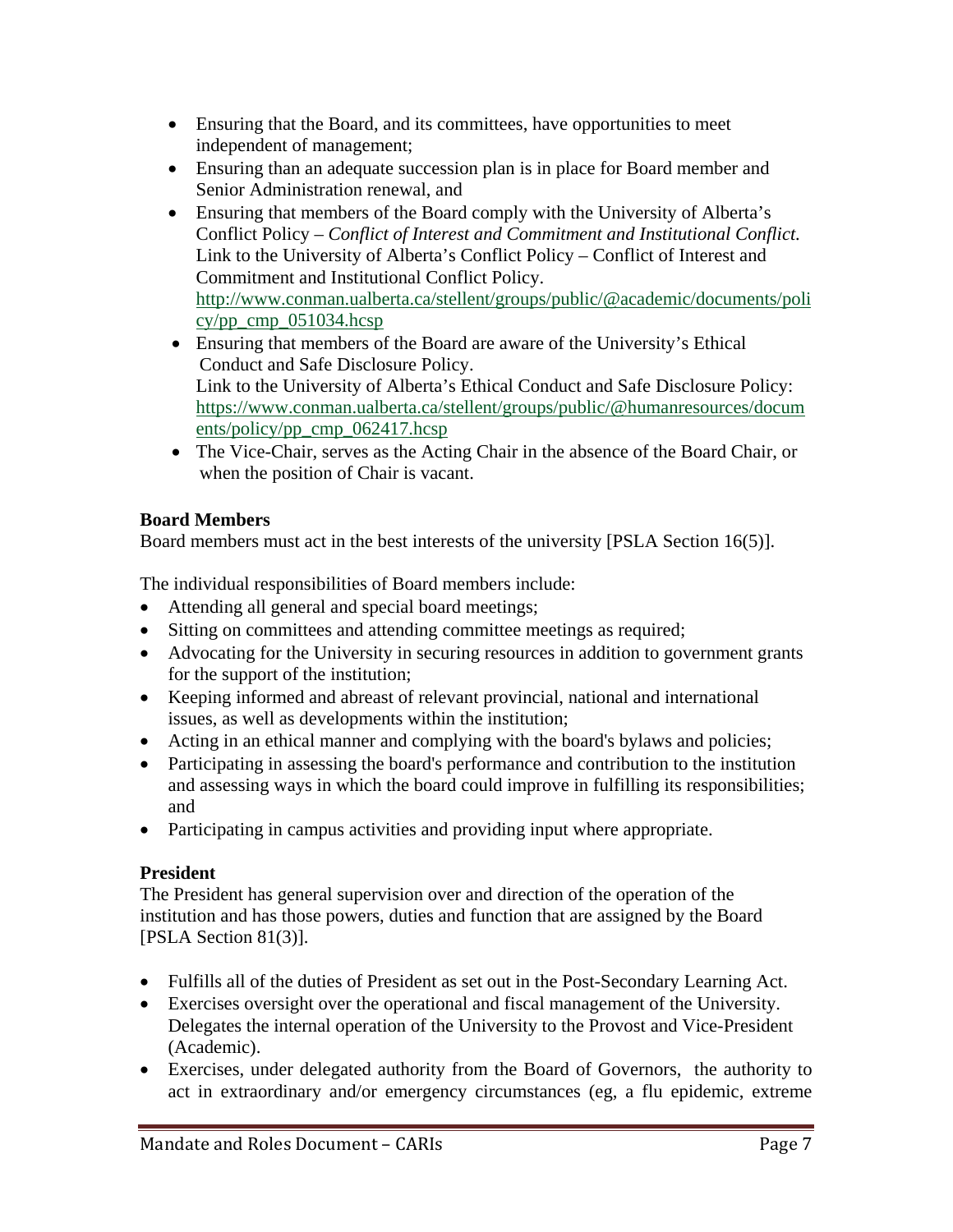emergency or major disruption), and s/he may delegate to a member of the Executive team (either the Provost and Vice-President (Academic) or one of the Vice-Presidents) the responsibility for oversight of the University's affairs (including but not limited to the suspension or cancellation of classes) during such circumstances where such action is warranted.

- Creates and stages a vision that will build and advance the University of Alberta as an exceptional institution.
- Creates, through all his/her dealings, an atmosphere of academic excellence that will further the reputation of the University of Alberta as a leader in teaching, research and community service.
- Builds a senior executive team committed to fulfilling the vision, goals and priorities necessary to ensure the long-term sustainability of the University.
- Promotes, preserves and represents, through his/her personal reputation and stature, the achievements of the University in order to gain support for its many endeavours.
- Models, as the University's chief representative and spokesperson, the spirit, values and integrity of the institution as he/she champions, locally, provincially, nationally and internationally, the initiatives set out in the University Strategic Business Plan.
- Champions the University's fundraising initiatives and campaigns to ensure the longterm financial viability of the University. Works closely with the Vice-President (University Relations) to plan strategies for successfully accomplishing these initiatives.
- Ensures the overall effectiveness of the University through contact with and/ or participation in various orders of government and with councils and organizations involved in higher education at the provincial, national and international levels.
- Ensures the work of the various governing bodies (General Faculties Council (GFC), the Senate and the Board of Governors) is harmonized and focused on the achievement of the University vision. Maintains a strong relationship with the Chair of the Board of Governors and the Chancellor.
- Reports to the Board of Governors on the performance of the University against the measures laid out in the University Strategic Business Plan.

**\_\_\_\_\_\_\_\_\_\_\_\_\_\_\_\_\_\_\_\_\_\_\_\_\_\_\_\_\_\_\_\_\_\_\_\_\_\_\_\_\_\_\_\_\_\_\_\_\_\_\_\_\_\_\_\_\_\_\_\_\_\_\_\_\_\_\_\_\_\_** 

# **3. Recruitment and Appointment of Board Members**

# **Membership**

As outlined in the *Post-secondary Learning Act* [Section 16(3)], the Board of the University of Alberta consists of the Chair of the Board, the Chancellor of the university, the President of the university, and not more than 9 members representative of the general public, in addition to the Chair, appointed by the Lieutenant Governor in Council. In addition, the Board consists of the following members appointed by the Minister:

- Two alumni of the university nominated by the alumni association;
- One member of the senate nominated by the other members of the senate;
- Two members of the academic staff of the university;
- Two students nominated by the council of the students association;
- If the university has a graduate students association, one graduate student nominated by the council of the association; and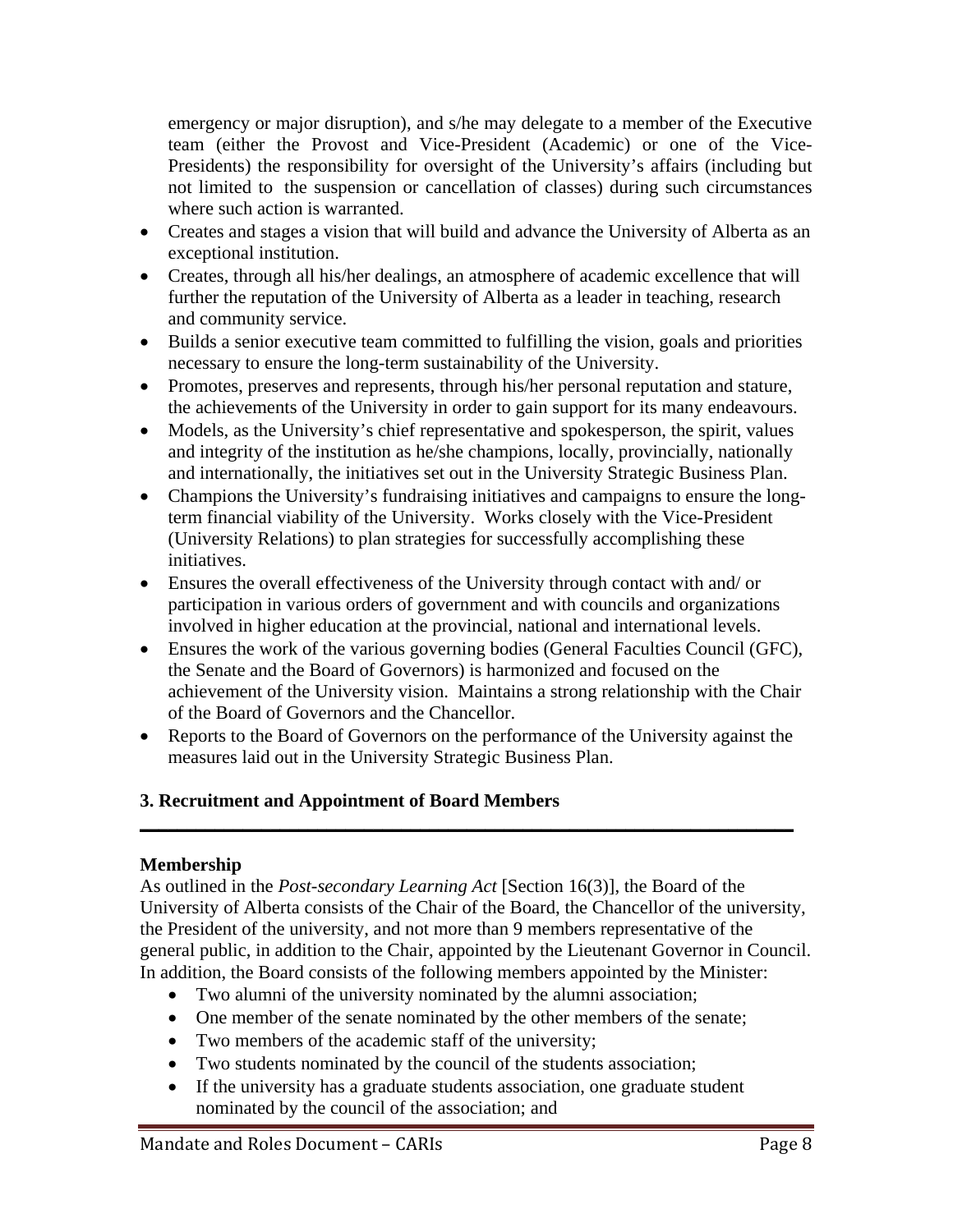One member of the non-academic staff nominated by the non-academic staff association.

# **Recruitment**

The recruitment of public members is competency based and led by the Department in consultation with the Board. The Board and the Department will develop a competency matrix for the Board as a whole as well as competencies required for individual members.

The steps that are taken or intended to be taken in the recruitment process and any identified skills, knowledge, experience or attributes required of a member to be appointed will be made public either before or after the member is appointed [APAGA Section 13(2)].

A public posting of all vacancies is the responsibility of the Department's Human Resources (HR) area.

Recruitment is based on the competencies approved by the Minister.

# **Process**

When a vacancy occurs:

- The Board identifies competencies that need to be replaced and provides that profile to the Department's HR area who facilitates the recruitment process.
- Applications are reviewed by HR and assessed on the basis of the applicable competencies and values identified through the development of a screening report.
- The Board Chair reviews the screening report and consults as appropriate and forwards a recommendation to the Minister.
- Based on the screening report and considering the Board recommendation, the Minister recommends the name of a candidate to Cabinet for appointment.
- Once Cabinet approves the Minister's recommendation, the Department will coordinate the appointment process by *Order in Council*.

# **Appointment**

Prior to the appointment of a Board member, appropriate screening will include determining potential conflicts of interest.

Appointment is for a fixed term of up to 3 years, with the potential for reappointment [PSLA Sections  $56(1)$  and  $56(2)$ ].

# **Remuneration**

The Board prescribes the remuneration that members are paid for their duties as members of the Board [PSLA Section 55].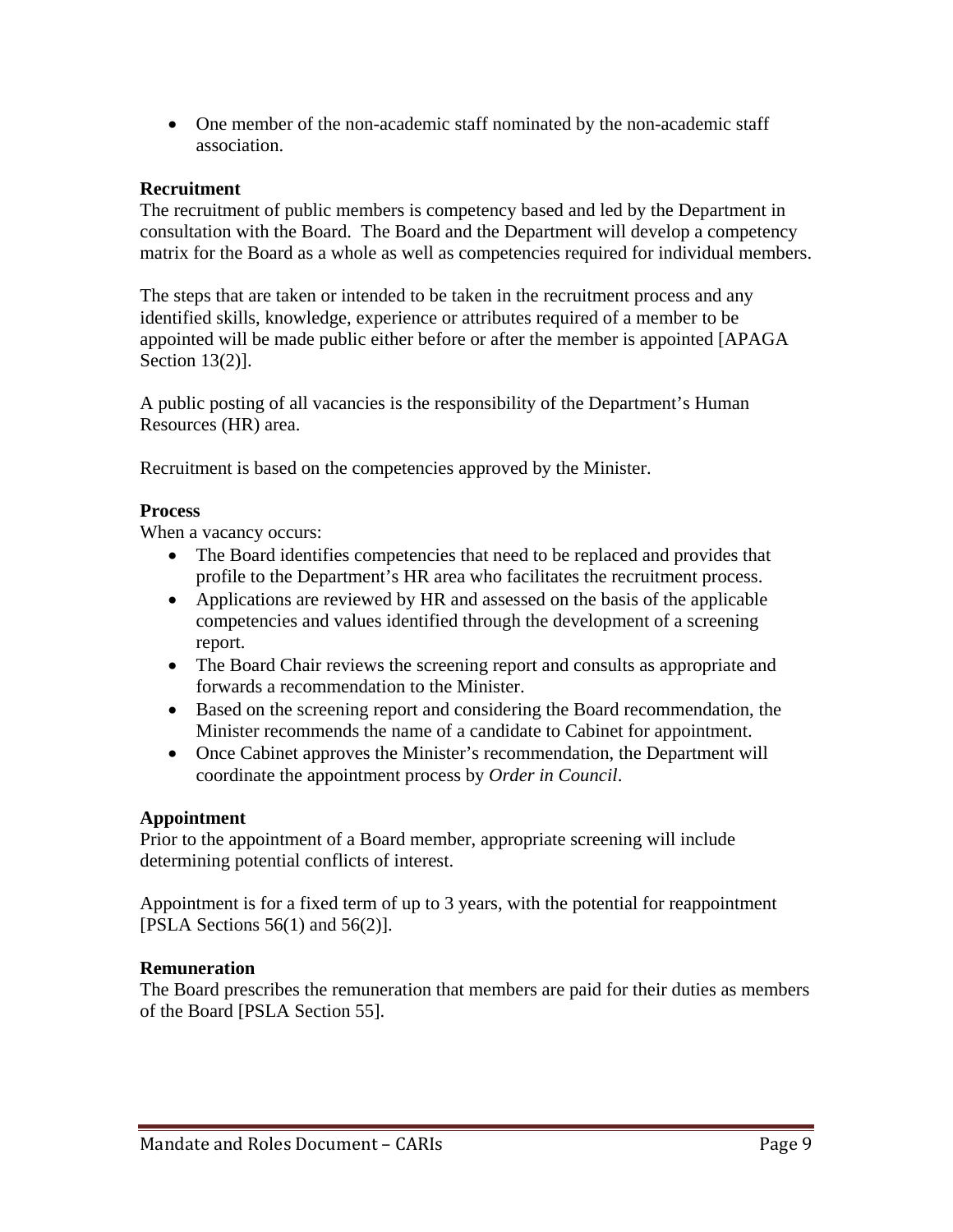## **4. Interaction between Board and Department**

The Board serves as the intermediary between the government and the institution. The Board may become involved in the development of provincial policies by:

- Providing advice on issues and trends;
- Reacting to proposals and statements put forward by the Minister;
- Recommending policy changes to the Minister; and
- Keeping the Minister informed about the development of the institution and plans for the future.

As described under Duties and Responsibilities, the Board provides the Department with regular reports on the institution's performance and future plans.

In addition, Board Chairs of post-secondary institutions serve on the Campus Alberta Strategic Directions Committee. The Campus Alberta Strategic Directions Committee is chaired by the Minister and provides advice to the Minister respecting issues related to Campus Alberta [PSLA Section 107.1].

## **5. Administration**

## **Annual Affirmation**

The Mandate and Roles Document must be affirmed annually by the Minister and the Board Chair, or on a change in either the Minister or Board Chair.

## **Three Year Renewal or Revision**

The Mandate and Roles document shall be in effect for not more than three years. It must be renewed or revised by the expiry date [APAGA Section 4].

## **Transparency**

Copies of the Mandate and Roles Document will be filed with the Minister of Advanced Education and Technology and the Agency Governance Secretariat. In support of the principle of transparency [APAGA Section 5] this document will also be made available on the Board's website and the Government of Alberta's website.

\_\_\_\_\_\_\_\_\_\_\_\_\_\_\_\_\_\_\_\_\_\_ \_\_\_\_\_\_\_\_\_\_\_\_\_\_\_\_\_\_\_\_\_

\_\_\_\_\_\_\_\_\_\_\_\_\_\_\_\_\_\_\_\_\_\_ \_\_\_\_\_\_\_\_\_\_\_\_\_\_\_\_\_\_\_\_\_\_

Board Chair Minister

University of Alberta **Advanced Education and Technology** 

Date Date Date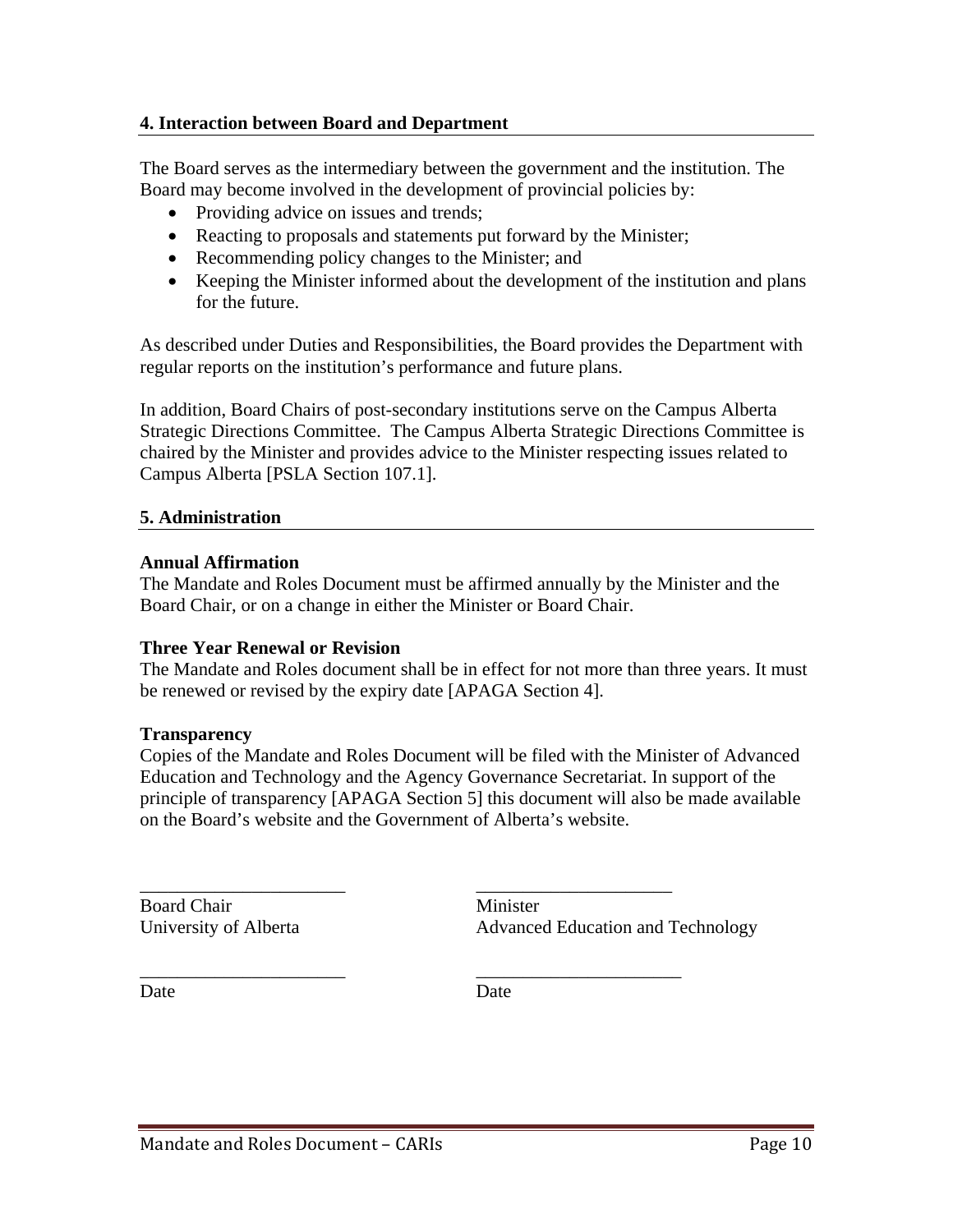

## **BOARD AUDIT COMMITTEE Terms of Reference**

## <span id="page-17-0"></span>1. AUTHORITY

- (a) The Board Audit Committee (the "Committee") is created by and responsible to the Board of Governors (the "Board") of the University of Alberta (the "University").
- (b) The Vice-President (Finance and Administration) shall provide management support to the Committee.
- (c) University Governance shall provide administrative support to the Committee.
- (d) The Committee shall function in accordance with the Board's General Committee Terms of Reference.

# 2. COMPOSITION OF COMMITTEE

- (a) Voting Members appointed by the Board (Ordinarily a maximum of 11)
	- (1) At least 2 Board members from the membership categories identified by the Alberta *Post-Secondary Learning Act* (the Act) as general public, alumni and senate ; and
	- (2) At least 2, but no more than 6, members of the general public
	- (3) The Board Chair, by virtue of office
	- (4) The President and Vice-Chancellor, by virtue of office
	- (5) The Chancellor, by virtue of office

Non Voting Officials Auditor General of Alberta

Non-Voting Officials appointed by the President

- (1) Provost and Vice-President (Academic)
- (2) Vice-President (Finance and Administration)
- (3) University Auditor
- (4) University Secretary
- (5) Committee Secretary
- (6) Other officers, as determined by the President
- (b) No member of the staff (academic or non-academic) nor any student of the University shall sit as a member of the Committee.
- (c) One member of the Committee shall also serve on the Board Finance and Property Committee.
- (d) The Board of Governors shall appoint the Committee Chair from the Committee membership category  $2.(a)(1)$ , upon the recommendation of the Board Chair
- (e) The Committee appoints the Committee Vice-Chair from the Committee membership category Section 2a(1) of these Terms of Reference, upon the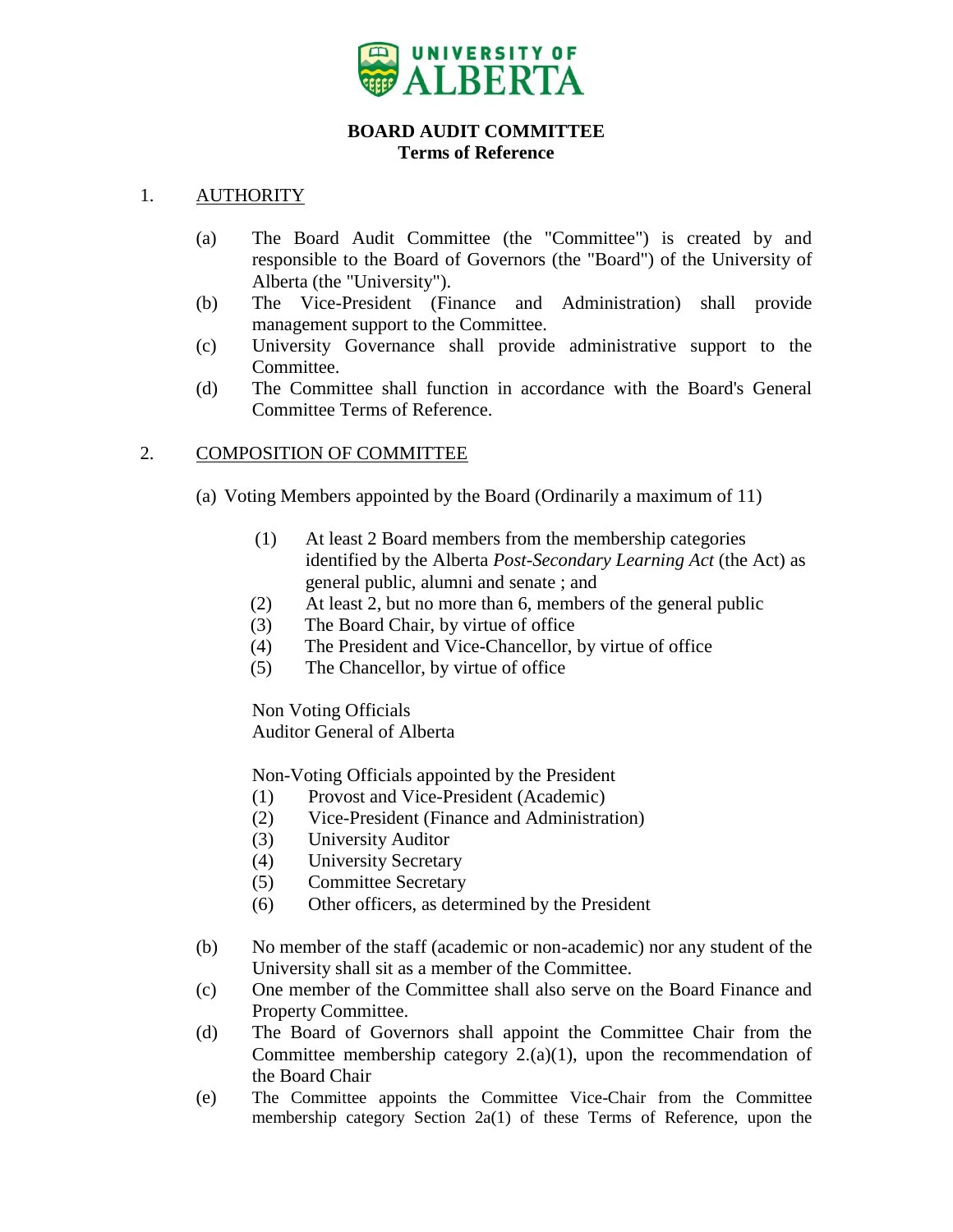recommendation of the Board Chair and the Committee Chair. The Vice-Chair undertakes and discharges all duties of the Chair in the absence of the Chair.

- (f) A quorum of the Committee shall be 50% of the members listed in  $2(a)(i)$ and (ii) of the Terms of Reference, one of whom must be a Board Member.
- (g) All members of the audit committee should be financially literate and at least one member should have accounting or related financial expertise. Financial literacy requirements that may be considered include:
	- (i) The ability to read, comprehend and analyze the financial statements and the notes to the financial statements.
	- (ii) The ability to understand accounting policies, estimates and judgments when these are explained by management and the external auditor.
	- (iii) An understanding of the business of the University and any unique features that may impact the accounting policies.
	- (iv) Knowledge and understanding of the strategies that the University has adopted, especially the risks inherent with new strategies.
	- (v) An ability to understand the University's risk environment.

# 3. MANDATE OF THE COMMITTEE

Except as provided in Section 4 hereof and in the Board's General Committee Terms of Reference, the Committee shall monitor, evaluate and make decisions on behalf of the Board with respect to all auditing, financial reporting and internal control functions relating to the University.

Without limiting the generality of the foregoing the Committee shall:

Communication and Independence

- (a) provide an open avenue of communication between the University Auditor, external auditor (the Auditor General) and the Board;
- (b) review and approve the appointment, replacement, reassignment, or removal of the University Auditor;
- (c) confirm and assure the independence of the University Auditor and the external auditor (including its agent);

Risk Management

- (d) inquire of the senior administrative officers (Administration) of the University (including the University Auditor) and the external auditor about significant risks or exposures and assess the steps Administration has taken to minimize such risk to the University and more specifically;
	- i) Given that it is the responsibility of the Board, in consultation with management, to identify the principal risks facing the University, determine the University's tolerance for risk and approve risk management policies, the Committee shall focus on financial risk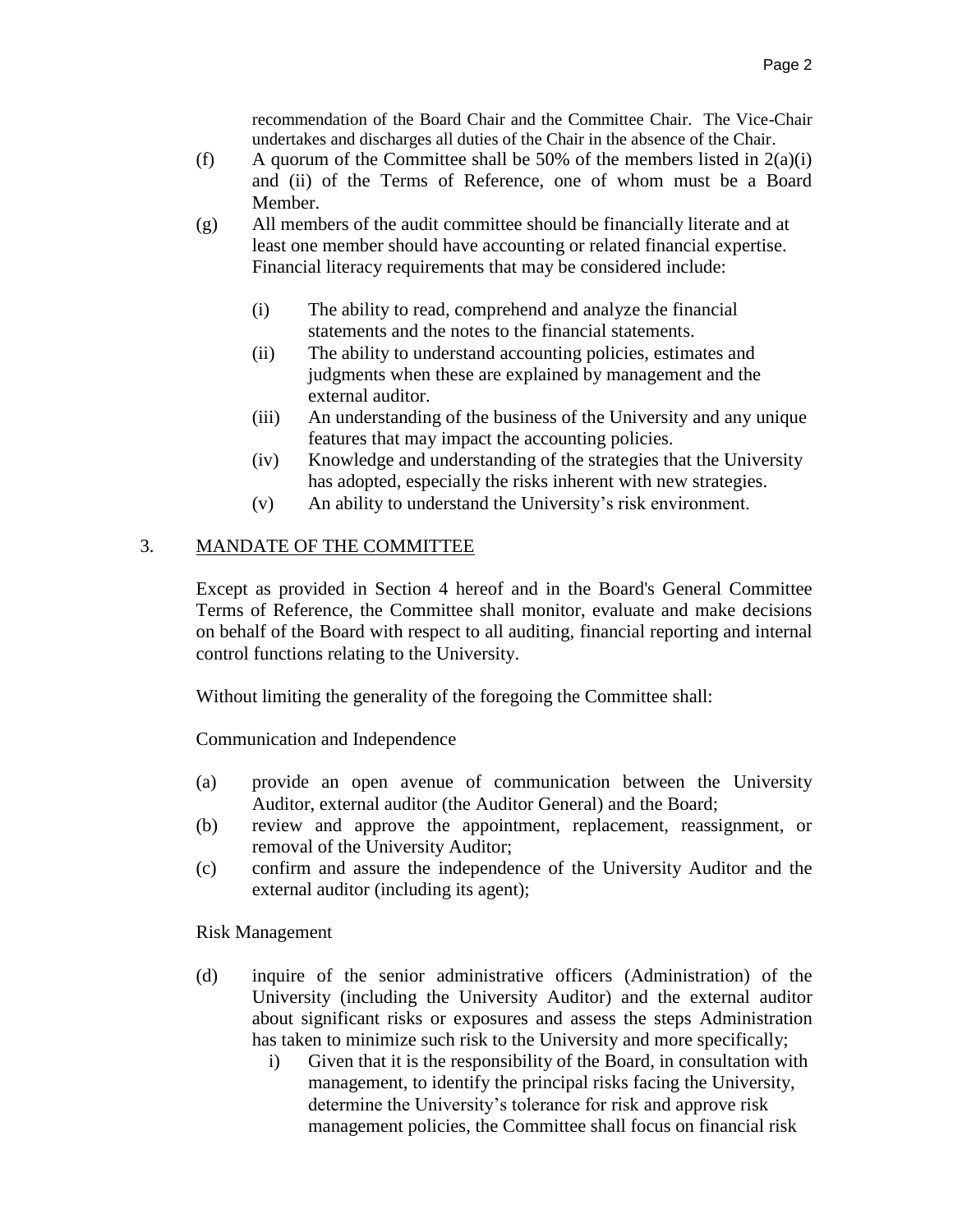and gain reasonable assurance that financial risk is being effectively managed or controlled by:

- a. reviewing with Administration the University's tolerance for financial risks;
- b. reviewing with Administration its assessment of the significant financial risks facing the University;
- c. reviewing with Administration the University's policies and any proposed changes thereto for managing those significant financial risks;
- d. reviewing with Administration its plans, processes and programs to manage and control such risks;
- e. considering whether the University has adequate processes and controls to prevent and detect fraud;
- f. considering whether the University has adequate disaster recovery and business continuity plans and processes in place.
- ii) Ascertain that policies and procedures are in place to minimize risks to asset value and mitigate damage to or deterioration of asset value and review such policies and procedures periodically;
- iii) Review the adequacy of insurance coverages maintained by the University;
- iv) Review foreign currency, interest rate and commodity price risk mitigation strategies, including the use of derivative financial instruments, beyond those subject to the oversight by the University Board's Investment Committee;
- v) Review policies and compliance therewith that require significant actual or potential liabilities, contingent or otherwise, to be reported to the Board in a timely fashion;
- vi) Review regularly with Administration, the external auditors and the University's legal counsel, any legal claim or other contingency that could have a material effect upon the financial position or operating results of the University and the manner in which these matters have been disclosed in the financial statements;
- (e) (i) discuss with Administration their qualitative judgments about the appropriateness - not just the acceptability - of accounting principles and financial disclosure practices used or proposed to be adopted by the University and, particularly, the degree of aggressiveness or conservatism of its accounting principles and underlying estimates;
	- (ii) inquire as to the external auditor's views about whether the choices of Administration concerning accounting principles are conservative, moderate, or aggressive from the perspective of income, asset and liability recognition and whether those principles are common practices or are minority practices;
- (f) approve, in consultation with the external auditor and the University Auditor their audit scope and plans;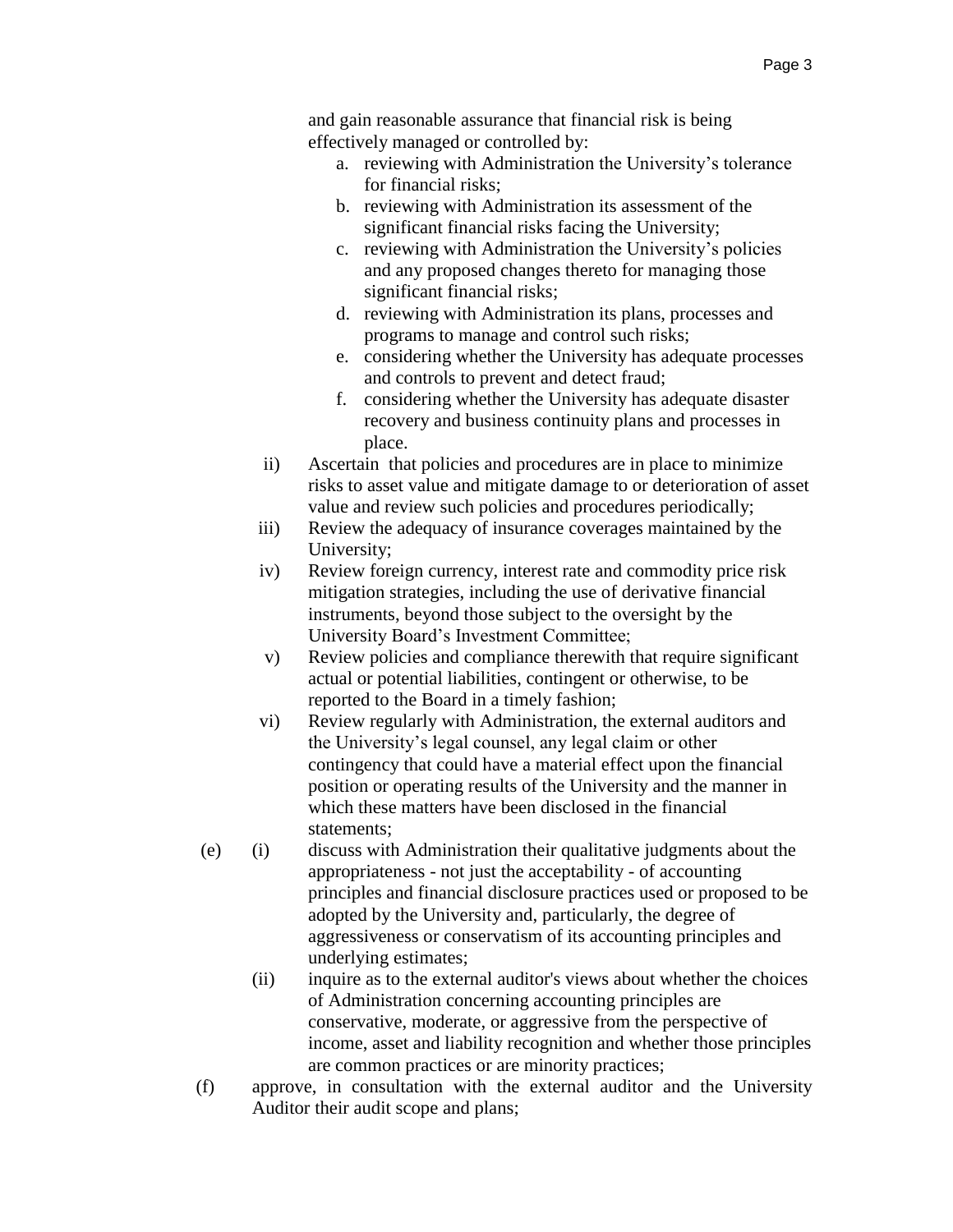- (g) review with the external auditor and the University Auditor the coordination of audit effort to assure completeness of coverage, reduction of redundant efforts and the effective use of audit resources;
- (h) consider and review with the external auditor and the University Auditor:
	- (i) the adequacy of the University's controls including computerized information system controls and security;
	- (ii) any related significant findings and recommendations of the external auditor and the University Auditor together with responses of Administration thereto;

External Audit Oversight

- (i) review with Administration and the external auditor at the completion of the annual examination:
	- (i) the University's annual financial statements and related footnotes;
	- (ii) the external auditor's audit findings report and his draft opinion on the financial statements;
	- (iii) any significant changes required in the external auditor's audit plan;
	- (iv) any serious difficulties or disputes with Administration encountered during the course of the audit; and
	- (v) other matters related to the conduct of the audit which are to be communicated to the Committee under generally accepted auditing standards;

University Auditor and Internal Audit Oversight

- (j) consider and review with Administration and the University Auditor:
	- (i) significant findings during the year and the responses of Administration thereto;
	- (ii) any difficulties encountered in the course of their audits, including any restrictions on the scope of their work or access to required information;
	- (iii) any changes required in the planned scope of their audit plan;
	- (iv) the internal audit department's budget, staffing plan and work schedule;
	- (v) the internal audit department's charter; and
	- (vi) the internal audit department's compliance with applicable professional standards;

Other Compliance and Reporting Oversight

- (k) review any published documents containing financial information derived from the financial statements and consider whether the information contained in these documents is consistent with the information contained in the financial statements;
- (l) review with Administration all interim financial reports before they are forwarded to the Board;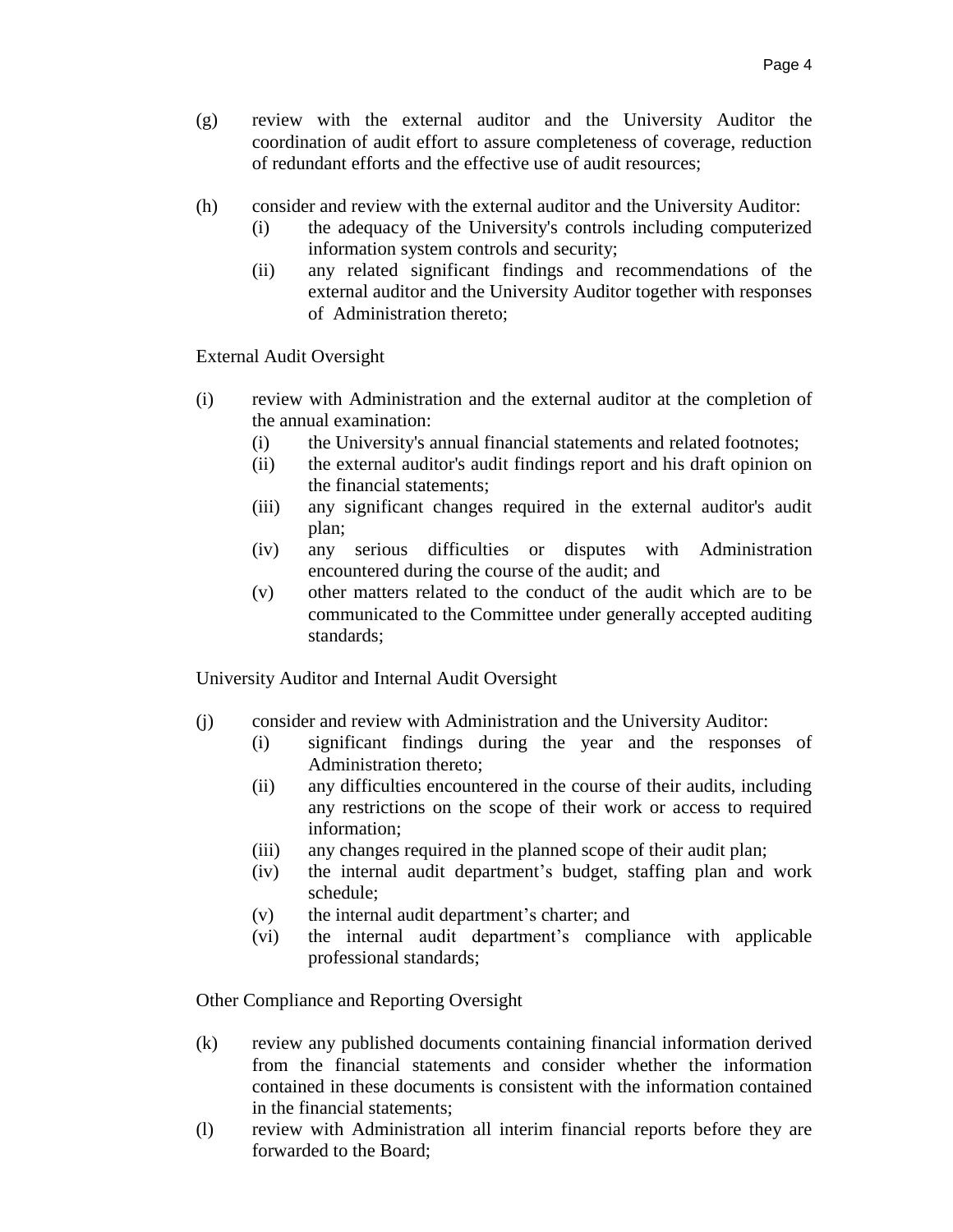- (m) review legal and regulatory matters that may have a material impact on the financial statements, related University compliance policies and programs and reports received from regulators;
- (n) report Committee actions to the Board with such recommendations as the Committee may deem appropriate;
- (o) include in the University's annual report to the Province a letter that describes the Committee's composition and responsibilities and how they are discharged.

Other Responsibilities

- (p) the Committee shall have the power to conduct or authorize investigations into any matters within the Committee's scope of responsibilities. The Committee shall be empowered to retain independent counsel, accountants, or others to assist it in the conduct of any investigation;
- (q) the Committee shall meet at least four times per year or more frequently as circumstances require. The Committee may ask members of Administration or others to attend the meeting and provide pertinent information as necessary;
- (r) the Committee shall meet with the University Auditor, external auditor and Administration in separate executive sessions to discuss any matters that the Committee or these groups believe should be discussed privately with the Committee;
- (s) the Committee will perform such other functions as assigned by law, the *Post-Secondary Learning Act* or the Board;
- (t) the Committee shall review the performance of the University in the areas of responsibility of the Committee, against key strategic performance initiatives and performance measure reports and results in place from time to time and report thereon to the Board;
- (u) the Committee Chair shall annually provide input, to the President, through the Chair of the Board Human Resources and Compensation Committee with respect to the responsibilities and performance of those Vice-Presidents whose responsibilities are within the mandate of the Committee; and
- (v) the Committee shall annually review travel and hosting expenditures incurred by the Board Chair and the President and review policies in that regard;
- (w) the Committee shall annually review the terms of reference of the Committee and recommend to the Board any required changes.

Safe Disclosure

- $(x)$  The Committee shall maintain procedures for
	- i) the receipt, retention, and treatment of complaints received by the University regarding accounting, internal accounting controls, or auditing matters; and
	- ii) the confidential, anonymous submission by employees of the University of concerns regarding questionable accounting or auditing matters.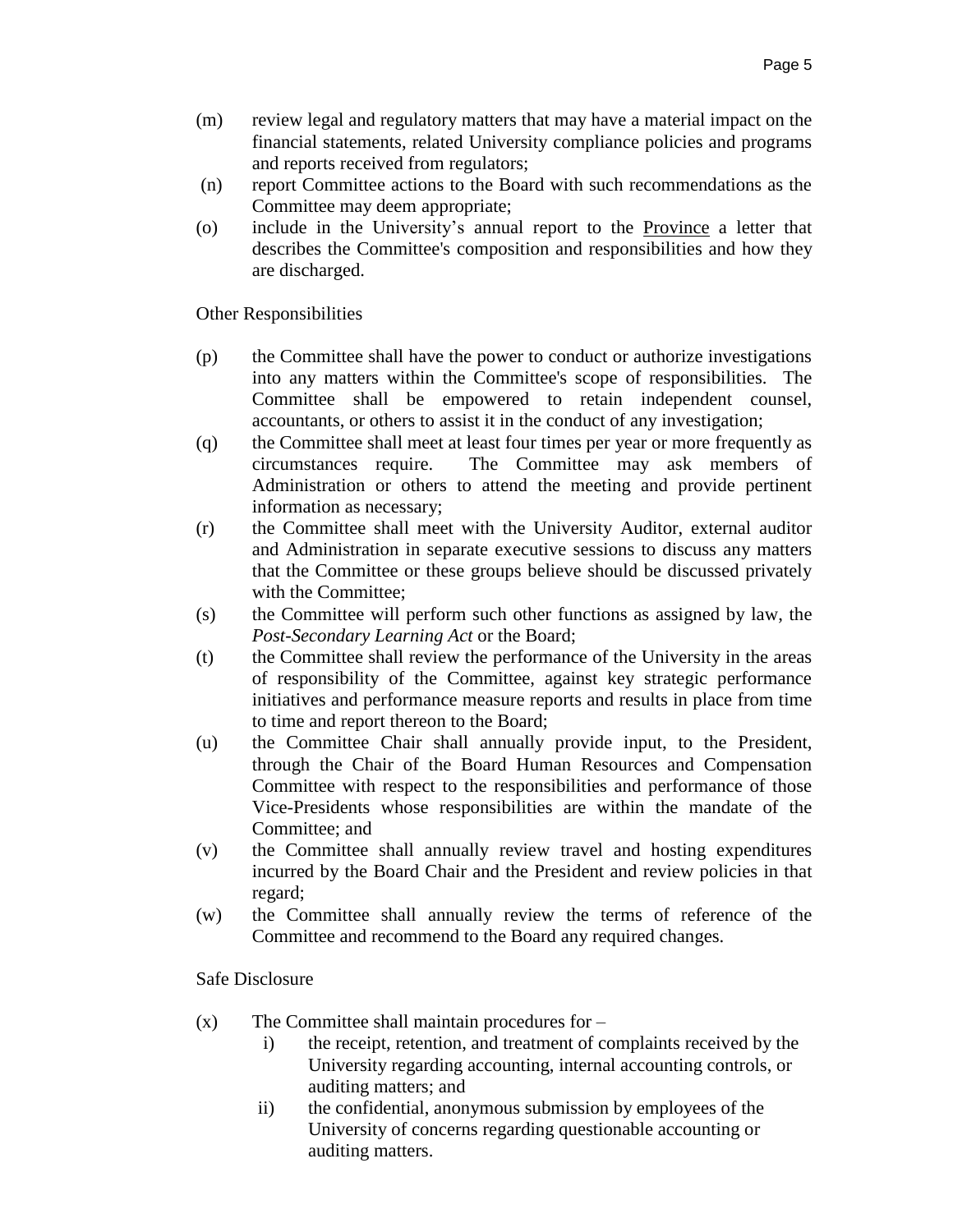## 4. LIMITATIONS ON DELEGATION BY THE BOARD

The general delegation of authority by the Board to the Committee shall be limited as set out in this paragraph. Notwithstanding the general delegation of authority to the Committee as set out in Section 3, the Committee shall bring to the Board for final approval or information:

- (a) the approval of the annual financial statements of the University and related auditor's reports;
- (b) the receipt for review and information of the quarterly financial statements; it being understood that the material provided to the Board shall include information and explanation of material variations in revenue, expenditures and capital budgets;
- (c) receipt of reports, information and recommendations and decisions with respect to issues that in the opinion of the Committee, may pose material risk to the University; and
- (d) the review and approval of decisions with respect to information from the Auditor General or the University Auditor on controls or related matters the Chair of the Committee or the Committee may consider prudent or necessary.

## 5. REPORTING TO THE BOARD

As provided in the Board's General Terms of Reference the Committee shall regularly report to the Board with respect to its activities and decisions.

| Date       | Decision-Maker               | Decision                  |
|------------|------------------------------|---------------------------|
| 2011-02-28 | <b>Board Audit Committee</b> | Approved -                |
|            |                              | For Recommendation to BG  |
| 2011-03-18 | <b>Board of Governors</b>    | Approved                  |
| 2011-09-19 | <b>Board Audit Committee</b> | Approved -                |
|            |                              | For Recommendation to the |
|            |                              | <b>Board of Governors</b> |
| 2011-10-21 | <b>Board of Governors</b>    | Approved                  |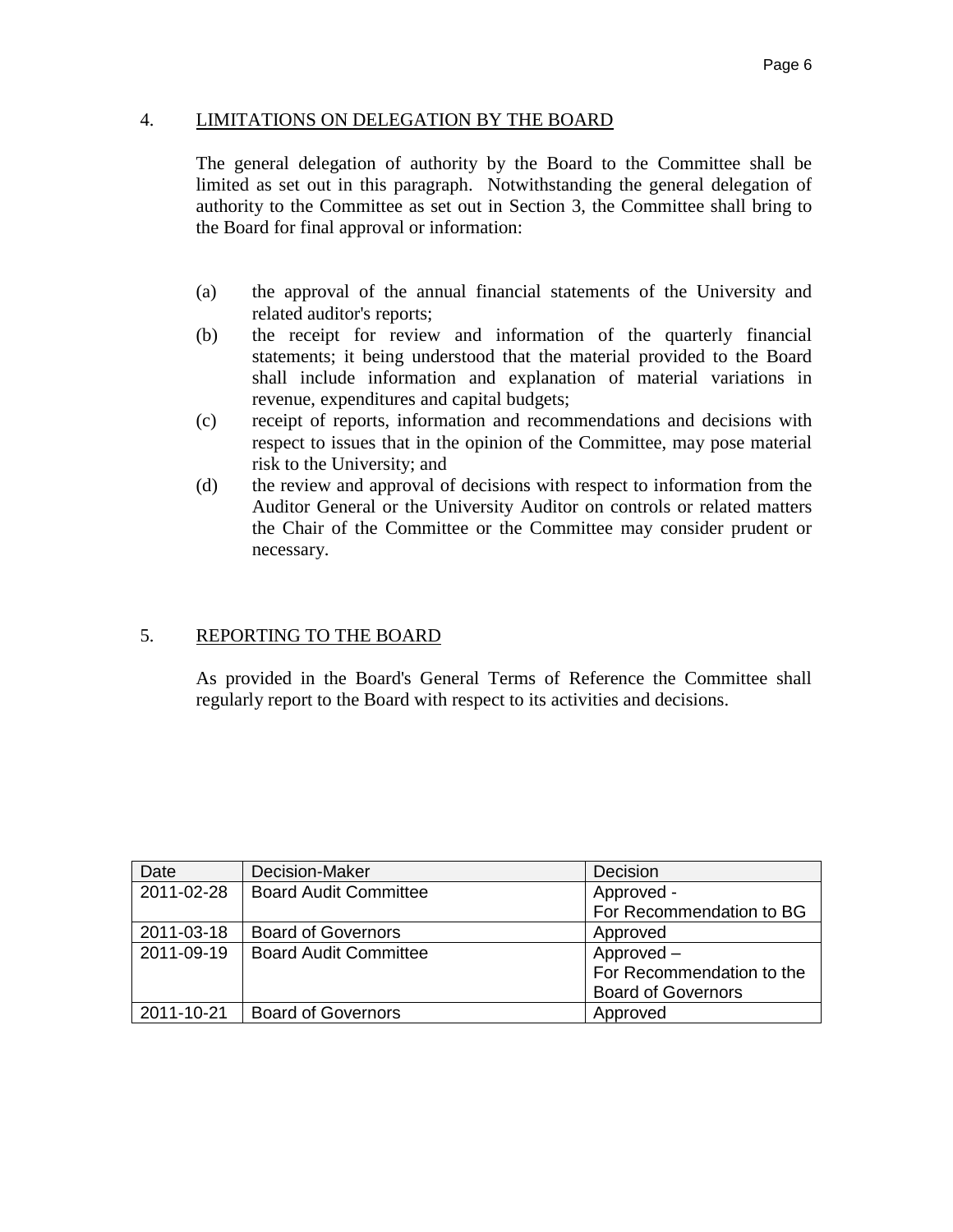

# **BOARD FINANCE AND PROPERTY COMMITTEE Terms of Reference**

# <span id="page-23-0"></span>1. **AUTHORITY**

- a) The Board Finance and Property Committee (the "Committee") is created by and responsible to the Board of Governors (the "Board") of the University of Alberta (the "University").
- b) The Vice-President (Finance and Administration) and the Vice-President (Facilities and Operations) shall provide management support to the Committee.
- c) The Committee shall function in accordance with the Board's General Committee Terms of Reference.

# **2. COMPOSITION OF THE COMMITTEE**

- a) Voting Members appointed by the Board (ordinarily a maximum of 11 voting members):
	- (1) Two Board members from the membership categories identified by the *Alberta Post-Secondary Learning Act* (*the Act*) as *general public, alumni* and *Senate*
	- (2) A Board member from the membership category identified by the Act as *academic staff of the University*
	- (3) Two Board members from the membership category identified by the Act as *students nominated by the council of the students association* or as *graduate student nominated by the council of the association*
	- (4) Two other members of the of the Board of Governors
	- (5) A member of the general public with specific expertise in a field of interest to the Committee
	- (6) The Board Chair, by virtue of office
	- (7) The President and Vice-Chancellor, by virtue of office
	- (8) The Chancellor, by virtue of office
- b) Non-Voting Officials appointed by the President
	- (1) Provost and Vice-President (Academic)
	- (2) Vice-President (External Relations)
	- (3) Vice-President (Facilities and Operations)
	- (4) Vice-President (Finance and Administration)
	- (5) Chief Development Officer
	- (6) University Secretary
	- (7) Committee Secretary
	- (8) Other officers, as determined by the President
- c) One of the members from the Board's constituencies of general public, or the Senate or the Alumni Association who is a member of the Committee shall also serve as a member of the Audit Committee.
- d) The Board of Governors shall appoint the Committee Chair from the Committee membership category 2(a)(1), upon the recommendation of the Board Chair. .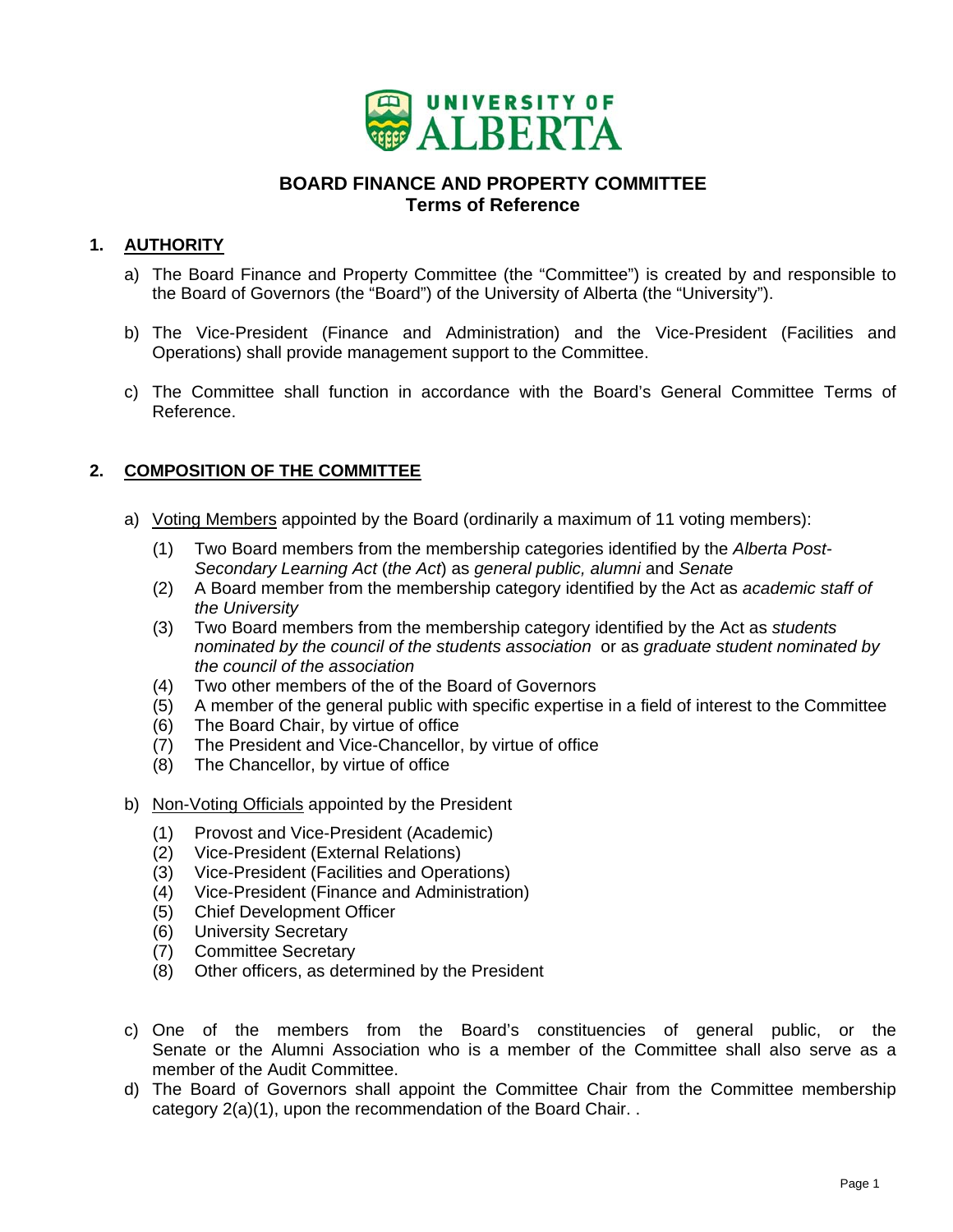e) The Committee shall designate the Vice-Chair from the Committee membership upon the recommendation of the Board Chair and the Committee Chair. The Vice-Chair undertakes and discharges all duties of the Chair in the absence of the Chair.

## **3. MANDATE OF THE COMMITTEE**

Except as provided in paragraph 4 and in the Board's General Committee Terms of Reference, the Committee shall monitor, evaluate, advise and make decisions on behalf of the Board with respect to all strategic and significant financial and property matters and policies of the University. The Committee shall also consider any other matter delegated to the Committee by the Board.

Without limiting the generality of the foregoing, the Committee shall:

## **Financial**

- a) review the quarterly financial statements with respect to operating and capital funds
- b) review and recommend to the Board the Integrated Planning and Budgeting Policy which includes guiding principles for changes to approved budgets and for transfer or reallocation of monies included in approved budgets
- c) review and recommend to the Board the annual and other budgets and major issues of policy related to budgets
- d) review and recommend to the Board tuition and other like fees
- e) approve authorized signing officers in respect of all banking and safekeeping

## **Facilities and Property**

- f) approve original Capital Expenditure Authorization Request (CEAR) or individual Supplemental CEARs up to a maximum of \$7 million and aggregate total CEAR and Supplemental CEARs up to a maximum of \$14 million. The Vice-President (Facilities and Operations) is authorized to approve original CEARs or individual Supplemental CEARs up to \$2 million and aggregate total CEAR and Supplemental CEARs up to \$4 million.
- g) review and recommend to the Board original Capital Expenditure Authorization Requests or individual Supplemental CEARs greater than \$7 million or aggregate total CEAR and Supplemental CEARs up to, but not exceeding \$14 million.
- h) approve the acquisition or disposal of real property, provided always that any such decision of the Committee shall be reported to the Board and shall only be effective or implemented a minimum of 24 hours following the conclusion of the Board meeting at which the decision of the Committee is reported, and provided the Board has not resolved otherwise

Approved Capital Expenditure Authorization is as follows:

| Approval level                                           | Original CEAR or<br>individual<br><b>Supplemental CEAR</b><br>Approval Limit | Aggregate Total CEAR and<br>Supplemental CEAR's Limit (not to<br>exceed) |
|----------------------------------------------------------|------------------------------------------------------------------------------|--------------------------------------------------------------------------|
| Directors/Executive Directors F&O                        | Up to \$500,000                                                              | \$750,000                                                                |
| Associate Vice-President (Facilities $\&$<br>Operations) | Up to \$1,000,000                                                            | \$2,000,000                                                              |
| Vice-President (Facilities & Operations)                 | Up to \$2,000,000                                                            | \$4,000,000                                                              |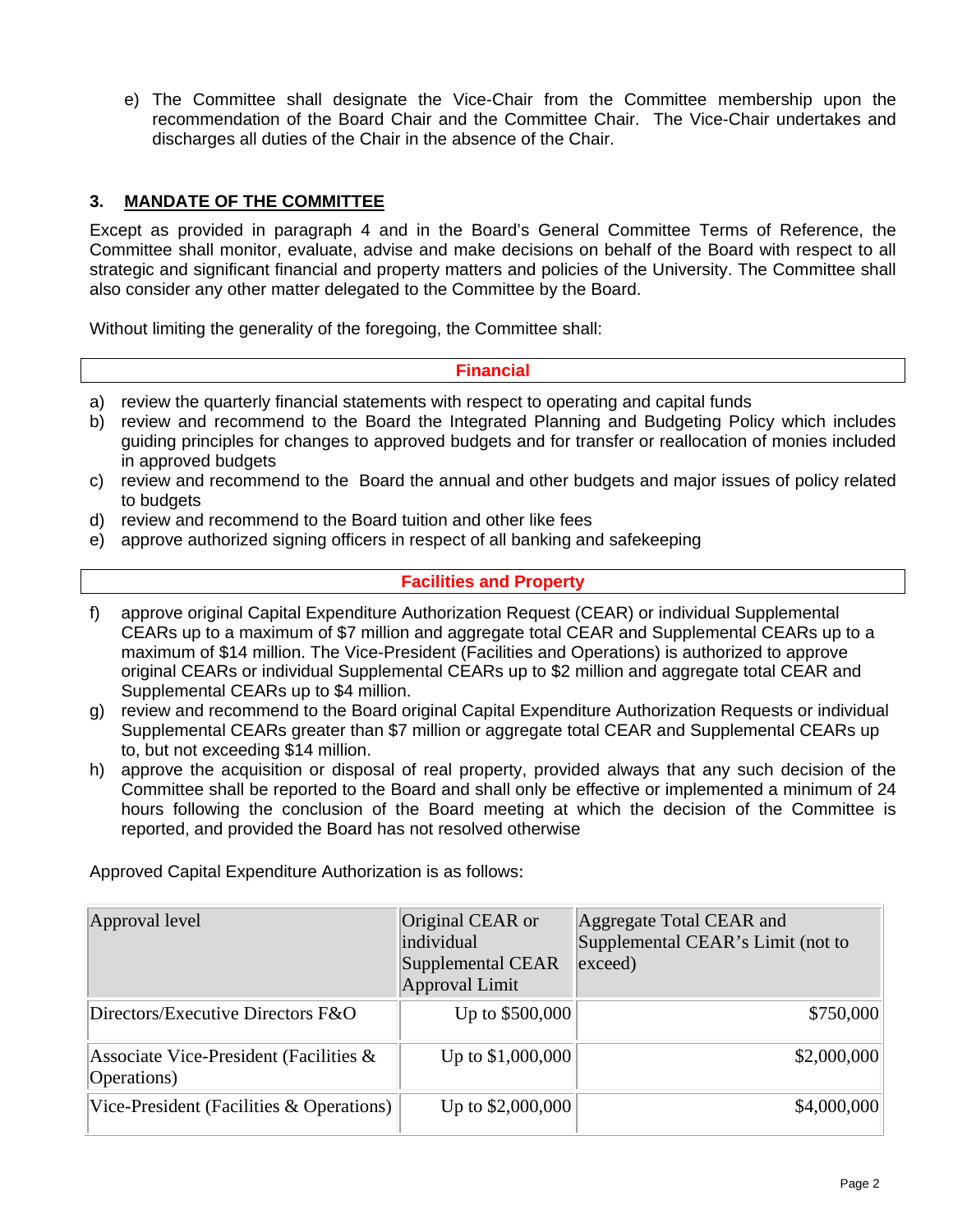| <b>BFPC</b> | Up to $$7,000,000$ | \$14,000,000      |
|-------------|--------------------|-------------------|
| <b>BG</b>   | Over \$7,000,000   | Over \$14,000,000 |

## **Policies**

- i) approve policies for intellectual property and technology transfer
- j) approve policies for construction and supply contracts, policies governing the use of space and planning reports for individual capital projects and receive an annual report on these;
- k) recommend to the Board capital expenditure policies for the committee and for the Board;
- l) approve policies for the control and regulation of pedestrian and vehicle traffic on University lands;
- m) review and approve policies on financial risk management for risks which may jeopardize the achievements of the strategic vision of the University
- n) review and recommend to the Board policies regarding the acquisition, management, control and disposition of University buildings, land and equipment and regarding individual project proposals and the implications of these short and long-range capital plans to the strategic vision of the University

## **Reports, Advice, Trends**

- o) Review and provide recommendations on the University's enterprise-wide risks and risk measures related to the Committee mandate.
- p) monitor trends affecting the University and the implications of those trends on finances and property of the University
- q) annually provide advice to the President, through the Chair of the Board Human Resources and Compensation Committee, with respect to the responsibilities and performance (in relation thereto) of those Vice Presidents whose responsibilities are within the mandate of the Committee
- r) review annual and quarterly reports highlighting progress achieved in implementing the University's current budget and strategic business plan, including appropriate and relevant performance indicators
- s) planning reports for individual capital projects and receive a quarterly report on these
- t) receive for review an annual report on donations and gifts and monitor performance against fundraising goals
- u) annually review the terms of reference for the Committee and recommend to the Board any required changes

# **4. LIMITATIONS ON DELEGATION BY THE BOARD**

The general delegation of authority by the Board to the Committee shall be limited as set out in this paragraph. Notwithstanding the general delegation of authority to the Committee set out in paragraph 3, the Board shall:

- a) approve the guiding principles, budgets and changes to approved budgets and the transfer or reallocation of monies included in approved budgets;
- b) approve the annual and other budgets and major issues of policy related to budgets;
- c) approve capital expenditures of more than \$7 million or more or expenditures which, when combined with other expenditures for the same project, would equal more than \$7 million;
- d) approve capital expenditure policies;
- e) approve tuition and other like fees;
- f) approve policies regarding the acquisition, management, control and disposition of University buildings, land and equipment and regarding individual project proposals and the implications of these short and long-range capital plans to the strategic vision of the University;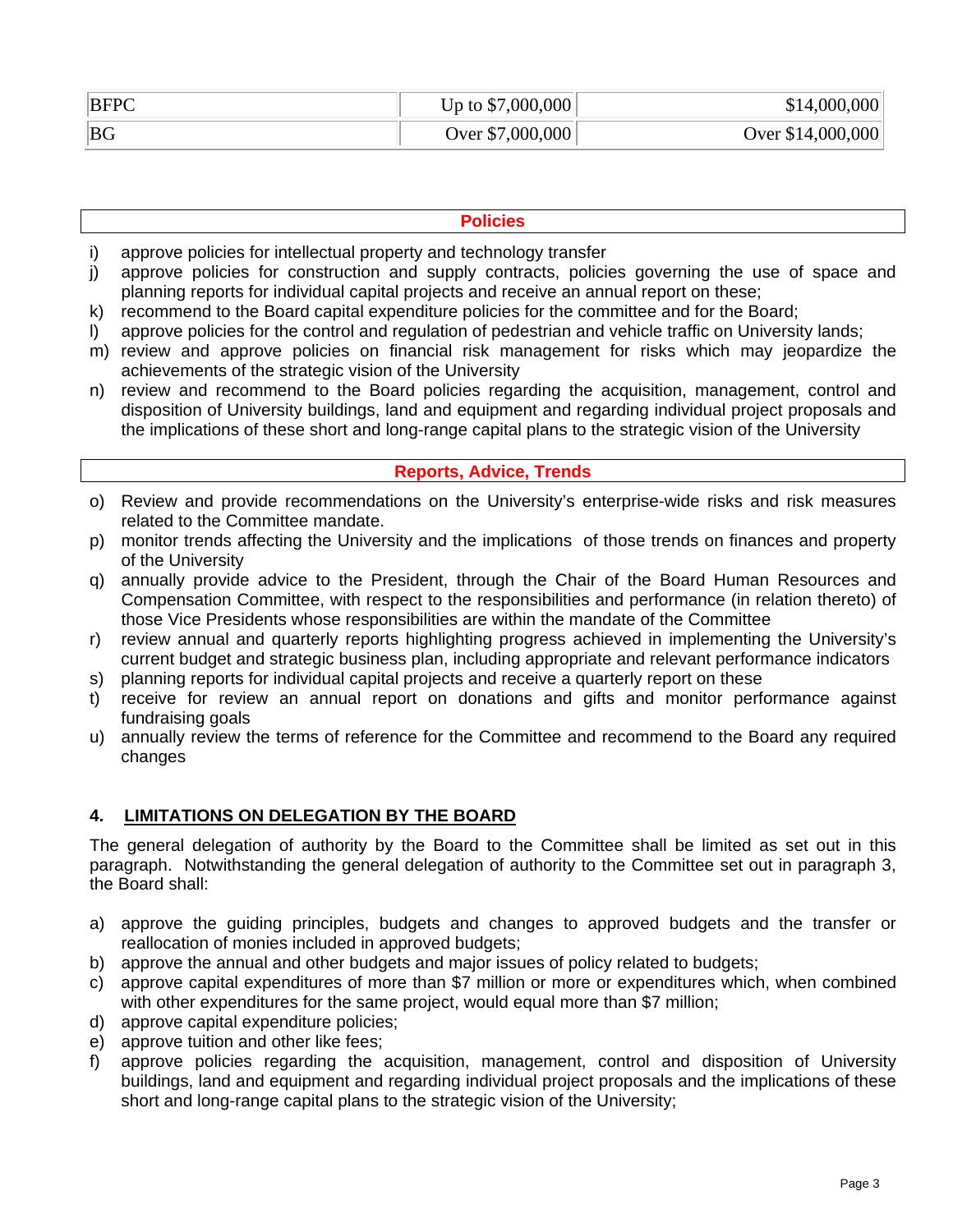g) review all decisions of the Committee with respect to the acquisition or disposal of real property; after any such review the Board may resolve to overturn or vary any such decision.

## **5. REPORTING TO THE BOARD**

As provided in the Board's General Terms of Reference the Committee shall regularly report to the Board with respect to its activities and decisions.

# **Decision History:**

| <b>DATE</b> | <b>DECISION-MAKER</b>                       | <b>DECISION</b>                              |
|-------------|---------------------------------------------|----------------------------------------------|
| 2006-11-20  | Board Finance and Property Committee        | Recommended to Board of Governors            |
| 2006-12-8   | <b>Board of Governors</b>                   | Approved                                     |
| 2008-06-10  | Board Finance and Property Committee        | Recommended to Board of Governors            |
| 2008-06-20  | <b>Board of Governors</b>                   | Approved                                     |
| 2008-10-03  |                                             | Editorial Revisions Made as a Result of CEAR |
|             |                                             | Policy Approved by BFPC/Board                |
| 2009-09-16  | Board Finance and Property Committee        | Recommended to Board of Governors            |
| 2009-10-02  | <b>Board of Governors</b>                   | Approved                                     |
| 2011-02-01  | <b>Board Finance and Property Committee</b> | Recommended to Board of Governors            |
| 2011-02-11  | <b>Board of Governors</b>                   | Approved                                     |
| 2011-09-20  | Board Finance and Property Committee        | Recommended to Board of Governors            |
| 2011-10-21  | <b>Board of Governors</b>                   | Approved                                     |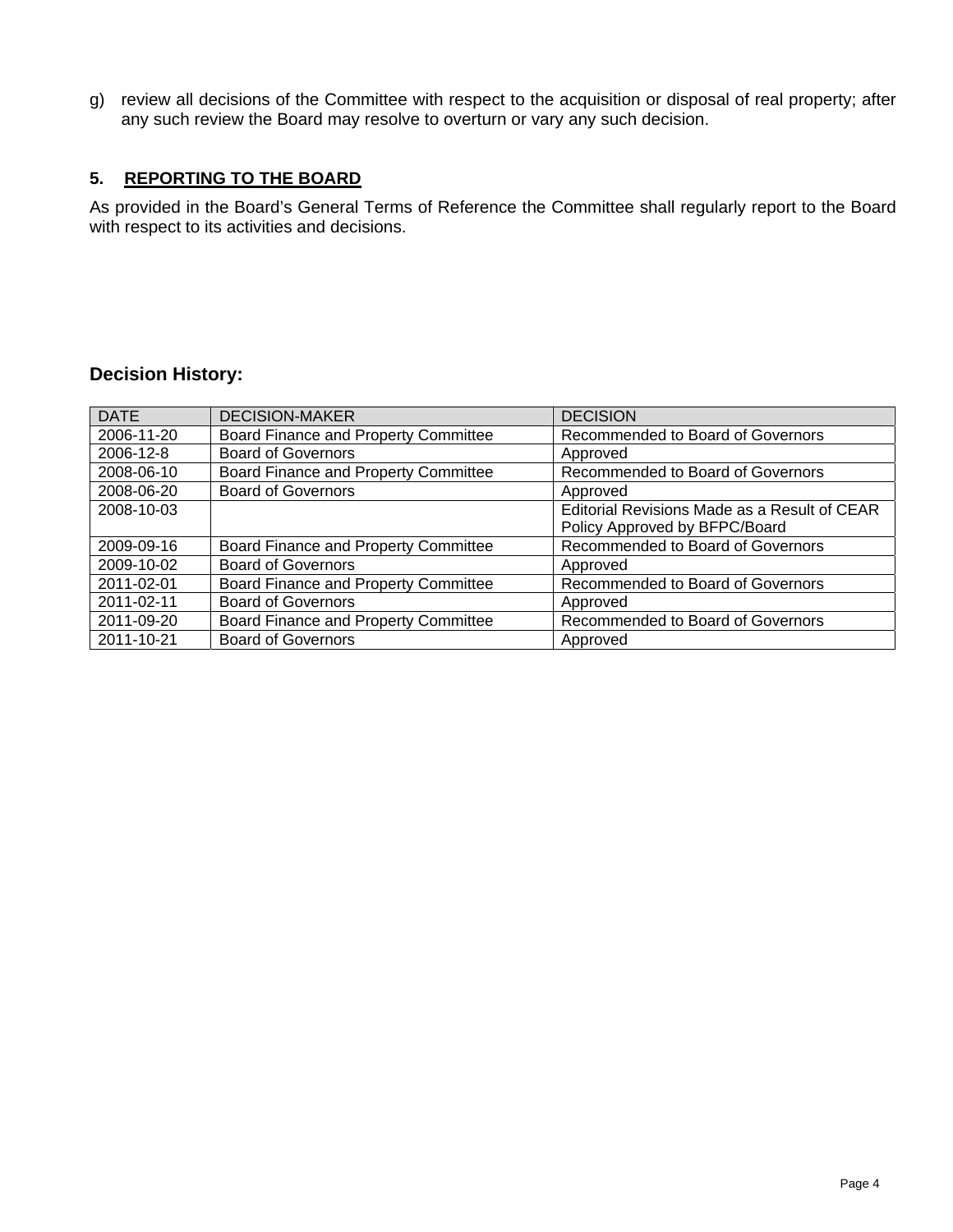

## <span id="page-27-0"></span>**BOARD HUMAN RESOURCES AND COMPENSATION COMMITTEE Proposed Terms of Reference**

## 1. **AUTHORITY**

- (a) The Board Human Resources and Compensation Committee (the "Committee") is created by and responsible to the Board of Governors (the "Board") of the University of Alberta (the "University").
- (b) The Vice-President (Finance and Administration) and the Provost and Vice-President (Academic) shall provide management support to the Committee.
- (c) University Governance shall provide administrative support to the **Committee**
- (d) The Committee shall function in accordance with the Board's General Committee Terms of Reference.

## 2. COMPOSITION OF COMMITTEE

- (a) Voting Members appointed by the Board (ordinarily a maximum of 8 voting members):
	- (1) Four Board members from the membership categories identified by the Alberta Post-Secondary Learning Act (the Act) as general public, alumni and senate. There shall be no board members on this committee representing academic staff, non-academic staff or students
	- (2) The Board Chair, by virtue of office
	- (3) The President and Vice-Chancellor, by virtue of office
	- (4) The Chancellor, by virtue of office

Non-Voting Officials appointed by the President

- (1) Provost and Vice-President (Academic)
- (2) Vice-President (Finance and Administration)
- (3) University Secretary
- (4) Committee Secretary
- (5) Other officers, as determined by the President
- (b) The Board of Governors shall appoint the Committee Chair from the Committee membership category 2(a)(1), upon the recommendation of the Board Chair.
- (c) The Committee shall designate the Vice-Chair from the Committee membership upon the recommendation of the Board Chair and the Committee Chair. The Vice-Chair undertakes and discharges all duties of the Chair in the absence of the Chair.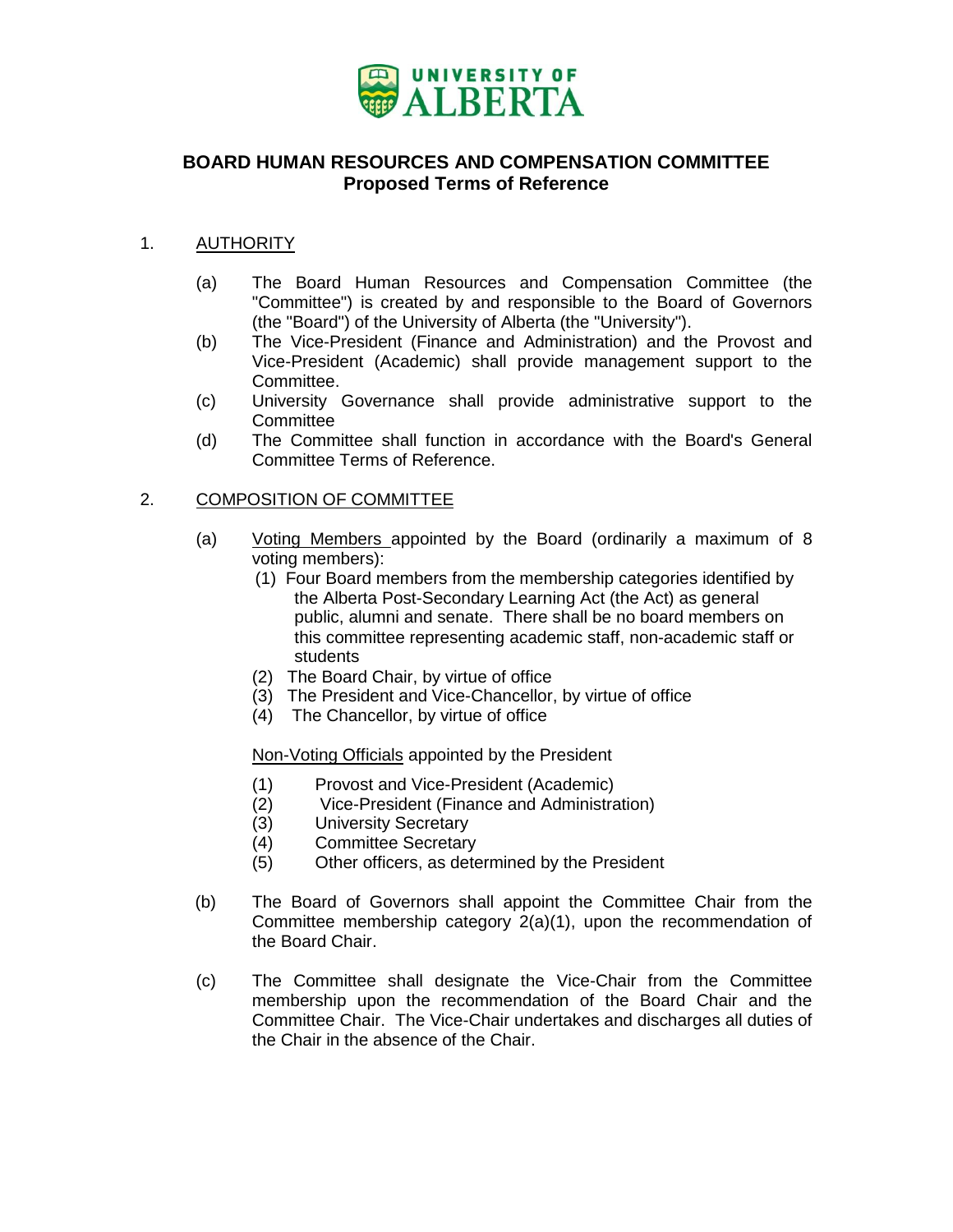## 3. MANDATE OF THE COMMITTEE

Except as provided in paragraph 4 and in the Board's General Committee Terms of Reference, the Committee shall monitor, evaluate, advise and make decisions on behalf of the Board with respect to, and the Board delegates to the Committee responsibility and authority for, all policies and procedures affecting staff working conditions at the University and matters for collective bargaining and related service contracts. The Committee shall also consider any other matter delegated to the Committee by the Board.

Without limiting the generality of the foregoing the Committee shall:

- (a) consider and propose changes in collective agreements and confirm the mandate for negotiating committees with all bargaining units;
- (b) annually review and approve the performance and compensation of the Deans and the Chief Librarian on the advice and recommendation of the Provost;
- (c) annually provide advice to the President, through the Chair of the Committee, with respect to the responsibilities and performance (in relation thereto) of the Vice-Presidents and thereafter approve the compensation of the Vice-Presidents on the advice of the President;
- (d) annually solicit, review and evaluate the comments of the members of the Board with respect to the performance of the President and consider such other data, reports and information as the Committee considers useful and thereafter, approve the compensation of the President and through the Chair of the Committee, provide advice to the Chair of the Board on the performance of the President;
- (e) appoint Board members to Search and Review Committees for the President and Advisory and review committees for Vice-Presidents established under the Policies of the General Faculties Council from time to time;
- (f) regularly assess staff benefit plans, including trends;
- (g) review and approve material changes to personnel policies of the University that are outside the regular collective bargaining process and consider trends affecting such policies;
- (h) approve the appointment of Killam and Tory Chairs;
- (i) review and provide recommendations on the University's enterprise-wide risks and risk measures related to the Committee mandate
- (j) monitor executive and university trends for compensation and benefits for senior institutional administrators;
- (k) receive and review the Annual Report, and the report of the nominee of the Board to the Board of Trustees, of the Universities Academic Pension Plan;
- (l) recommend to the Board goals and objectives for the President;
- (m) review succession plans for senior administration;
- (n) annually report on an evaluation of the Board;
- (o) review the performance of the University in the areas of responsibility of the Committee, against key strategic performance initiatives and performance measure reports and results in place from time to time and report thereon to the Board;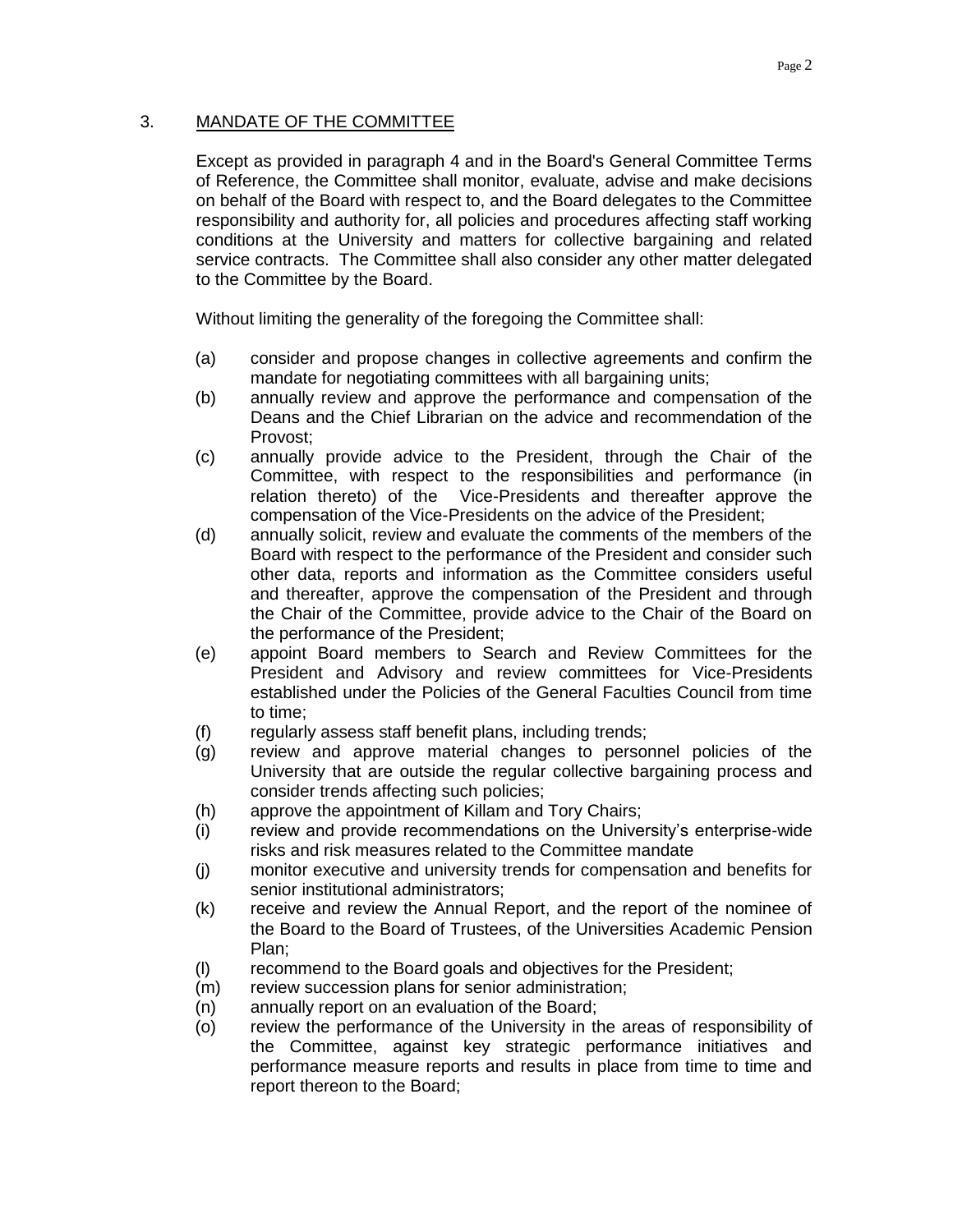(p) annually review the terms of reference of the Committee and recommend to the Board any required changes.

The Committee shall review, evaluate and provide information and recommendations to the Board where the Board is making decisions in areas generally related to areas of responsibility of the Committee.

In making reports and recommendations with respect to appointments, extensions, reappointments and dismissals of Deans and Vice-Presidents, the Committee shall do so on the advice and recommendation of the President.

## 4. LIMITATION ON DELEGATION BY THE BOARD

The general delegation of authority by the Board to the Committee shall be limited as set out in this paragraph. Notwithstanding the general delegation of authority to the Committee as set out in paragraph 3, the Board shall make all decisions with respect to:

- (a) the appointment, extension, reappointments and dismissals of Deans, Vice-Presidents and the President;
- (b) the approval of goals and objectives for the President;
- (c) the approval of collective agreements and any substantial revisions thereof;
- (d) policy related to the remuneration of Deans, Vice-Presidents and the President and other senior members of the Administration of the University; and
- (e) the establishment of an annual report on an evaluation of the Board and decisions arising from that report.

## 5. REPORTING TO THE BOARD

As provided in the Board's General Terms of Reference the Committee shall regularly report to the Board with respect to its activities and decisions.

## **Decision History:**

| <b>DATE</b> | <b>DECISION-MAKER</b>                            | <b>DECISION</b>            |
|-------------|--------------------------------------------------|----------------------------|
| 2002-09-20  | <b>Board of Governors</b>                        | Approved                   |
| 2006-10-3   | Board Human Resources and Compensation Committee | Revised                    |
| 2007-06-22  | <b>Board of Governors</b>                        | Approved                   |
| 2008-05-21  | Board Human Resources and Compensation Committee | Recommended to Board of    |
|             |                                                  | Governors                  |
| 2008-06-20  | <b>Board of Governors</b>                        | Approved                   |
| 2010-09-23  | Board Human Resources and Compensation Committee | <b>Suggested Revisions</b> |
| 2011-02-01  | Board Human Resources and Compensation Committee | Recommended to Board of    |
|             |                                                  | Governors                  |
| 2011-02-11  | <b>Board of Governors</b>                        | Approved                   |
| 2011-10-21  | <b>Board of Governors</b>                        | Approved                   |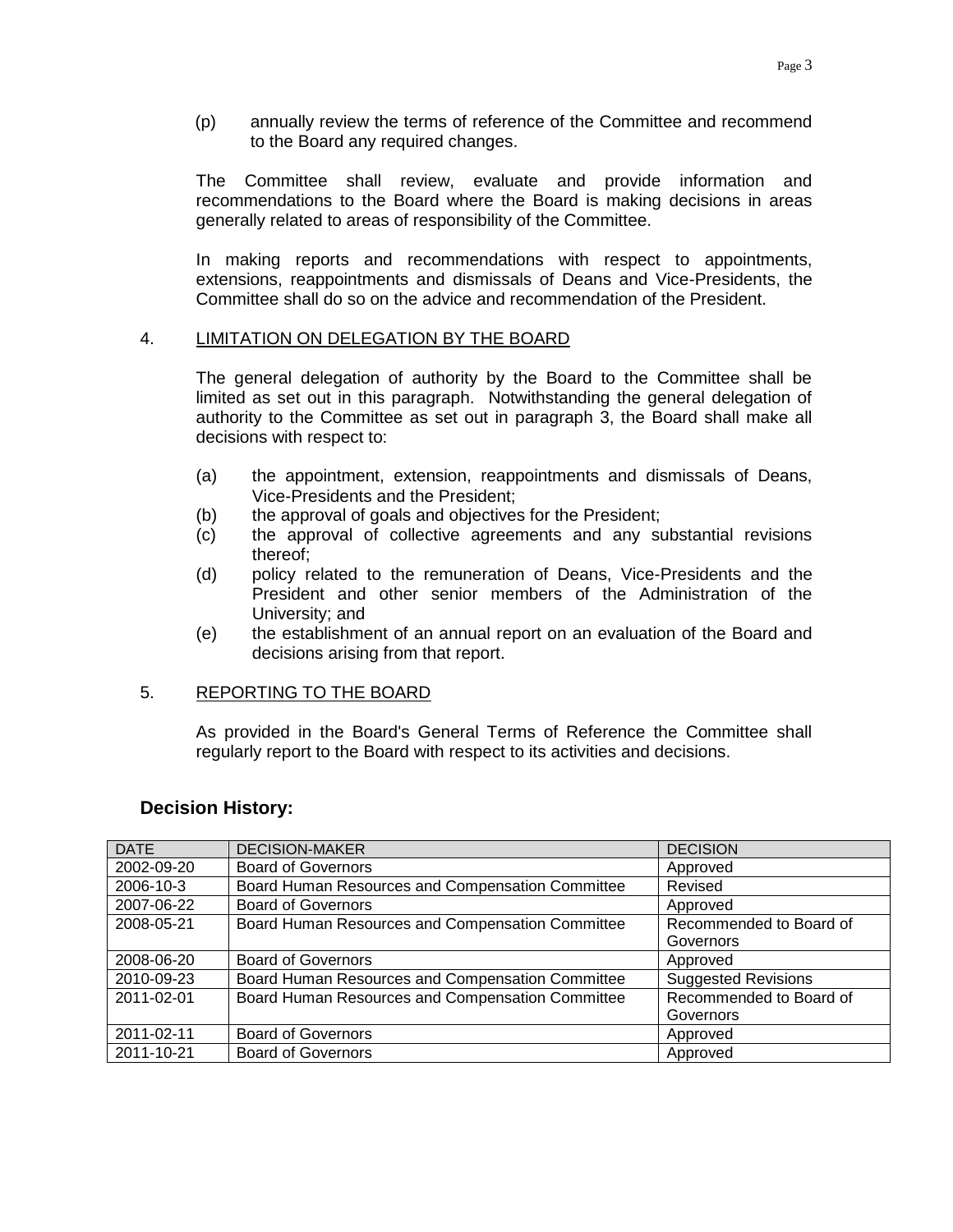

## **BOARD INVESTMENT COMMITTEE Terms of Reference**

## <span id="page-30-0"></span>1. **AUTHORITY**

- (a) The Board Investment Committee (the "Committee") is created by and is responsible to the Board of Governors (the "Board") of the University of Alberta (the "University").
- (b) The Vice-President (Finance and Administration) shall provide management support to the Committee.
- (c) The Office of the Vice-President (Finance and Administration) shall provide administrative support to the Committee.
- (d) The Committee shall function in accordance with the Board's General Committee Terms of Reference.

## 2. COMPOSITION OF COMMITTEE

- a) Voting Members appointed by the Board (ordinarily a maximum of 12 voting members)
	- (1) Two Board members from the membership categories identified by the *Alberta Post-Secondary Learning Act* (*the Act*) as *general public, alumni* and *Senate* subject to 2 (c) below
	- (2) Three to seven members of the general public
	- (3) The Board Chair, by virtue of office
	- (4) The President and Vice-Chancellor, by virtue of office
	- (5) The Chancellor, by virtue of office
- b) Non-Voting Officials appointed by the President
	- (1) Vice-President (Finance and Administration)
	- (2) University Secretary
	- (3) Committee Secretary
	- (4) Other officers, as determined by the President
- c) No member of the staff (academic or non-academic) nor any student of the University shall sit as a member of the Committee.
- d) The Board of Governors shall appoint the Committee Chair from the Committee membership category 2(a)(1) or 2(a)(2), upon the recommendation of the Board Chair.
- e) The Committee shall designate the Vice-Chair from the Committee membership upon the recommendation of the Board Chair and the Committee Chair. The Vice-Chair undertakes and discharges all duties of the Chair in the absence of the Chair.

#### 3. MANDATE OF THE COMMITTEE

Except as provided in paragraph 4 and in the Board's General Committee Terms of Reference, the Committee shall monitor, evaluate and make decisions on behalf of the Board with respect to all investments, including both short-term and long-term investments ("Investments"). The Committee shall also consider such other matters delegated to the Committee by the Board.

Without limiting the generality of the foregoing the Committee shall: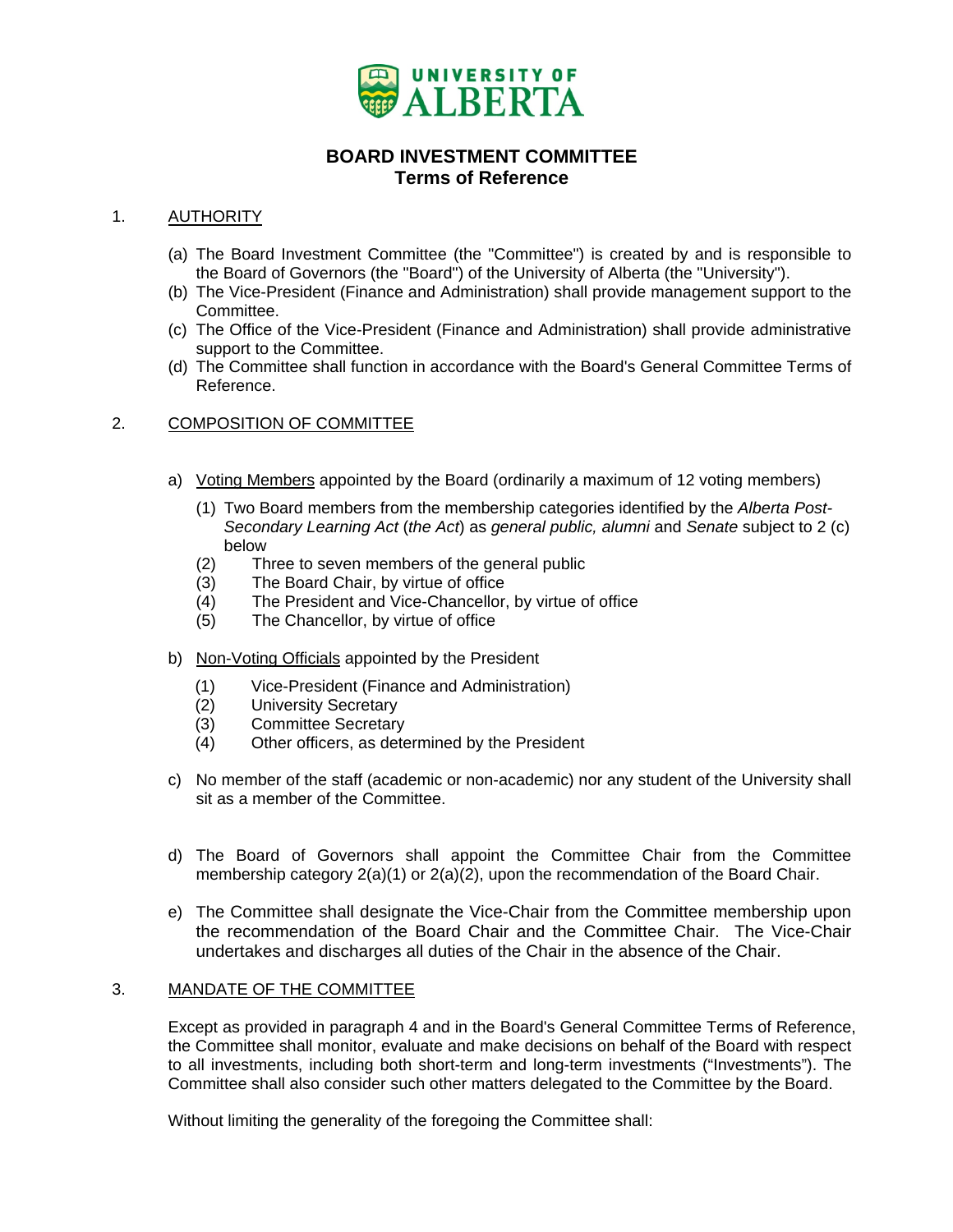- (a) assist the Board with all of its policy setting responsibilities related to Investments by analyzing policy matters and making recommendations thereon for the Board's approval;
- (b) review and recommend to the Board, the Endowment Objectives and the Endowment Spending Policy for the University.
- (c) Review and recommend to the Board, Investment Policies for the University.
- (d) annually review the terms of reference of the Committee and recommend to the Board any required changes.
- (e) annually provide advice to the President, through the Chair of the Investment Committee, with respect to the responsibilities and performance (in relation thereto) of those Vice-Presidents whose responsibilities are within the mandate of the Committee.
- (f) review and approve investment manager mandates.
- (g) g) establish and document the basic investment principles and beliefs held by the Committee.
- (h) review and approve the appointment and termination of investment managers and advisors.
- (i) review and approve the appointment and termination of the University's investment custodians.
- (j) monitor, on a regular basis, all matters that are the responsibility of the Committee.
- (k) monitor, at least quarterly, compliance with the Investment Policy.
- (l) monitor, at least quarterly, the performance of individual investment managers.
- (m) monitor, at least annually, the value added by specific elements of Investment Policy.
- (n) review, at least annually, the continued appropriateness of the Investment Policy.
- (o) monitor, at least annually, the cost effectiveness of the Investment Policy.
- (p) monitor, at least annually, staff's compliance with staff's terms of reference and the University's Conflict of Interest Policy.
- (q) monitor, as required, staff's compliance with guidelines and processes for the selection of investment managers.
- (r) monitor, at least quarterly, the implementation of policy by staff.

#### 4. LIMITATIONS ON DELEGATION BY THE BOARD

The general delegation of authority by the Board to the Committee shall be limited as set out in this paragraph. Notwithstanding the general delegation of authority to the Committee as set out in paragraph 3, the Committee shall bring to the Board for final approval or information:

- (a) the approval of Investment Policies for the University.
- (b) the approval of the Endowment objectives and spending policy of the University.
- (c) The establishment of broad investment risk tolerances within which the University should operate in the area of Investments. Such tolerance levels shall be defined in terms of broad allocation to debt and equity within the investment pool, the level of desired diversification and the broad quality levels of investments to be made.

In addition, the Board may, with or without recommendations from the Committee, establish investment policy matters with respect to matters of social responsibility.

#### 5. REPORTING TO THE BOARD

As provided in the Board's General Terms of Reference the Committee shall annually, and if necessary more frequently, report to the Board with respect to its activities and decisions.

| Date       | Decision-Maker             | Decision                               |
|------------|----------------------------|----------------------------------------|
| 2009-03-27 | <b>Board of Governors</b>  | Original Approved                      |
| 2010-09-14 | Board Investment Committee | Approved / Recommendation to the Board |
| 2011-02-11 | Board of Governors         | Approved                               |
| 2011-10-21 | <b>Board of Governors</b>  | Approved                               |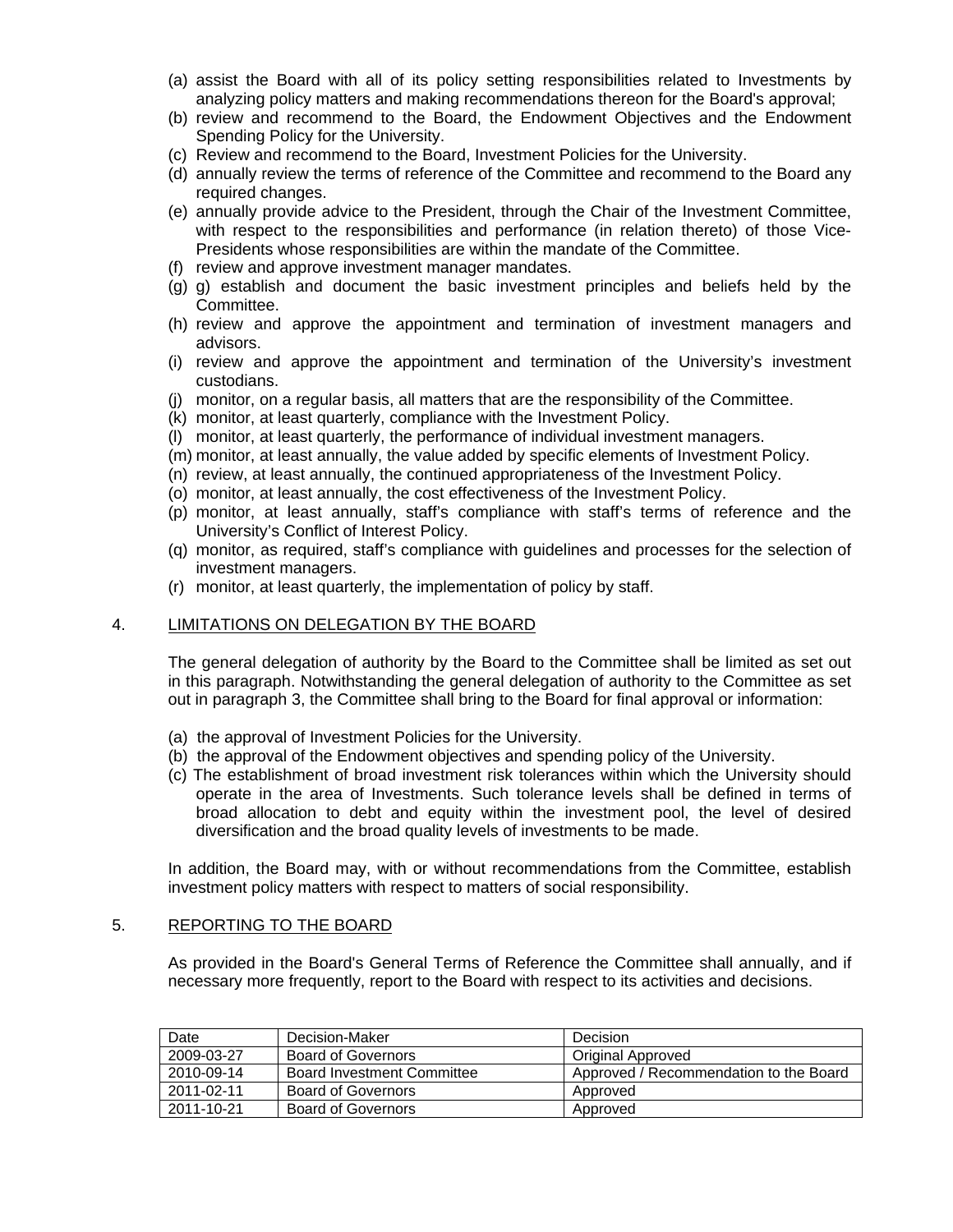# **University Funds Investment Policy**

<span id="page-32-0"></span>

| <b>Office of Accountability:</b>                | Vice President (Finance & Administration)                                                |
|-------------------------------------------------|------------------------------------------------------------------------------------------|
| <b>Office of Administrative Responsibility:</b> | <b>Financial Services</b>                                                                |
| Approver:                                       | <b>Board of Governors</b>                                                                |
| Scope:                                          | Compliance with University policy extends to all members<br>of the University community. |

## Purpose

The purpose of this investment policy is to establish a distinct asset allocation for each of the University funds according to the individual fund's spending obligations, objectives, and liquidity requirements.

# **POLICY**

## **1.0 DESCRIPTION OF UNIVERSITY FUNDS**

## **1.1 Unitized Endowment Pool (UEP)**

The UEP consists of the University's endowed trust funds or other funds of a permanent or long-term nature. In addition, external funds may be invested in the UEP including funds of affiliated organizations and funds where the University is a beneficiary.

#### **1.2 Other Endowments**

Other endowments consist of endowed trust funds, which cannot be pooled for investment purposes because of constraints or conditions attached to the funds.

## **1.3 Non-Endowed Investment Pool (NEIP)**

The NEIP consists of expendable funds, which are pooled for investment purposes until the funds are required for expenditure. For cash flow management purposes the Short-Term Funds portion of the NEIP may include UEP funds.

## **1.4 Other Non-Endowed Funds**

Other non-endowed funds consist of restricted non-endowed donations, which cannot be pooled for investment purposes because of constraints or conditions attached to the funds.

## **1.5 Equity Investments in Technology Transfer**

The University has accepted equity positions as a form of compensation for licensing a University created technology to a company. Through this activity the University has developed a portfolio of equity investments in both publicly and privately held companies. To facilitate the ongoing development of such companies the University may invest in venture capital limited partnerships. Governance responsibilities for these investments fall outside the Terms of Reference for the Board Investment Committee.

## **2.0 UNITIZED ENDOWMENT POOL (UEP)**

## **2.1 General Description and Governance**

The UEP represents the pooling of invested assets accumulated by or donated to the University for endowment purposes. The Province of Alberta's *Post-Secondary Learning Act*, Statutes of Alberta, 2003, Chapter P-19.5, Sections 75 and 76, provides The Governors of the University of Alberta with broad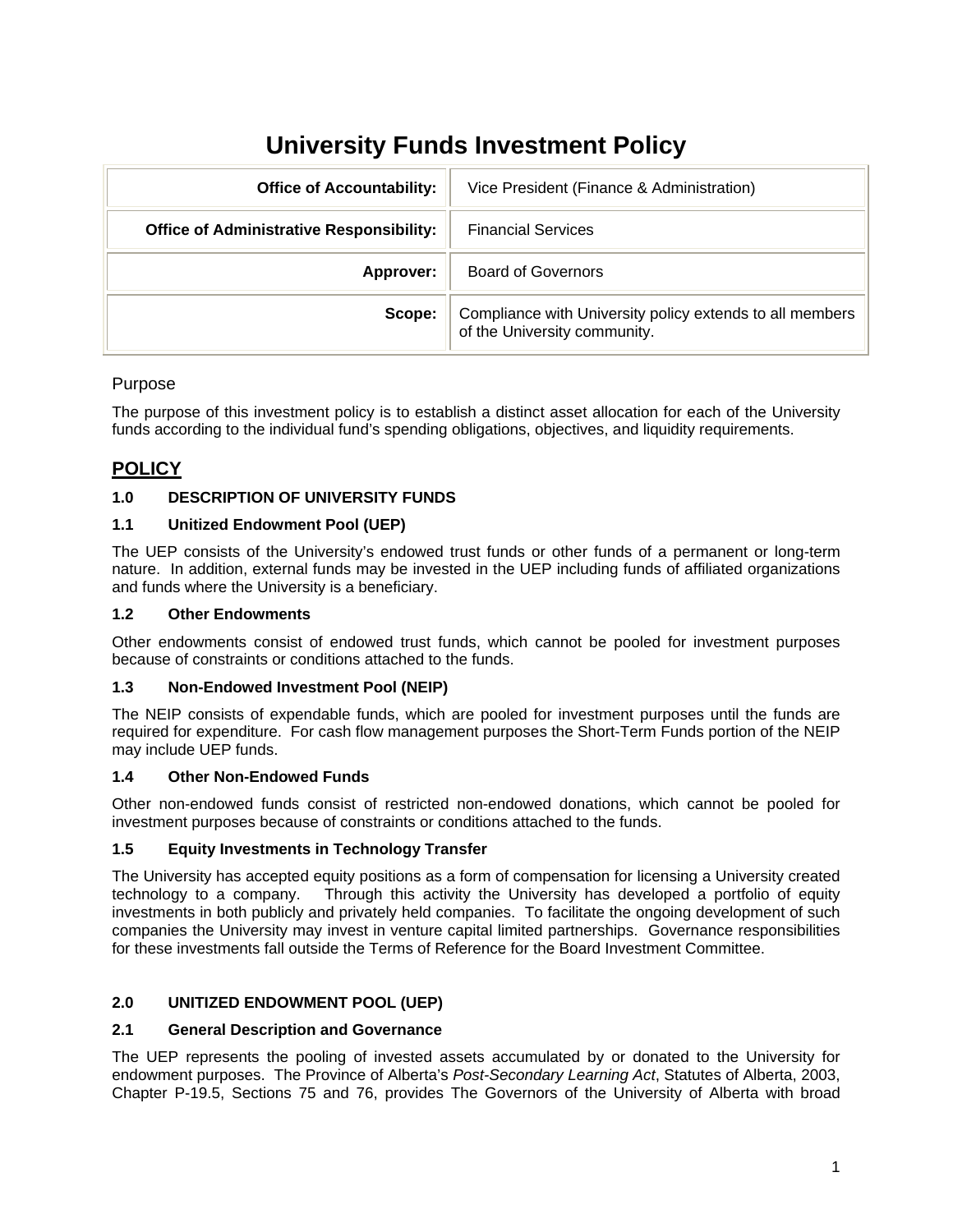investment powers, the authority to pool funds and the authority to distribute income, subject to the terms of a trust on which it may be held.

The Board of Governors has delegated most investment governance responsibilities to the Board Investment Committee as documented in the Board Investment Committee's Terms of Reference. The Board of Governors has retained responsibility for the following matters (as outlined in this document):

- Approval of the investment policy for the University,
- Approval of the University's endowment objectives and spending policy, and
- Establishment of broad investment risk tolerances within which the University should operate.

The Investment Policy is subject to an annual review by the Board Investment Committee and any recommended changes require approval by the Board of Governors. Management's investment decisions are subject to the overall policy direction of the Board Investment Committee as reflected in this policy.

#### **2.2 Nature of UEP Liabilities (Spending Policy)**

The UEP provides funding to the faculties and departments of the University to be used for endowed purposes in accordance with the terms of each endowment or trust. The objective is an inflation indexed spending allocation for fiscal years commencing April 1, 2012, subject to certain conditions as outlined in the Unitized Endowment Pool Spending Policy. This policy may be amended from time to time by the Board of Governors to ensure that the real value of the endowments (i.e., net of inflation) is maintained.

#### **3.0 MISSION OF THE UEP**

The purpose of the UEP is to support current and future operations of the University in perpetuity.

The endowment has a two-fold mission:

- Foster an environment of academic excellence where superior teaching, learning and research can be pursued, and
- Enable the University to achieve and maintain an enhanced level of financial strength and independence in its operations over the long run.

## **4.0 INVESTMENT POLICIES AND GOALS OF THE UEP**

#### **4.1 Goals and Risk Tolerance**

The goal of the UEP is to achieve a long-term rate of return that in real terms shall equal or exceed the rate of spending established in the UEP spending policy, and to do so with an acceptable level of risk.

The principle of intergenerational equity requires that the UEP be managed to provide the same level of support to future generations as current beneficiaries receive. This means that the value of the UEP should be preserved over time in real terms in order to maintain the future purchasing power of assets. In setting the spending and investment policies for the UEP, the focus should be not just to preserve but to grow the real value of assets over time, while maintaining a strong and stable level of support to the current operations of the University.

In order to achieve these goals, the UEP will have to maintain a heavy weighting in equity securities relative to fixed income securities. This is based on projected capital market assumptions which indicate that over long periods of time, equities can be expected to provide returns that exceed the inflation adjusted rate of spending. Fixed income securities are not expected to provide a sufficient return after adjusting for inflation to meet the dual goals of maintaining the real value of assets and generating strong and stable levels of support to the current operations of the University. Fixed income securities will continue to serve as a source of diversification.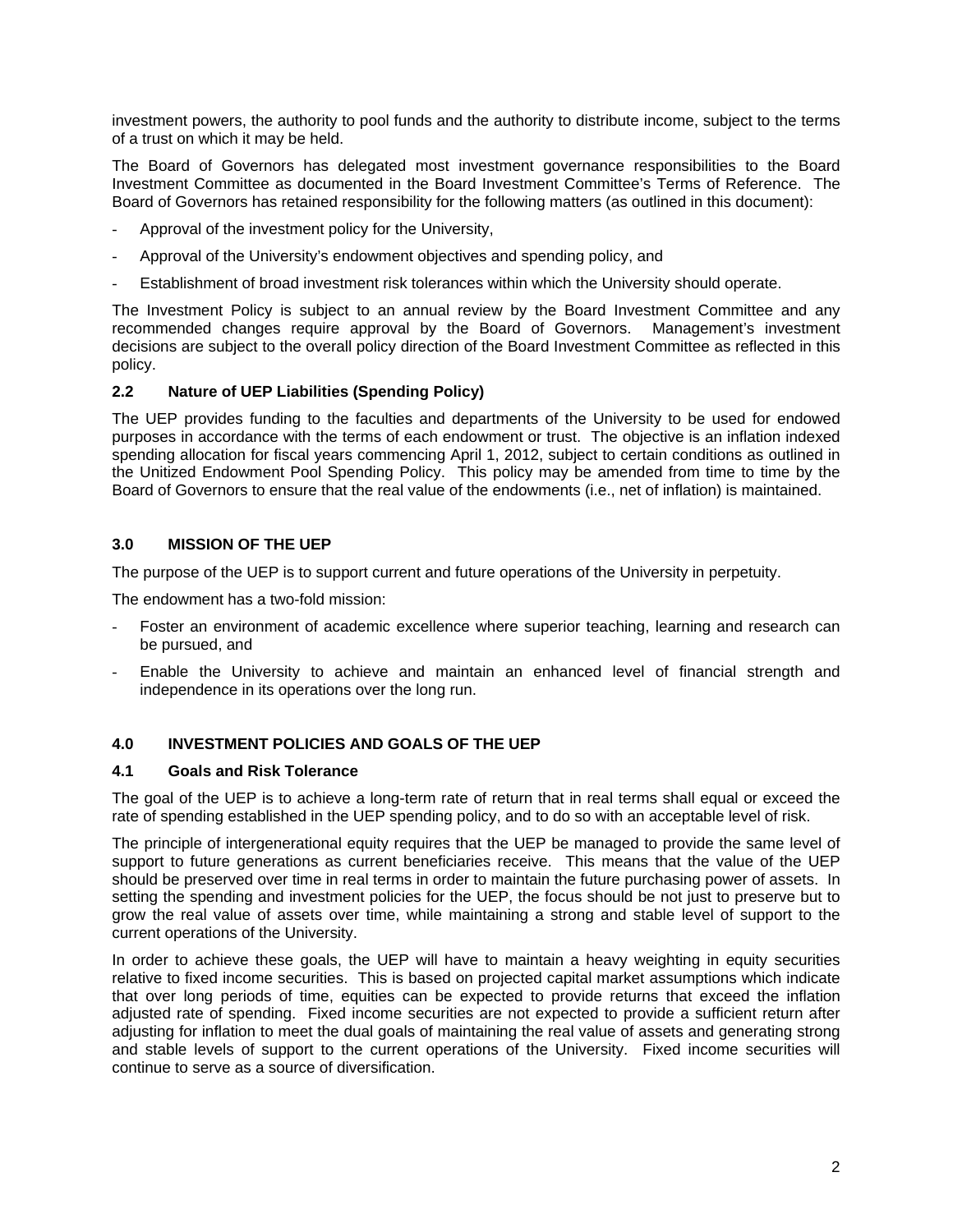It is recognized that the expected volatility of the UEP will be high relative to a fund that has a much heavier weight in fixed income securities. This means that the market value in any given period may decline due to market fluctuations. It is expected that this is a reasonable trade-off in order to ensure a long-term growth rate that is consistent with the mission and goals of the fund.

#### **4.2 Asset Allocation**

The long-term asset allocation will be determined by the following four factors:

- Projected long-term return expectations from individual asset classes
- Objective of a real rate of return that exceeds the rate of spending
- Historic and expected future volatility of returns for the various asset classes
- Historic and expected future correlation of returns between various asset classes

The extremely long-term time horizon of the UEP allows for the adoption of a long-term asset allocation policy with a high allocation to equity investments along the following parameters.

| <b>Long-Term Asset Mix</b> |                |            |         |  |  |
|----------------------------|----------------|------------|---------|--|--|
|                            | <b>Minimum</b> | Target     | Maximum |  |  |
| Fixed Income               | 15%            | <b>20%</b> | 25%     |  |  |
| Equities and Alternatives  | 75%            | 80%        | 85%     |  |  |
| Total                      |                | 100%       |         |  |  |

All investments will be undertaken with a view toward maintaining or enhancing the real value of the assets while meeting the current spending allocation.

The Board Investment Committee shall establish investment mandates and then select investment managers to be responsible for the management of the portfolios in accordance with those mandates. Funds will normally be allocated to external managers, or, when determined to be advantageous, may be allocated to internal management.

Each investment manager shall adhere to this policy and must exercise the care, skill, diligence and judgment that a prudent investor would exercise in making investments. Investment managers are expected to be in compliance with all applicable laws and regulations as well as the Code of Ethics and Standards of Professional Conduct established by the CFA Institute.

#### **4.3 Portfolio Diversification**

The objectives of diversification are to reduce:

- total return variability
- exposure to any single component of the capital markets
- the risk of returns not tracking or exceeding inflation.

Diversification will also increase the long-term risk-adjusted return potential of the UEP.

To achieve diversification the UEP will invest in the following asset classes subject to indicated limits based on total market value.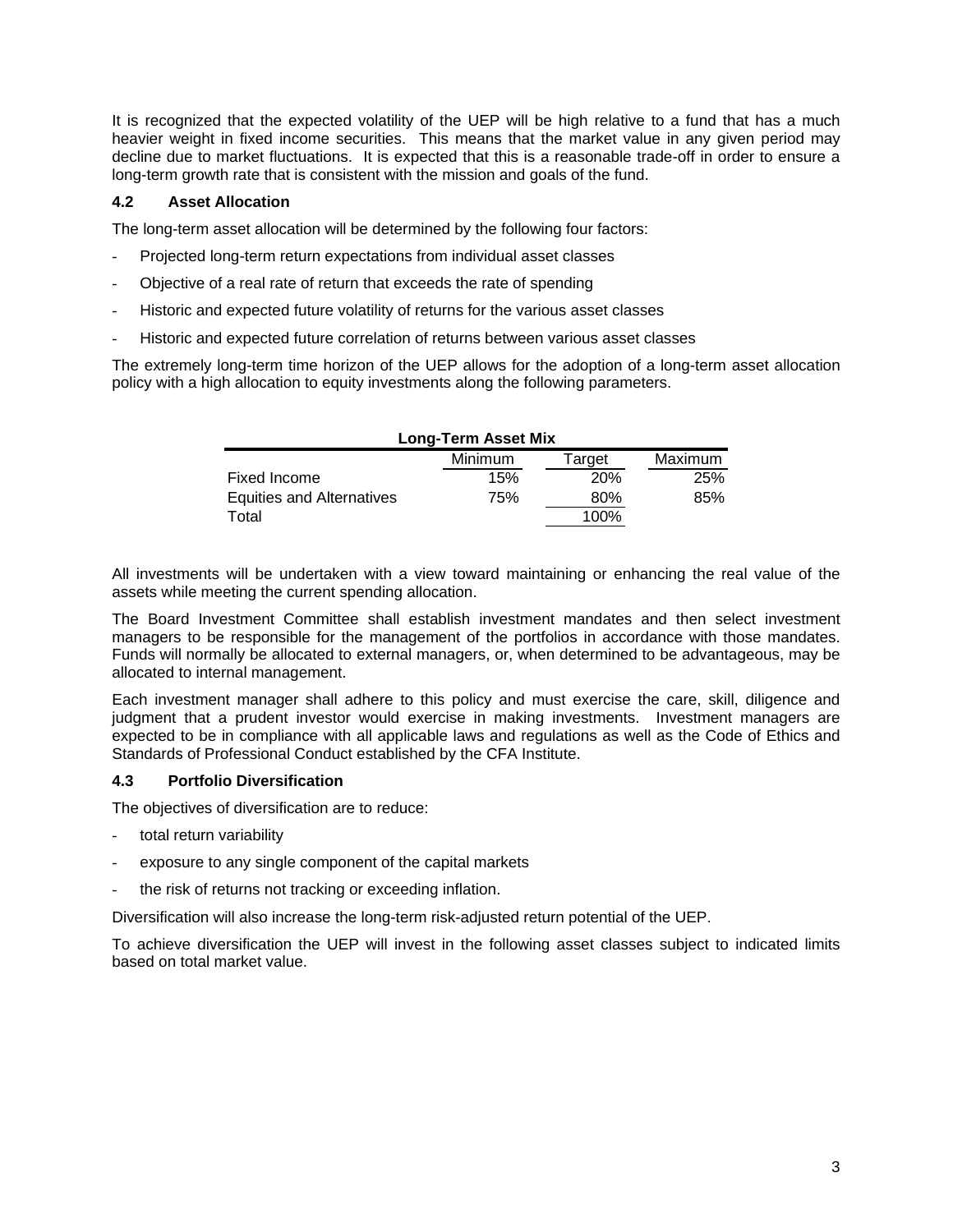|                                   | <b>Fixed Income</b>              |        |         |
|-----------------------------------|----------------------------------|--------|---------|
|                                   | Minimum                          | Target | Maximum |
| <b>Money Market Securities</b>    | -5%                              | $0\%$  | 5%      |
| <b>Bonds &amp; Debentures</b>     | 10%                              | 20%    | 30%     |
| Overall                           | 15%                              | 20%    | 25%     |
|                                   | <b>Equities and Alternatives</b> |        |         |
|                                   | Minimum                          | Target | Maximum |
| Canadian Equities                 | 15%                              | 20%    | 25%     |
| <b>Foreign Equities</b>           | 35%                              | 40%    | 45%     |
| <b>Alternative Assets</b>         | 15%                              | 20%    | 25%     |
| Overall                           | 75%                              | 80%    | 85%     |
|                                   | <b>Alternative Assets</b>        |        |         |
|                                   | Minimum                          | Target | Maximum |
| <b>Absolute Return Strategies</b> | 5%                               | 8%     | 15%     |
| <b>Private Equity</b>             | 0%                               | 6%     | 10%     |
| <b>Real Estate</b>                | $0\%$                            | 6%     | 10%     |
| Overall                           | 15%                              | 20%    | 25%     |

#### **4.4 Categories and Subcategories of Investments Restrictions and Quality Levels**

Investments that are permitted shall be classified within the following general categories and restrictions and quality levels apply within the context of overall fund objectives and the asset allocation policy described above.

#### **4.4.1 Money Market Securities**

For cash flow management purposes a portion of the UEP is invested in the Short-Term Funds portion of the NEIP and managed according to section 6.1.1 and 6.2.1of this policy as applicable.

#### **4.4.2 Bonds and Debentures**

Bonds and debentures include Canadian and foreign issuer bonds, debentures and real return bonds, together with short and long dated publicly traded debt securities, schedule I and II chartered bank sponsored mortgage backed securities (MBS) and convertible debt. Direct mortgages will be limited to existing holdings.

Corporate bonds, debentures, real return bonds, and other debt securities purchased for the fund in actively managed mandates shall have a minimum rating of "BBB" or better for any individual issuer as measured by a recognized debt rating service. The maximum "BBB" exposure will be 10% of fixed income in each actively managed portfolio.

Where passive investments are made in major fixed income indices, eligibility of an index will be determined by its suitability as an investment vehicle regardless of the rating of individual bonds and debentures within the index.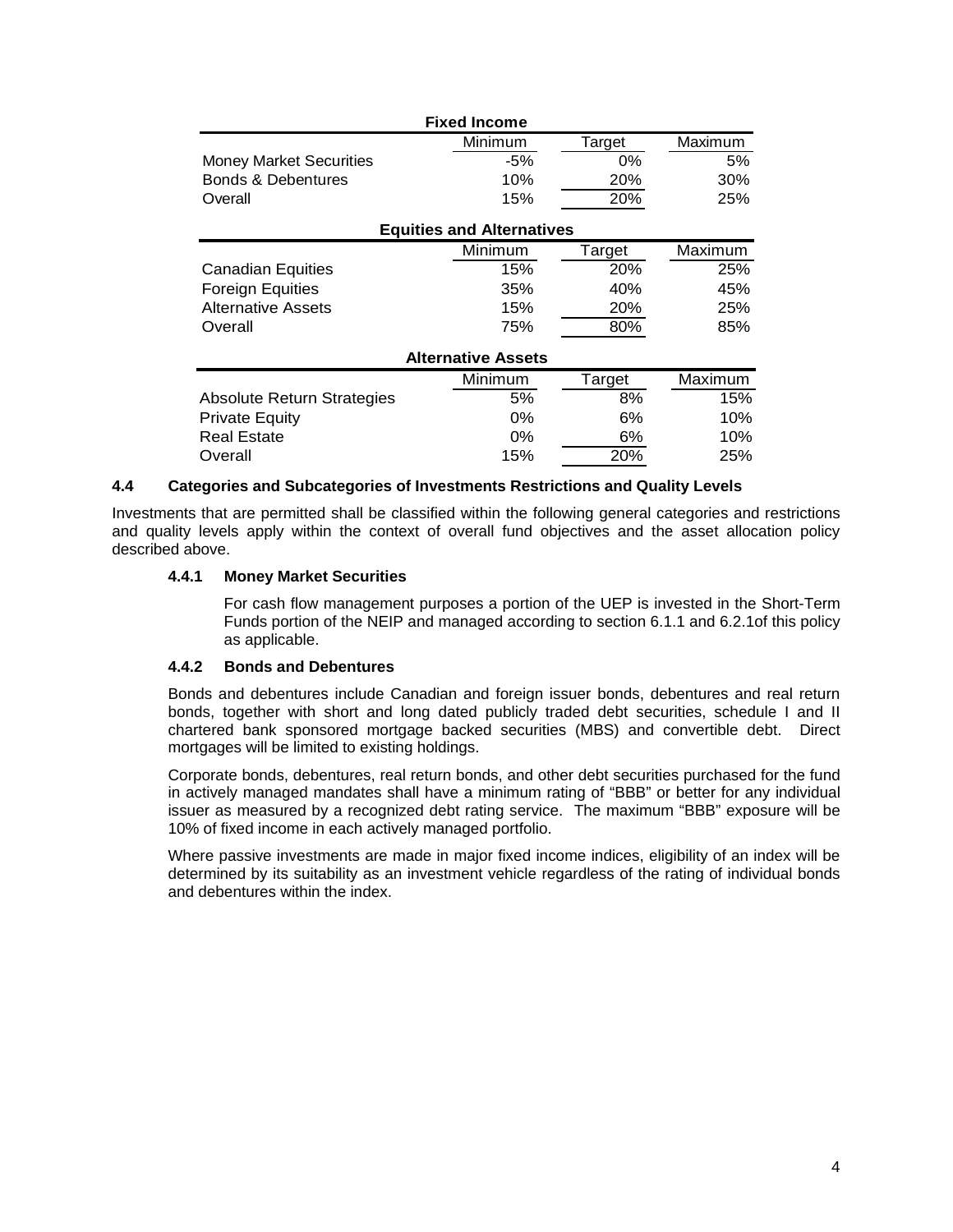| Maximum Bond Portfolio Asset Value For Each<br><b>Issuer by Credit Rating</b> |           |          | Aggregate<br>Maximum |      |
|-------------------------------------------------------------------------------|-----------|----------|----------------------|------|
| AAA                                                                           | <u>AA</u> | <u>A</u> | <b>BBB</b>           |      |
|                                                                               |           |          |                      |      |
| 100%                                                                          | N/A       | N/A      | N/A                  | 100% |
| 20%                                                                           | 15%       | 10%      | 5%                   | 60%  |
| 3%                                                                            | 3%        | 3%       | 3%                   | 40%  |
|                                                                               |           |          |                      | 20%  |
| 10%                                                                           | 7%        | 5%       | 3%                   | N/A  |
| 3%                                                                            | 3%        | 3%       | 3%                   | N/A  |
|                                                                               |           |          |                      |      |

 $<sup>1</sup>$  Its guaranteed corporations or agencies</sup>

#### **4.4.3 Equity Investments**

Equity investments include exchange traded securities, including common shares of Canadian, foreign and emerging markets equity, income trusts, real estate investment trusts (REITs), American Depository Receipts, Global Depository Receipts, warrants, preferred shares, convertible debt and initial public offerings.

A maximum 10% of the market value of the Canadian or Foreign Equity asset class may be invested in any single issuer.

Alternative assets include real estate equity and debt, infrastructure equity and debt, timberland and agricultural equity and debt, commodities, mezzanine debt, venture capital and private equity, and absolute return strategies judged appropriate by the Board Investment Committee.

Investment managers may use exchange traded funds (ETFs), pooled unit trusts, mutual fund vehicles or limited partnerships that include any of the above categories as long as these securities are compliant with their mandate.

For risk management and diversification purposes, the presently preferred method of access to alternative asset class will be through well-established fund of funds managers. Direct coinvestments made by a fund manager will be limited to 20% of committed capital.

A maximum of 5% of the market value of the total UEP at the time of investment or commitment may be placed with any single alternative asset manager, fund of funds or limited partnership.

## **4.5 Use of Derivatives**

Derivatives may be used for hedging and risk management including the hedging of foreign currency exposure. Derivative products will not be used to leverage the fund and will be fully collateralized by cash or cash equivalents.

#### **4.6 Rate of Return Goals**

In order of priority, it is expected that the UEP will over any 4-year rolling period:

Firstly, achieve an annualized rate of return, before fees, of at least 5.25% above the Canadian Consumer Price Index (all items).

Secondly, achieve an annualized rate of return, in excess of the following composite benchmark of standard market indices. The current benchmark will be modified towards the target benchmark as the asset allocation contemplated by this policy is implemented.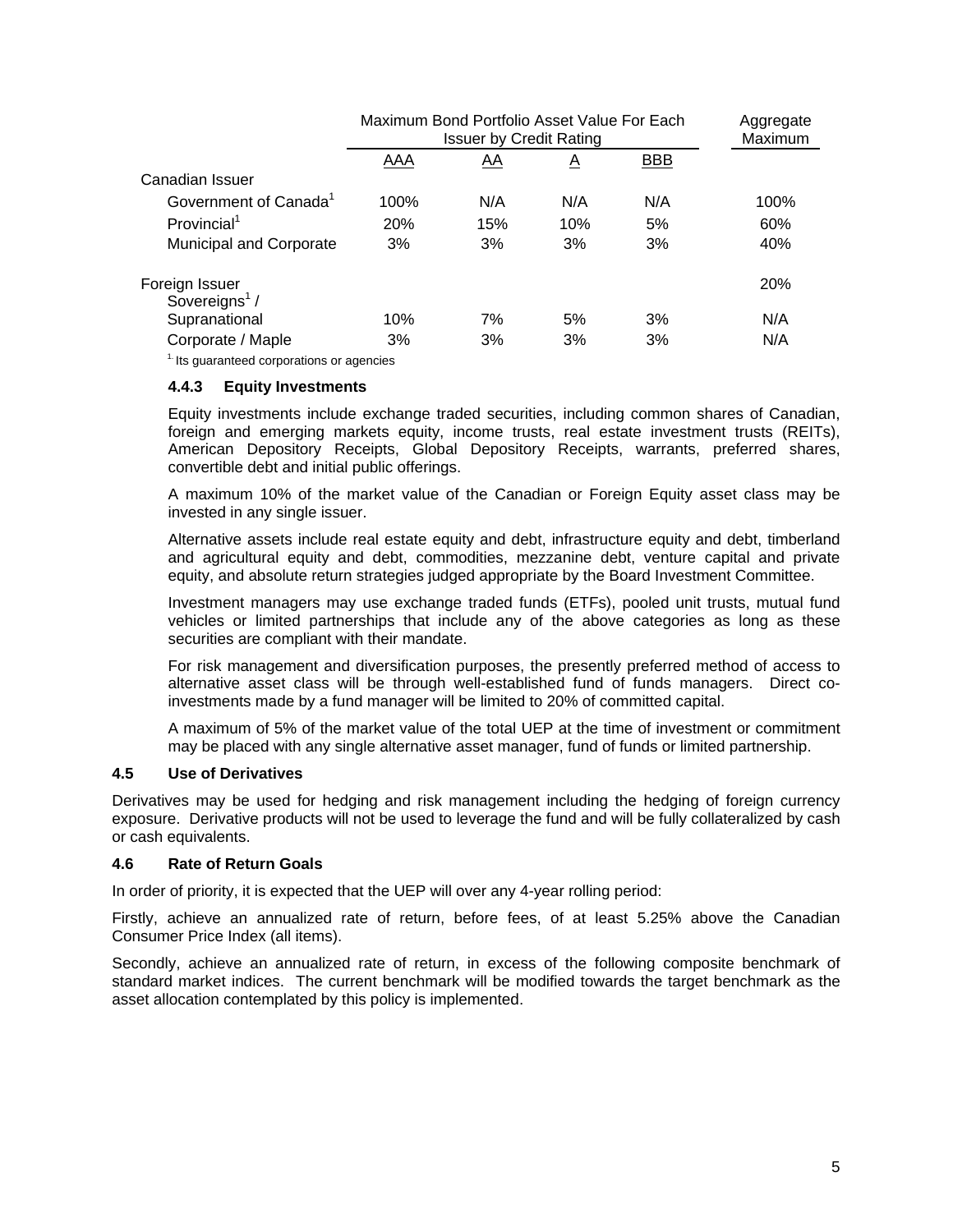| <b>Current Benchmark</b>                     |     |
|----------------------------------------------|-----|
| <b>DEX Universe Bond</b>                     | 30% |
| S&P/TSX Composite                            | 20% |
| MSCI World (ex Canada 50% hedged)            | 50% |
| Absolute Return (HFRX Global Hedge Fund      |     |
| Index)                                       | 0%  |
| Private Equity (Cambridge Associates Private |     |
| Equity Index)                                | 0%  |
| Real Estate (IPD Canada Annual Property      |     |
| Index)                                       | 0%  |
|                                              |     |
|                                              |     |

| <b>Target Benchmark</b>                                       |             |
|---------------------------------------------------------------|-------------|
| <b>DEX Universe Bond</b>                                      | 20%         |
| S&P/TSX Composite                                             | 20%         |
| MSCI World (ex Canada 50% hedged)                             | 40%         |
| Absolute Return (HFRX Global Hedge Fund<br>Index)             | 8%          |
| Private Equity (Cambridge Associates Private<br>Equity Index) | 6%          |
| Real Estate (IPD Canada Annual Property                       |             |
| Index)                                                        | $6^{\circ}$ |
|                                                               |             |
|                                                               |             |

Thirdly, achieve an above median return in comparison to other endowment funds with similar asset allocation and return objectives.

## **5.0 OTHER ENDOWMENTS**

The assets of the Other Endowments shall be invested with the same goals, restrictions and quality levels as described above, subject to any stipulation required by contractual agreement, or by condition of the estate, or administrative arrangement.

#### **6.0 NON-ENDOWED INVESTMENT POOL (NEIP)**

#### **6.1 Investment Policy and Risk Tolerance (Internally Managed Investments)**

The purpose of the NEIP is to pool for investment purposes capital that is predominately short-term in nature. Trend-line growth of the capital base has created a substantial core balance that will likely be sustained on an on-going basis. Therefore, a maturity profile that is greater than what would be expected for funds with a short-term investment horizon is appropriate for a significant portion of the fund.

#### **6.1.1 Short-Term Funds**

Analysis indicates that maintaining a minimum of 33% of the peak NEIP balance, each year as at September 30<sup>th</sup>, in money market securities, is sufficient to meet the University's cash flow requirements. The primary objective for money market securities is liquidity and preservation of capital.

Money market securities include: cash on hand both domestic and foreign; Government of Canada treasury bills, notes, debentures and any obligations unconditionally guaranteed by the Government of Canada; provincial treasury bills, notes, debentures and any obligations unconditionally guaranteed by the provincial governments of Canada; Banker's Acceptances, Bearer Deposit Notes and other obligations issued by a Schedule I or II chartered bank carrying a short term debt rating of R-1(mid) or better as measured by two recognized debt rating services; and term deposits issued by an Alberta credit union that are 100% guaranteed by the Credit Union Deposit Guarantee Corporation. Money market securities must be maintained in assets maturing within one year.

There are no limitations on the amount that can be invested in money market securities issued by the Government of Canada or its guaranteed Crown corporations or agencies. The limitations on investments in money market securities issued by any single provincial government or its guaranteed agencies are as follows: a maximum 40% rated R-1(high), 30% rated R-1(mid), and 20% rated R-1(low) of the daily NEIP short-term market value. A minimum of 70% of the daily NEIP short-term market value that is managed internally will be invested in governmental issuers. A maximum of 5% may be invested in Alberta credit unions, subject to the Alberta provincial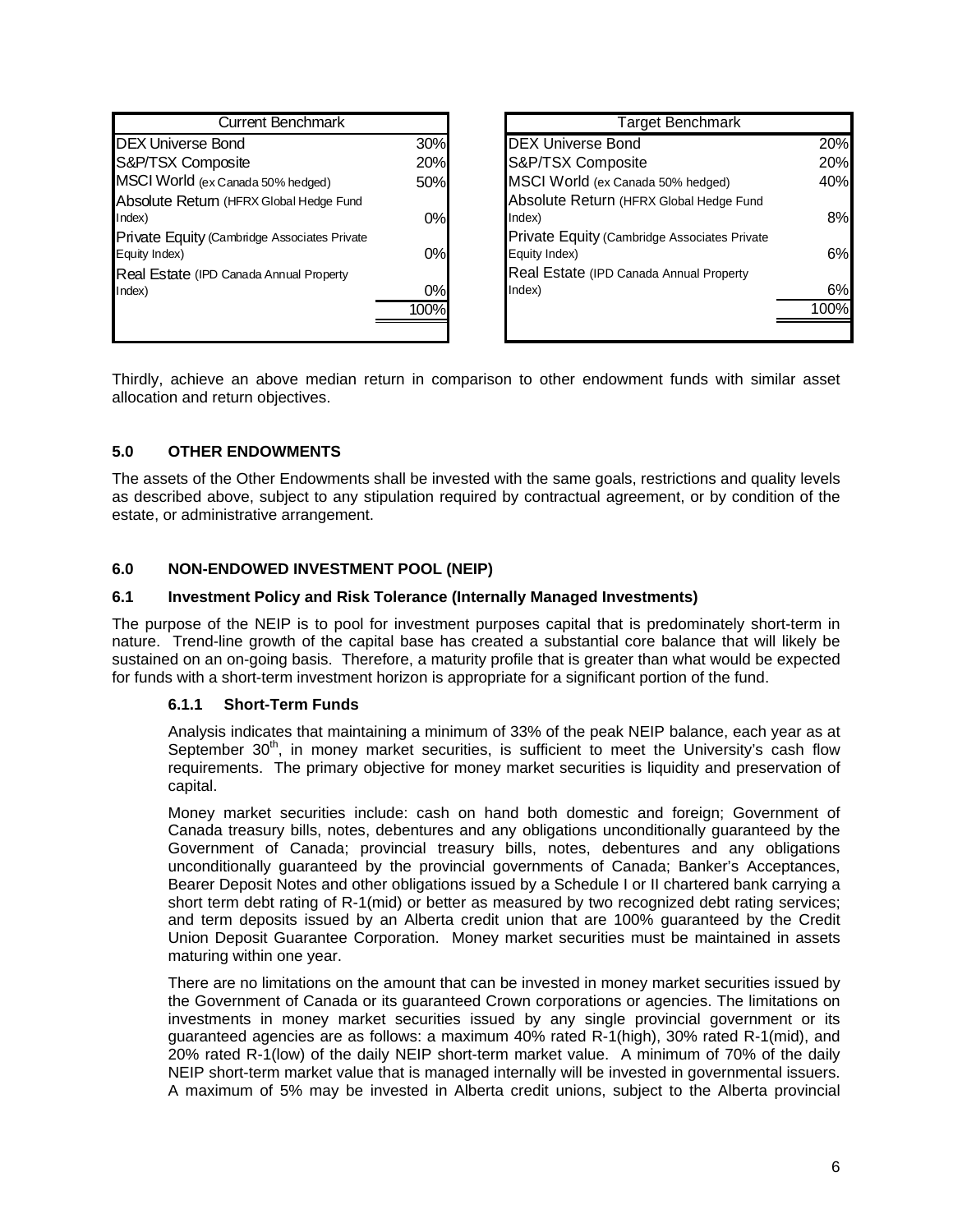government limit above. A maximum of 5% of the daily NEIP short-term market value can be invested in any single non-governmental issuer.

## **6.1.2 Mid-Term Funds**

Analysis indicates that a maximum of 33% of the peak NEIP balance, each year as at September  $30<sup>th</sup>$ , can be allocated to bonds, debentures and internal loans maturing within five years. This allocation is monitored against the projected overall cash flow requirements of the University.

Internal loans to University faculties, departments and staff are considered to be part of the midterm funds section of the NEIP. The Internal Loan Policy approved by the Board of Governors on October 24, 2003 governs internal loans.

Bonds and debentures must be denominated in Canadian dollars and are limited to; Government of Canada bonds, debentures and any obligations unconditionally guaranteed by the Government of Canada; provincial bonds, debentures and any obligations unconditionally guaranteed by a province of Canada; bonds and debentures issued by municipalities of Canada; obligations, bonds and debentures issued by a Schedule I or II chartered bank. Bonds and debentures shall have a rating of at least "A" as measured by two recognized debt rating agencies.

There are no limitations on the mid-term funds that can be invested in bonds and debentures issued by the Government of Canada or its guaranteed Crown corporations or agencies. Investment in bonds and debentures issued by any single provincial government or its guaranteed agencies is limited as follows: a maximum of 20% of the daily NEIP mid-term market value can be invested in rated "AAA", 15% in rated "AA" and,10% in rated "A" . A minimum of 70% of the daily NEIP mid-term market value that is managed internally will be invested in governmental issuers. A maximum of 3% of the daily NEIP mid-term market value can be invested in obligations, bonds and debentures issued by any single municipality or Schedule I or II chartered bank.

## **6.1.3 Long-Term Core Funds**

Analysis indicates that a maximum of 33% of the peak NEIP balance, each year as at September  $30<sup>th</sup>$ , can be considered long-term core funds. Long-term core funds are not expected to require an urgent, unplanned or significant liquidation in a period of less than five years. Long-term core funds are invested in the UEP to provide a higher rate of return. This allocation is monitored against the projected overall cash flow requirements of the University.

For risk management purposes a reserve fund with a target value of 10% of the long-term core funds has been established. This reserve is funded through appropriations of half the earnings in excess of the spending allocation in any given year, and is invested in accordance with the Short-Term Funds portion of the NEIP.

## **6.2 Investment Policy and Risk Tolerance (Externally Managed Investments)**

## **6.2.1 Short-Term Funds**

Externally managed money market securities include instruments and obligations that are issued by or guaranteed by the following entities; obligations of banks including banker's acceptances and floating rate notes, corporate debt, corporate commercial paper, schedule I or II chartered bank sponsored asset backed commercial paper, sovereign governments, supranational agencies, US state governments, Canadian provincial governments and other money market securities. All investments shall be denominated as to principal and interest in a currency that is consistent with the mandate and in the case of securities lending the currency of the cash collateral. A maximum of 20% of money market securities may be maintained in assets maturing beyond one year. The primary objective for investments in these securities is liquidity and preservation of capital.

Externally managed money market securities in actively managed mandates shall have a rating of at least R-1 (low), with a limit of not more than 30% in this rating. Where passive investments are made in major fixed income indices, eligibility of an index will be determined by its suitability as an investment vehicle regardless of the rating of individual securities within the index.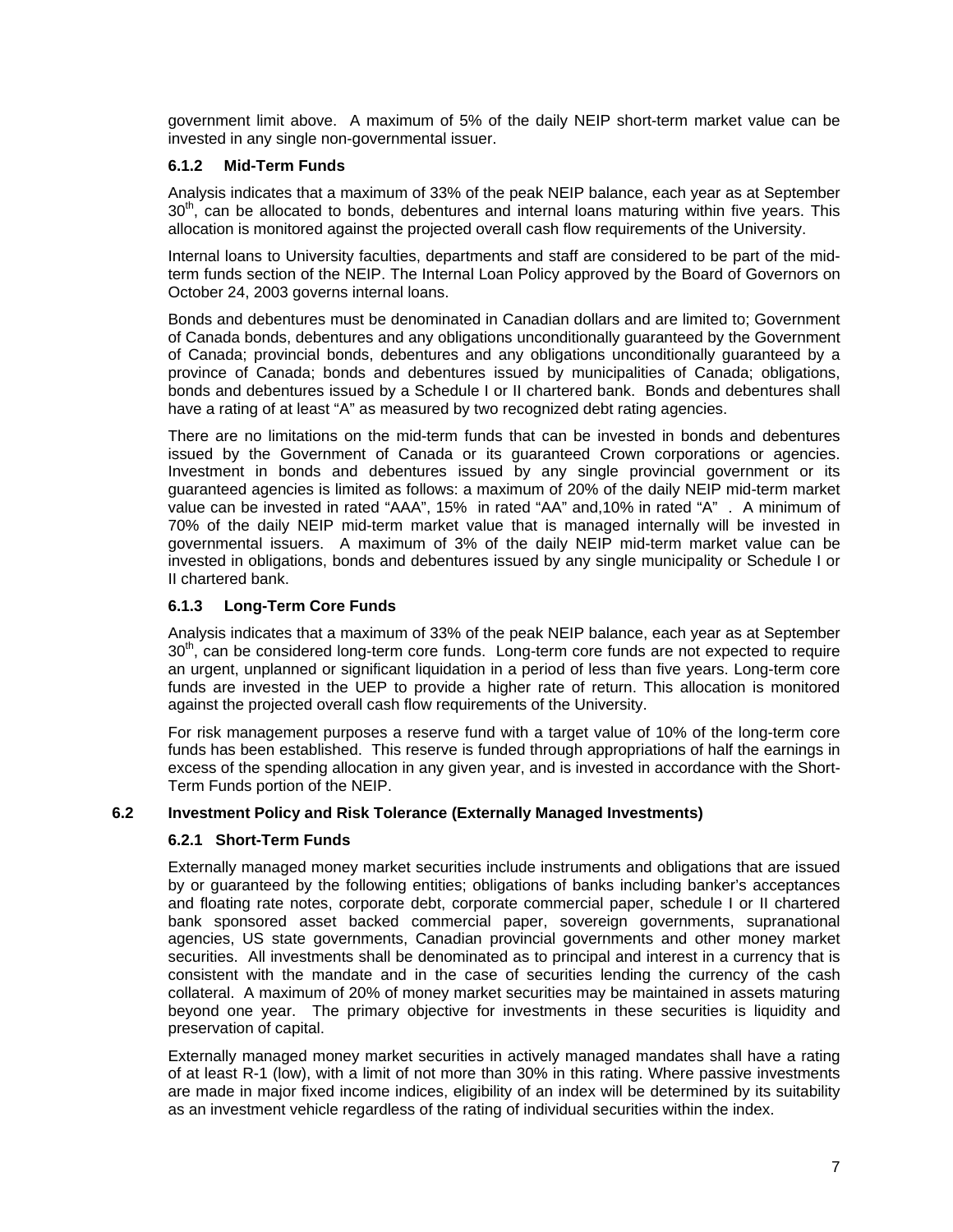There are no limitations on the amount that can be invested in money market securities issued by governments or their guaranteed corporations or agencies. A maximum of 8% of can be invested in any single non-governmental issuer. Schedule I or II chartered bank asset backed commercial paper exposure will be limited to a maximum of 3% for any single trust/conduit.

## **6.2.2 Mid-Term Funds**

Bonds and debentures are limited to publicly traded debt securities denominated in Canadian dollars.

A maximum of 20% of bonds and debentures may be maintained in assets maturing beyond five years. Bonds and debentures in actively managed mandates shall have a rating of at least "BBB" as measured by a recognized debt rating agency. The maximum "BBB" exposure will be 10% of fixed income in each actively managed portfolio. Where passive investments are made in major fixed income indices, eligibility of an index will be determined by its suitability as an investment vehicle regardless of the rating of individual bonds and debentures within the index.

There are no limitations on the amount that can be invested in bonds and debentures issued by governments or their guaranteed corporations or agencies. A maximum of 5% can be invested in bonds and debentures issued by any single municipality, non-governmental issuer, or Canadian-dollar denominated foreign-issuer.

## **6.2.3 Long-Term Core Funds**

All long-term core funds are invested in the UEP and are managed in accordance with Sections 2 through 4 of this policy.

## **6.3 Performance Benchmarks**

For each of these components of the NEIP the benchmark is:

| Short-Term Funds     | DEX 91 Day T-bill Index        |
|----------------------|--------------------------------|
| Mid-Term Funds       | DEX Short Term Bond Index      |
| Long-Term Core Funds | <b>UEP Composite Benchmark</b> |

## **6.4 Other Non-Endowed Funds**

The assets of Restricted Non-Endowed Donations shall be invested with the same goals, restrictions and quality levels as described above and the University's Interest Procedure for Restricted Special Purpose and Restricted Research Accounts will apply, subject to any stipulation required by contractual agreement, or by condition of the estate, or administrative arrangement.

## **7.0 GENERAL**

## **7.1 Securities Lending and Commission Recapture**

The securities may be loaned to investment dealers and banks as part of the custodian's lending program when it is deemed that such lending may add incremental return to the fund at minimal risk and provided the loan is collateralized with highly liquid and marketable securities in accordance with industry standards and marked-to-market and adjusted on a daily basis.

External equity investment managers may be directed to participate in a commission recapture program in order to help mitigate internal investment research related expenses.

## **7.2 Exercise of Proxies and Voting Rights**

Proxy or other voting rights will be exercised in the best interest of the University. The responsibility for voting is normally delegated to the investment manager, but the University reserves the right to direct the investment manager on the voting of proxies.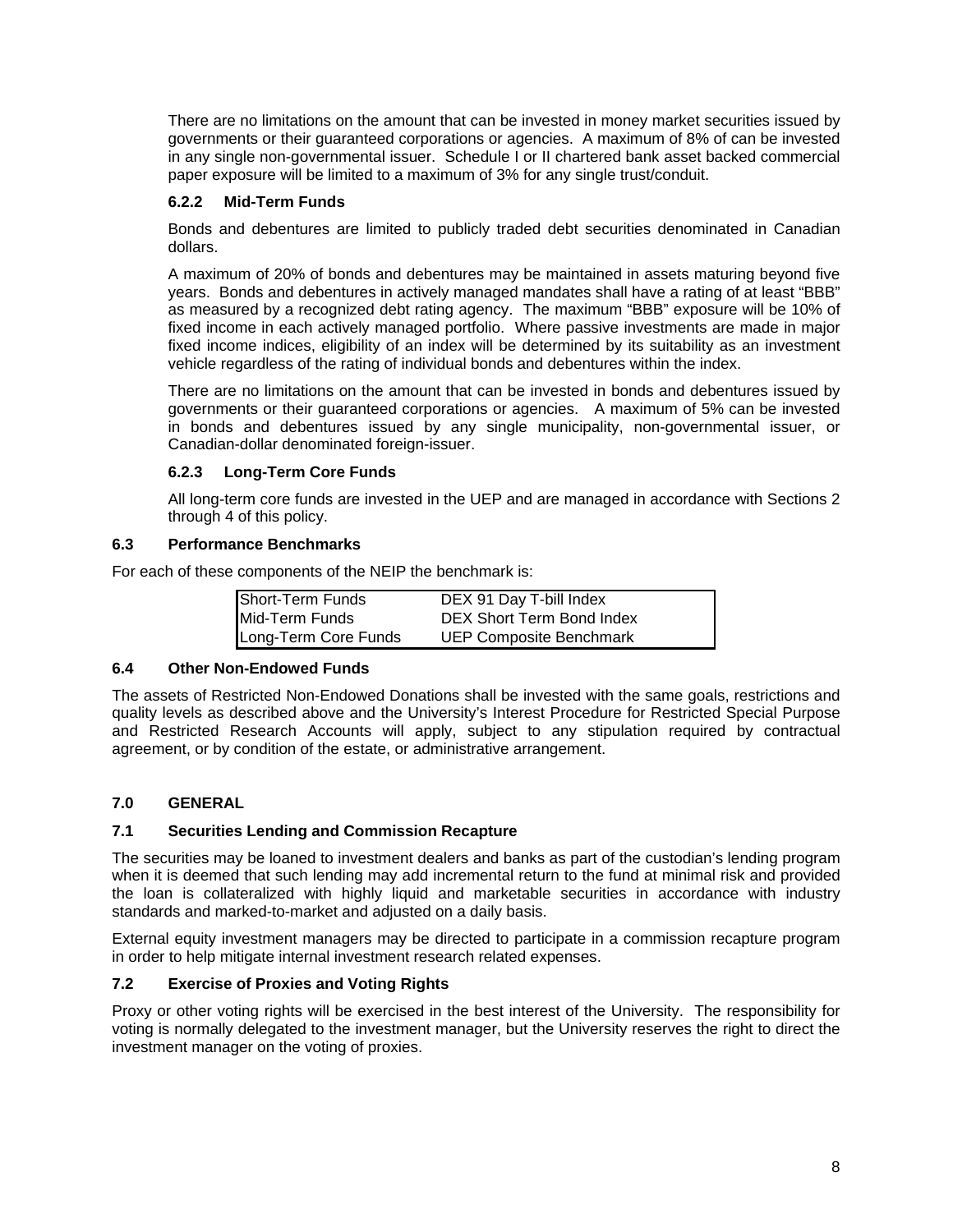## **7.3 Valuation of Infrequently Traded Investments**

The valuation of infrequently traded investments shall be determined by the trustee or custodian of the fund. In the case of direct investments in real estate, the valuation shall be based on independent opinions of qualified appraisers at a minimum of every three years.

#### **7.4 Conflict of Interest Guidelines and Related Parties Transactions**

The University's Conflict of Commitment and Conflict of Interest Policy will govern investment activities (General Faculties Council Policy # 35). Related Party transactions will be at fair market value.

## **7.5 Custody**

To maintain a proper segregation of duties and adequate controls, all marketable securities held shall remain with a third-party custodian.

#### **7.6 Policy Review**

This policy shall be reviewed at least annually by the Board Investment Committee, who will either confirm or recommend changes to the Board of Governors. Upon recommendation from the Board Investment Committee, the Board of Governors can approve exceptions to this policy.

#### **7.7 Donated Securities**

Subject to market conditions, donated securities will generally be sold immediately upon receipt by the University. However, where it is advantageous to do so, and subject to the constraints of this policy, the University may hold these securities internally.

# **DEFINITIONS**

These terms and definitions apply to this policy with no implied or intended institution-wide use.

| <b>Asset Allocation</b>                    | The process of dividing investments into different asset classes, such as<br>stocks, bonds, alternative assets, and cash in order to optimize the<br>risk/return trade-off of a portfolio. This process is based on factors<br>including investment time horizon, liquidity needs, risk tolerance, specific<br>goals and situations, and legal and tax considerations. |  |
|--------------------------------------------|------------------------------------------------------------------------------------------------------------------------------------------------------------------------------------------------------------------------------------------------------------------------------------------------------------------------------------------------------------------------|--|
| <b>Consumer Price Index (CPI)</b>          | A Statistics Canada index of retail prices for goods and services.<br>Increases in the CPI are also referred to as increases in the cost of living<br>and are directly correlated to increases in inflation.                                                                                                                                                           |  |
| Custodian                                  | A financial institution, usually a bank or trust company, which holds an<br>investment portfolio's securities and cash in safekeeping.                                                                                                                                                                                                                                 |  |
| <b>Derivatives</b>                         | A financial instrument whose value is dependent on the performance of an<br>underlying instrument or asset typically a commodity, bond or equity.<br>They are also available on currencies, interest rates, and equity indices.<br>Futures and options are examples of derivatives.                                                                                    |  |
| <b>HFRX Global Hedge Fund</b><br>Index     | An index maintained by the Hedge Fund Research, Inc. (HFR) that utilizes<br>an objective rules-based methodology to diversify across hedge fund<br>managers that have low correlations to traditional asset classes. This<br>index is rebalanced quarterly and is passively investable.                                                                                |  |
| <b>IPD Canada Annual Property</b><br>Index | Investment Property Databank index to measure the total return of real<br>estate investments across a wide spectrum of property categories in<br>Canada.                                                                                                                                                                                                               |  |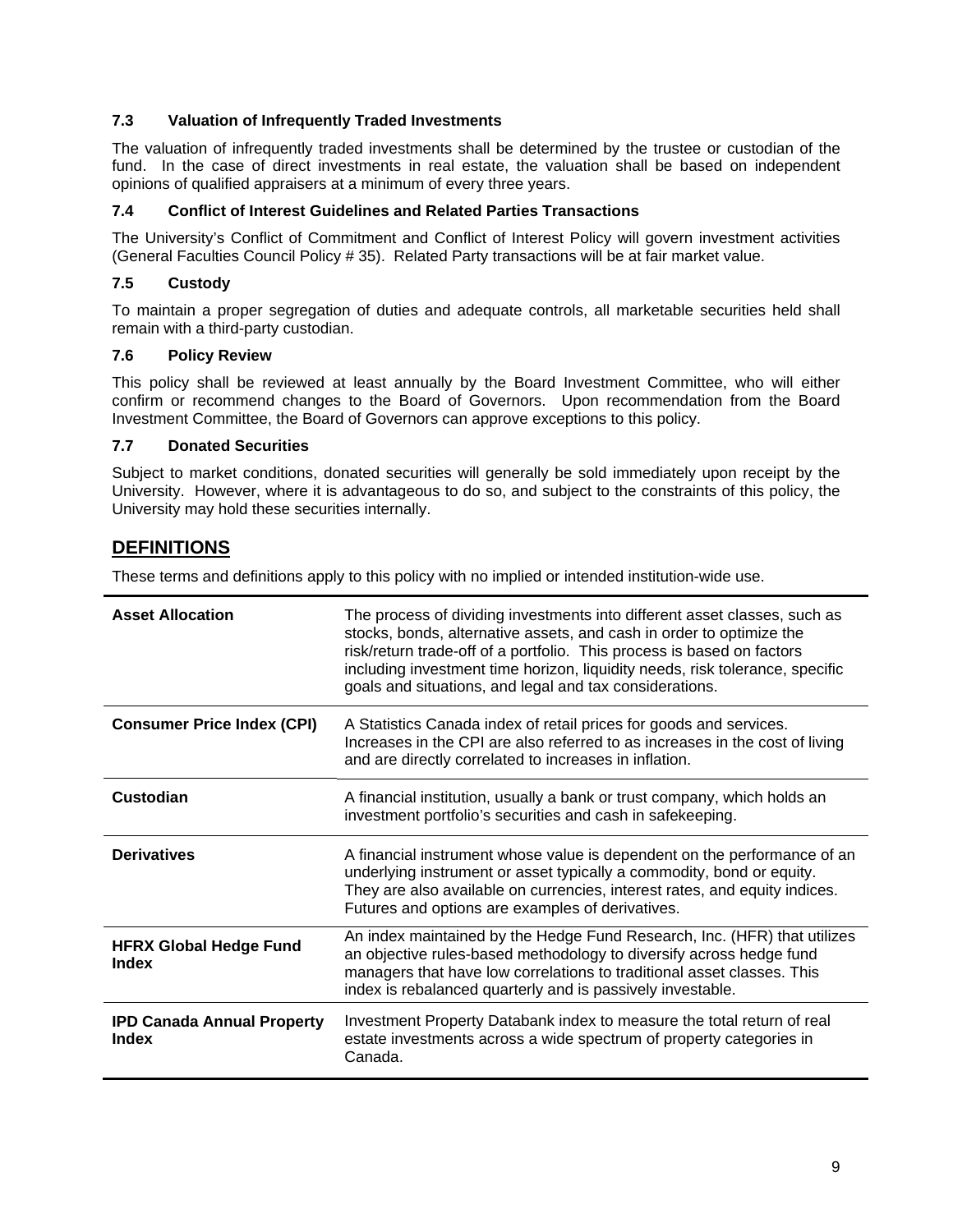| <b>MSCI World Index</b>                                    | The Morgan Stanley Capital International Index, which measures the total<br>return (with dividends reinvested) of equity securities available in<br>developed markets around the globe.                                                                                                   |  |
|------------------------------------------------------------|-------------------------------------------------------------------------------------------------------------------------------------------------------------------------------------------------------------------------------------------------------------------------------------------|--|
| <b>Proxy</b>                                               | A written authorization given by a shareholder to another individual,<br>usually the company's management, in order to cast his/her vote at a<br>shareholder meeting or at some other point in time.                                                                                      |  |
| <b>Rate of Return</b>                                      | The percentage change in the value of an asset, including interest and<br>dividends, over an evaluation period.                                                                                                                                                                           |  |
| Real                                                       | Used in conjunction with asset values and rates of return and restates<br>these nominal amounts for movements in the consumer price index.                                                                                                                                                |  |
| <b>Real Return Bond (RRB)</b>                              | These bonds pay semi-annual interest based on a real interest rate.<br>Unlike standard fixed-coupon marketable bonds, interest payments on<br>RRBs are adjusted for changes in the consumer price index (CPI). Thus<br>rates are adjusted higher for increases in the CPI and vice versa. |  |
| <b>Risk</b>                                                | The possibility of loss and/or the uncertainty of future returns.                                                                                                                                                                                                                         |  |
| <b>Risk Tolerance</b>                                      | An individual's ability to handle temporary and sustained declines in the<br>value of their portfolio.                                                                                                                                                                                    |  |
| <b>S&amp;P/TSX Composite Index</b>                         | The index that tracks the performance of approximately 300 stocks listed<br>on the Toronto Stock Exchange.                                                                                                                                                                                |  |
| <b>DEX Universe Bond Index</b>                             | An index produced by PC-Bond, the DEX Universe Bond Index is<br>designed to be a broad measure of the Canadian investment-grade fixed<br>income market. Returns are calculated daily, and are weighted by market<br>capitalization. The Universe Index has been published since 1979.     |  |
| <b>Cambridge Associates</b><br><b>Private Equity Index</b> | An index produced by Cambridge Associates that tracks the total return for<br>private equity.                                                                                                                                                                                             |  |

# **RELATED LINKS**

Should a link fail, please contact the policy's Office of Administrative Responsibility (see header).

Unitized Endowment Pool (UEP) Spending Policy

Investment Committee Terms Of Reference

Statement of Investment Principles & Beliefs

Unitized Endowment Pool (UEP) Implementation Guidelines

**Internal Loan Policy** 

Interest Procedure – Restricted Special Purpose and Restricted Research Accounts

Approved: Board of Governors, October 21, 2011

Board Investment Committee, September 26, 2011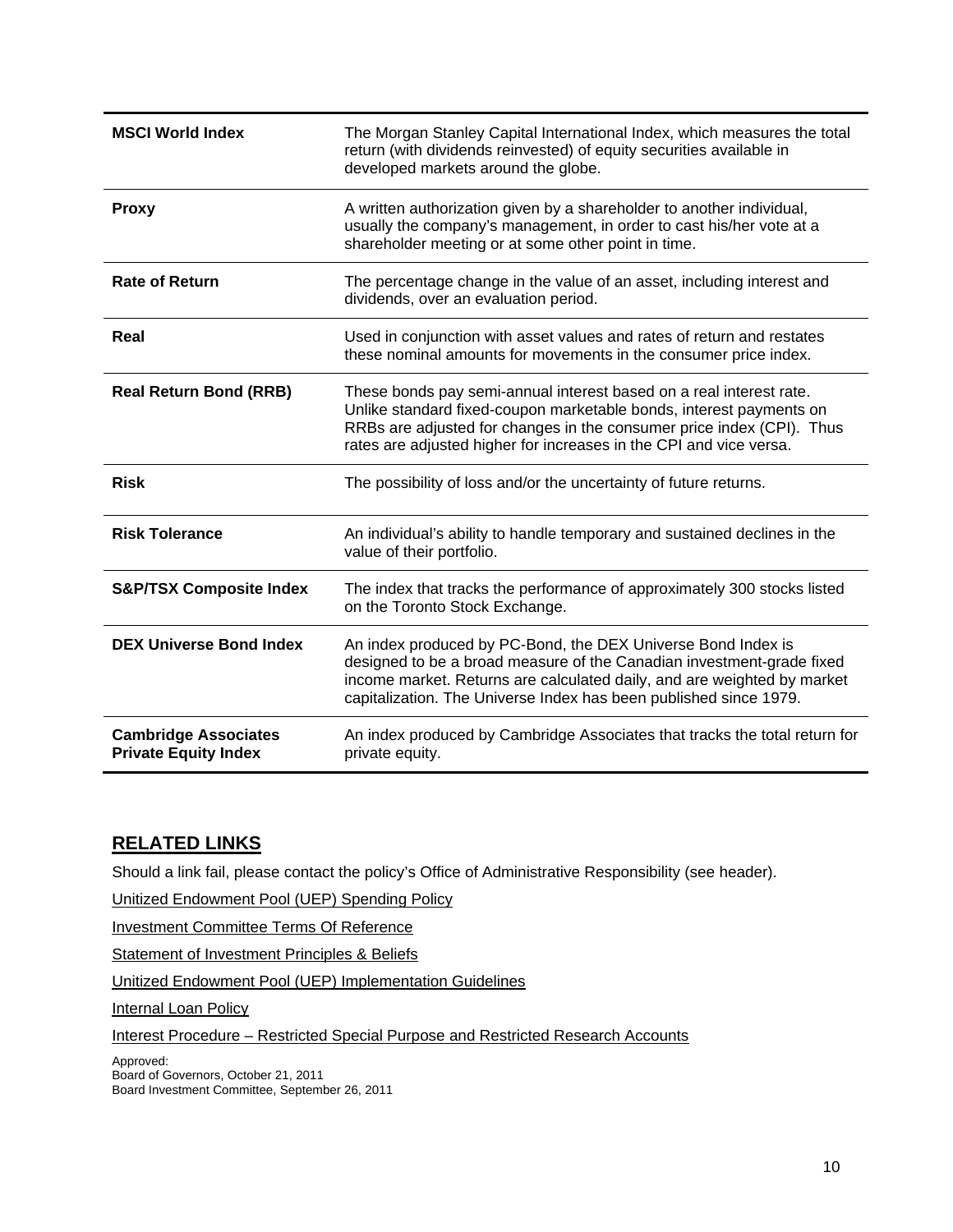

## **BOARD LEARNING AND DISCOVERY COMMITTEE Terms of Reference**

## <span id="page-42-0"></span>1. **AUTHORITY**

- (a) The Board Learning and Discovery Committee (the "Committee") is created by and responsible to the Board of Governors (the "Board") of the University of Alberta (the "University").
- (b) The Provost and Vice-President (Academic) and the Vice-President (Research) shall provide management support to the Committee.
- (c) University Governance shall provide administrative support to the Committee.
- (d) The Committee shall function in accordance with the Board's General Committee Terms of Reference.

## 2. COMPOSITION OF THE COMMITTEE

- a) Voting Members appointed by the Board (ordinarily a maximum of 10 voting members)
	- i) A Board member from the membership category identified by the Post-Secondary Learning Act (*the Act*) as *academic staff of the University*;
	- ii) A Board member from the membership category identified by the Act *as an undergraduate* s*tudent nominated by the council of the undergraduate student association*;
	- iii) A Board member from the membership category identified by the Act as a *graduate student nominated by the council of the graduate student association;*
	- iv) Four Board members from the membership categories identified by the Act as general public, alumni and senate;
	- v) The Board Chair, by virtue of office
	- vi) The President and Vice-Chancellor, by virtue of office
	- vii) The Chancellor, by virtue of office
- b) Non-Voting Officials appointed by the President
	- i) Provost and Vice- President (Academic)
	- ii) Vice-President (Research)
	- iv) University Secretary
	- v) Committee Secretary
	- vi) Other officers, as determined by the President
- c) The Board of Governors shall appoint the Committee Chair from the Committee membership category 2 a) iv), upon recommendation of the Board Chair,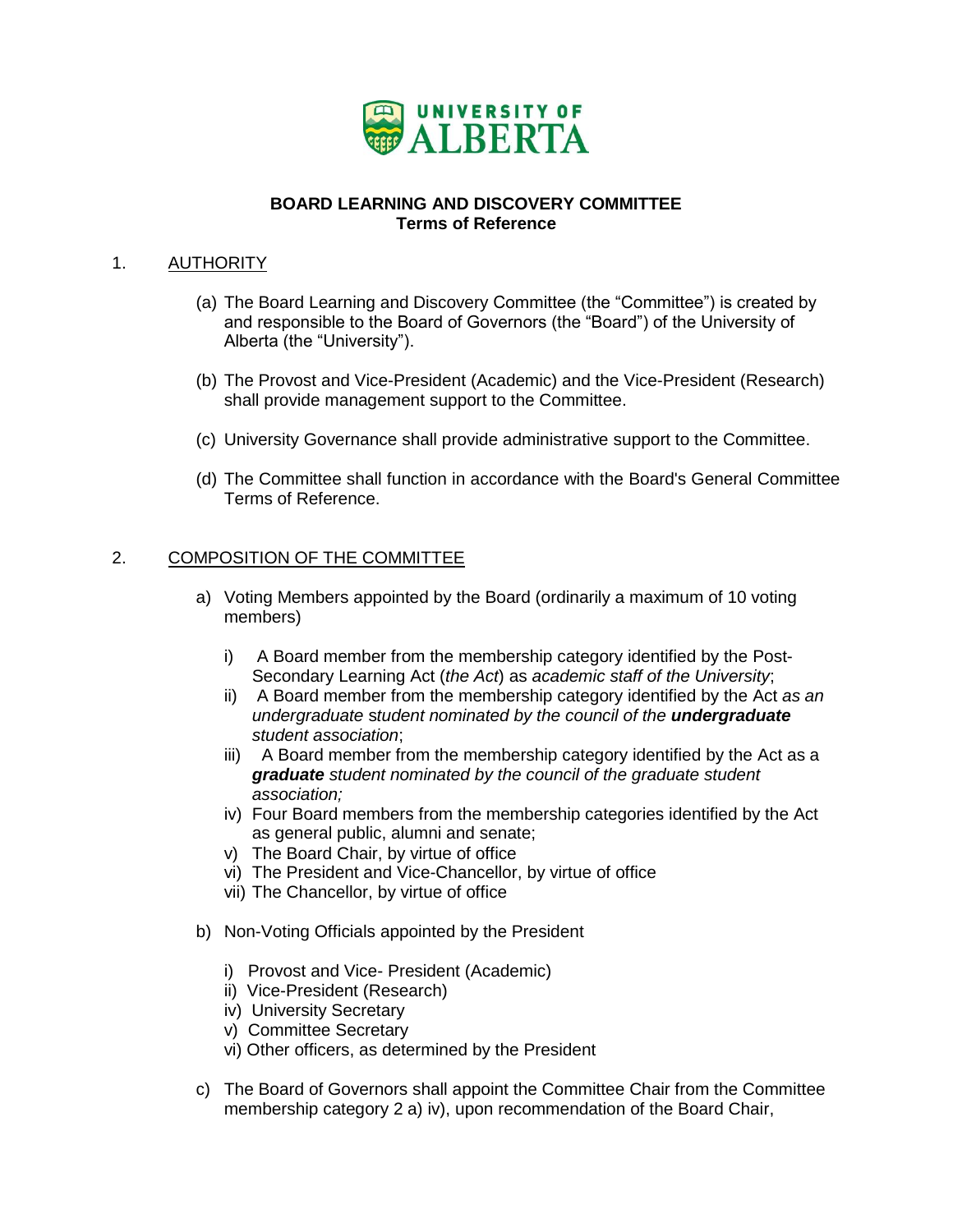d) The Committee shall designate the Vice-Chair from the Committee membership upon the recommendation of the Board Chair and the Committee Chair. The Vice-Chair undertakes and discharges all duties of the Chair in the absence of the Chair.

## 3. MANDATE OF THE COMMITTEE

Except as provided in paragraph 4 hereof and in the Board's General Committee Terms of Reference, the Committee shall, in accordance with the Committee's responsibilities with powers granted under the *Post-Secondary Learning Act*, monitor, evaluate, advise and make decisions on behalf of the Board with respect to matters concerning the teaching and research affairs of the University, including proposals coming from the administration and from General Faculties Council (the "GFC"), and shall consider future educational expectations and challenges to be faced by the University. The Committee shall also include any other matter delegated to the Committee by the Board.

Without limiting the generality of the foregoing the Committee shall:

- a. review and approve initiatives related to the overall academic mission and related plans and policies of the University;
- b. review, provide feedback and approve teaching and research policies;
- c. review and approve recommendations of GFC for major changes in instructional and research programs and other academic matters;
- d. review and approve the establishment, modification and removal of enrolment quotas and annually review such quotas;
- e. review and approve the Code of Student Behaviour, the Code of Applicant Behaviour and the Practicum Intervention Policy;
- f. review and provide recommendations on the University's enterprise-wide risks and risk measures related to the Committee mandate;
- g. undertake studies and review academic matters that pertain to the quality of the educational experience at the University;
- h. monitor educational and research trends, community expectations and demands;
- i. monitor all matters related to intellectual property and technology transfer of research at the University.
- j. ensure that the academic teaching and research activities at the University are administered and undertaken in a manner consistent with the vision and mission of the University;
- k. consider future educational expectations and challenges to be faced by the University;
- l. review proposals and recommendations of GFC concerning the establishment, continuation and re-organization of faculties, schools, departments and make recommendations to the Board in respect thereof;
- m. review recommendations of GFC Academic Planning Committee concerning the Comprehensive Institutional Plan (CIP) and/or a similar document as required, and make recommendations to the Board in respect thereof;
- n. review and recommend to the Board any annual reports and any other major issues within the mandate of the committee;
- o. receive for information proposals approved by the GFC Academic Planning Committee respecting Shared Credential Programs;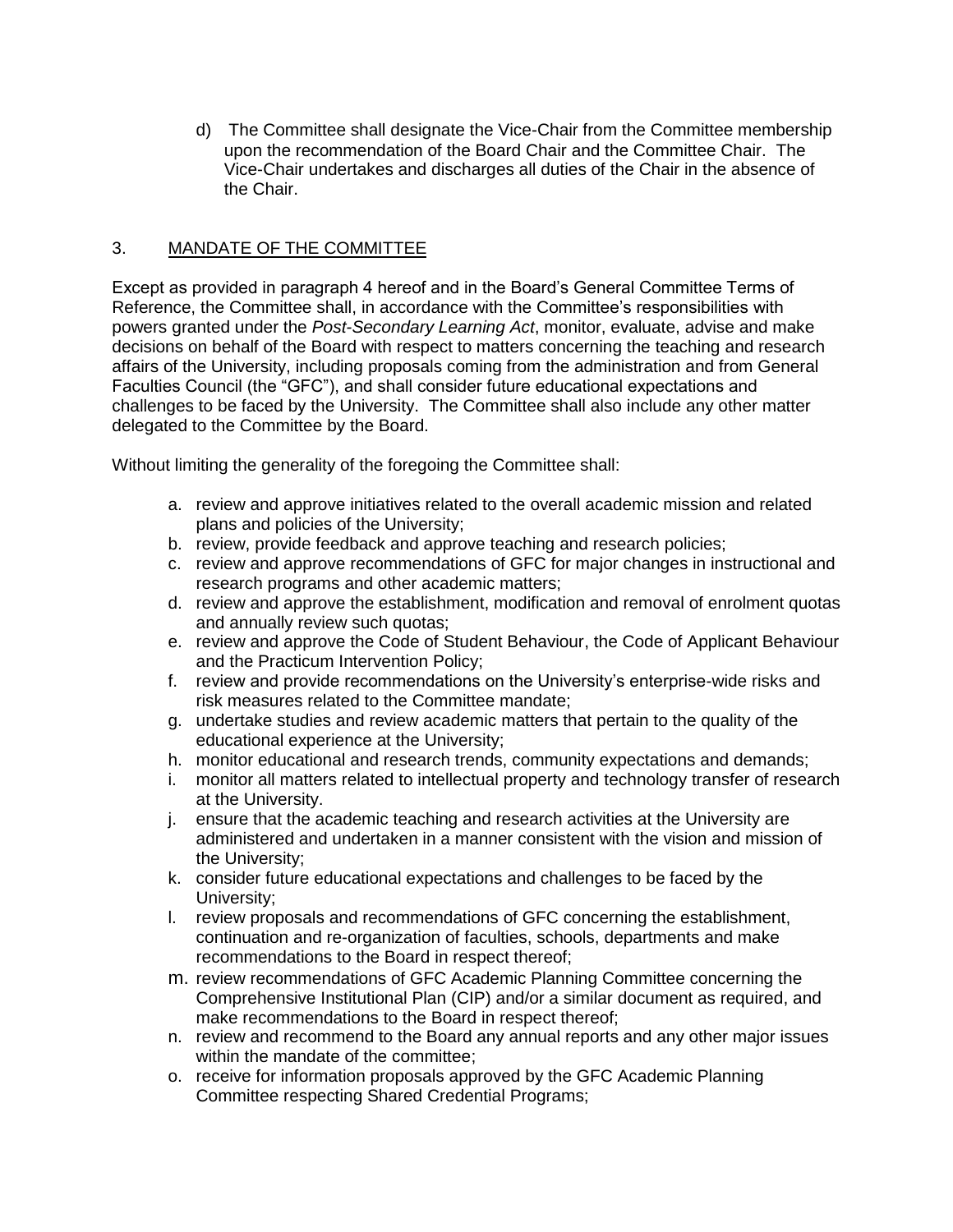- p. review the performance of the University, in the areas of responsibility of the Committee, against performance measure reports and results in place from time to time and report thereon to the Board; annually provide advice to the President, through the Chair of the Human Resources & Compensation Committee, with respect to the responsibilities and performance (in relation thereto) of those Vice-Presidents whose responsibilities are within the mandate of the Committee; and
- q. annually review the terms of reference for the committee and recommend to the Board any required changes.

The Committee shall review, evaluate, and provide information and recommendations to the Board where the Board is making decisions in areas generally related to areas of responsibility of the Committee.

## 4. LIMITATIONS ON DELEGATION BY THE BOARD

This general delegation of authority by the Board to the Committee shall be limited as set out in this paragraph. Notwithstanding the general delegation of authority to the Committee as set out in paragraph 3, the Board shall make all decisions with respect to:

- a. the establishment, continuation, reorganization or abolition of faculties, schools and departments;
- b. program approvals involving the creation or abolition of a degree program (but not specializations of an existing degree).

## 5. REPORTING TO THE BOARD

As provided in the Board's General Terms of Reference the Committee shall regularly report to the Board with respect to its activities and decisions.

## **Decision History:**

| Date       | Decision-Maker                         | Decision                 |
|------------|----------------------------------------|--------------------------|
| 2011-09-26 | Board Learning and Discovery Committee | Recommended to the Board |
| 2011-10-21 | <b>Board of Governors</b>              | Approved                 |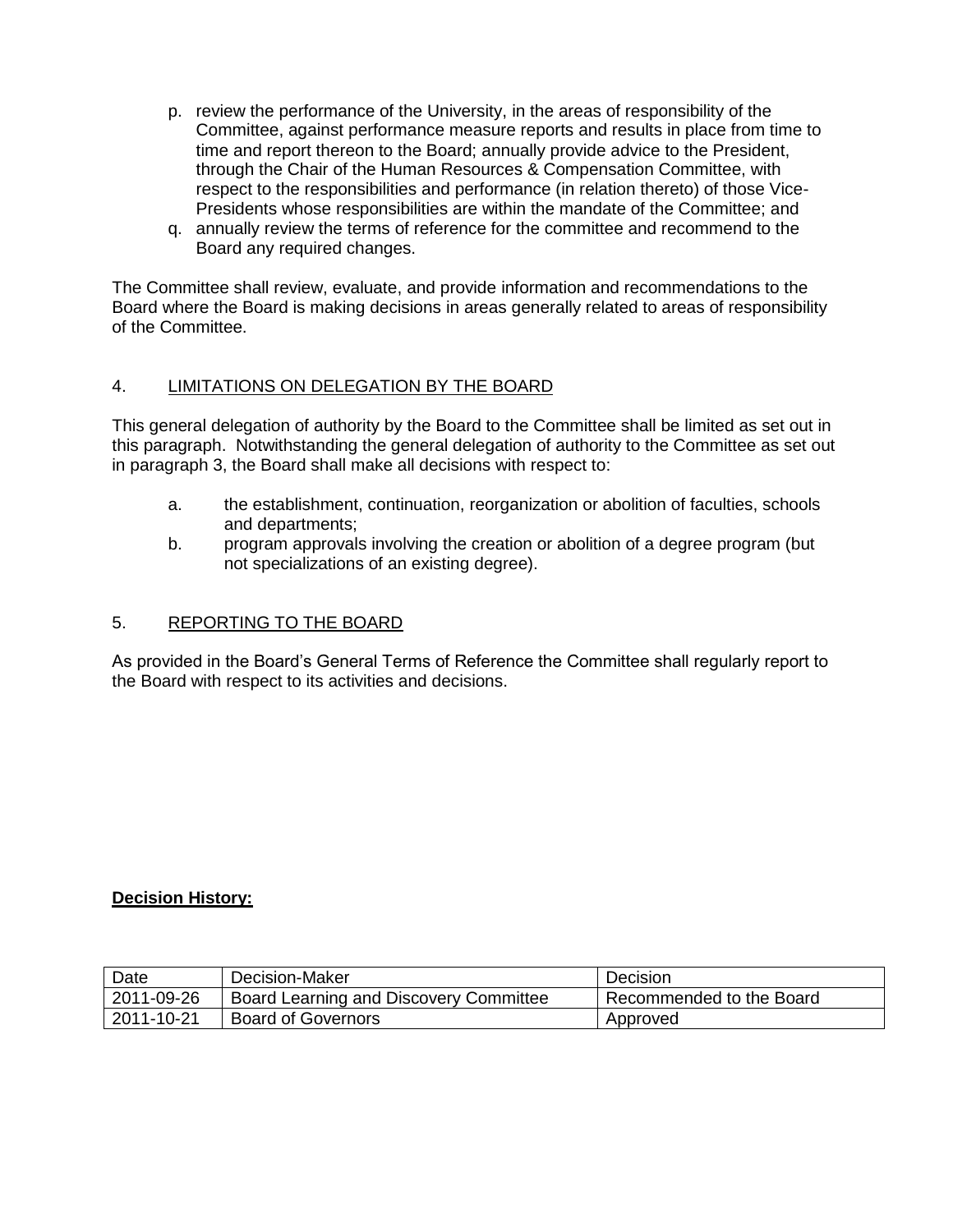

## **BOARD SAFETY, HEALTH AND ENVIRONMENT COMMITTEE Terms of Reference**

## <span id="page-45-0"></span>**1. Authority**

- a) The Board Safety, Health and Environment Committee (the "Committee") is created by and responsible to the Board of Governors (the "Board") of the University of Alberta (the "University")
- b) University Governance shall provide administrative support to the Committee.
- c) The Committee shall function in accordance with the Board's General Committee Terms of Reference.

## **2. Composition of Committee**

- a) Voting Members appointed by the Board (ordinarily a maximum of 11 voting members)
	- (1) Two Board members from the membership categories identified by the *Alberta Post-Secondary Learning Act* (*the Act*) as *general public, alumni*  and *Senate*
	- (2) A Board member from the membership category identified by the Act as *academic staff of the University*
	- (3) A Board member or designate from the membership category identified by the Act as *students nominated by the council of the students association*
	- (4) A Board member or designate from the membership category identified by the Act as *graduate student nominated by the council of the association*
	- (5) Board member or designate from the membership category identified by the Act as *member of the non-academic staff*
	- (6) Two members of the general public with specific expertise in the area of environmental health and safety.
	- (7) The Board Chair, by virtue of office
	- (8) The President and Vice-Chancellor, by virtue of office
	- (9) The Chancellor, by virtue of office
- b) Non-Voting Officials appointed by the President
	- (1) Vice-President (Finance and Administration)
	- (2) University Secretary
	- (3) Committee Secretary
	- (4) Other officers, as determined by the President
- c) The Board of Governors shall appoint the Committee Chair from the Committee membership category 2(a)(1), upon the recommendation of the Board Chair.
- d) The Committee shall designate the Vice-Chair from the Committee membership upon the recommendation of the Board Chair and the Committee Chair. The Vice-Chair undertakes and discharges all duties of the Chair in the absence of the Chair.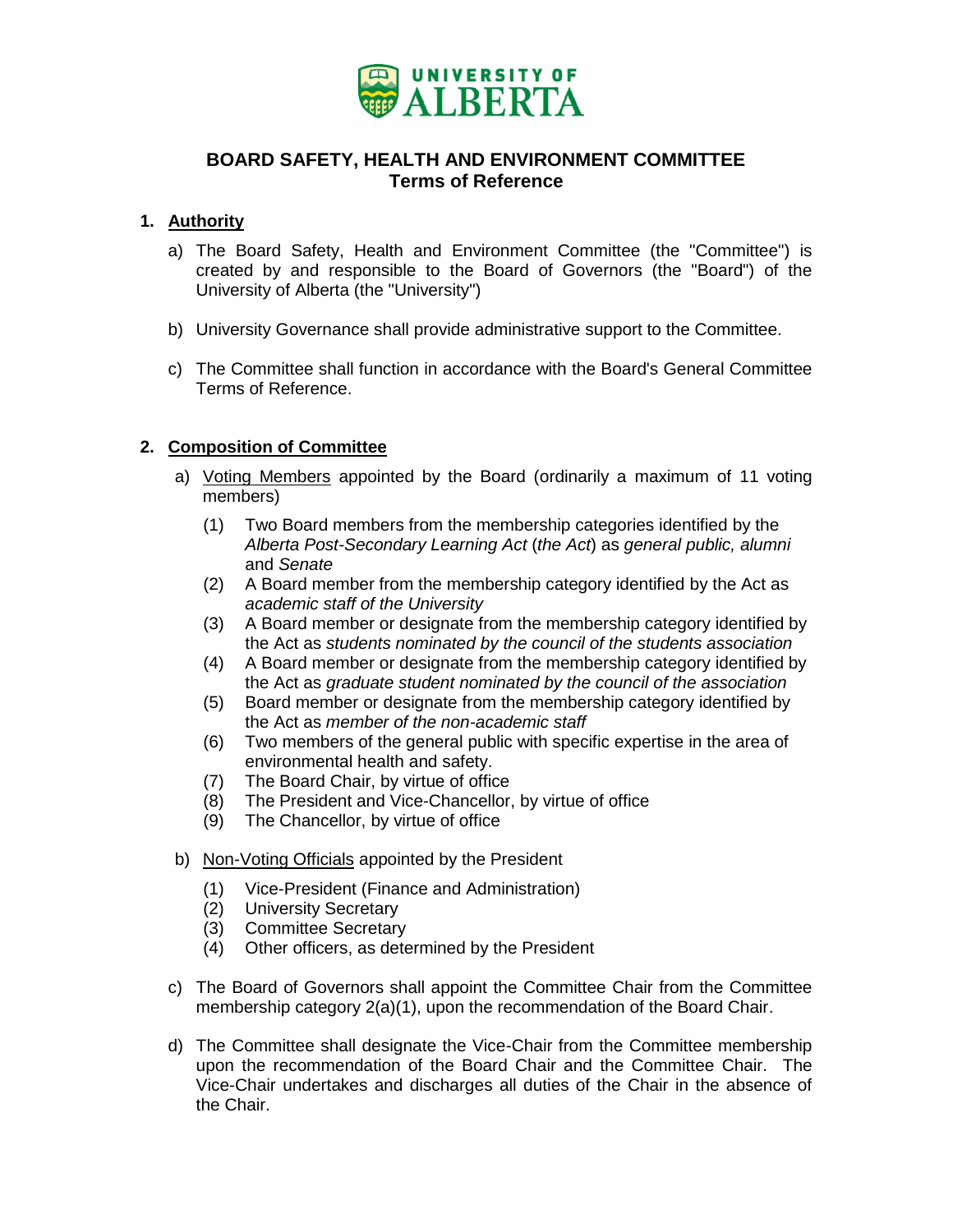## **3. Mandate of the Committee**

Except as provided in paragraph 4 hereof and in the Board's General Committee Terms of Reference, the Committee shall monitor, evaluate, advise and make decisions on behalf of the Board with respect to all matters concerning environmental health and the protection of the health, safety and security of the University community and the general public at the University. The Committee shall also consider any other matter delegated to the Committee by the Board.

Without limiting the generality of the foregoing the Committee shall:

- a) approve University policies and procedures relating to environmental health, safety, and security issues and compliance therewith;
- b) monitor University compliance with all relevant environmental health, safety and security legislation, regulations and University policies and procedures;
- c) review and provide recommendations on the University's enterprise-wide risks and risk measures related to the Committee mandate.
- d) consider and make recommendations on matters pertaining to the University's interaction with government departments or agencies, such as other postsecondary institutions, dealing with environmental health, safety and security issues;
- e) receive and review those elements of the Risk Management Services portfolio plan relevant to the mandate of the Committee;
- f) receive for information, review and provide recommendations on management or other reports relating to environmental health, safety and security incidents, trends and outcomes at the University or relevant industries;
- g) receive for information, review and provide recommendations on annual reports from Campus Security Services, Environmental Health and Safety and the Office of Emergency Management; and
- h) review on an annual basis the terms of reference for the Committee and recommend to the Board any required changes.

## **4. Limitations on delegation by the Board**

The general delegation of authority by the Board to the Committee shall be limited as set out in this paragraph. Notwithstanding the general delegation of authority to the Committee as set out in paragraph 3, the Board shall make all decisions with respect to issues that pose or may reasonably be expected to pose significant risk to the health and safety of individuals and policies related thereto.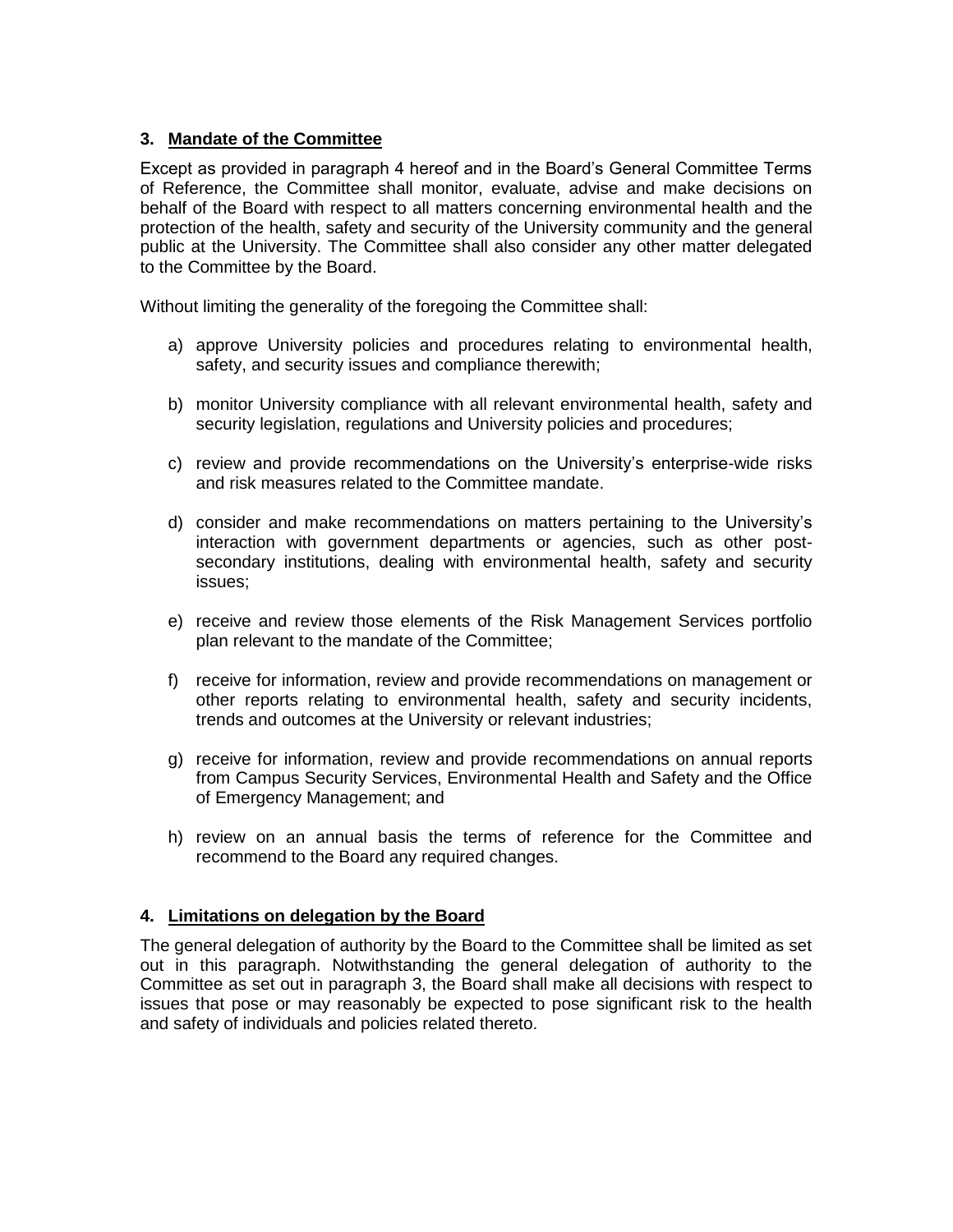## **5. Reporting to the Board**

As provided in the Board's General Terms of Reference the Committee shall regularly report to the Board on its activities and decisions including the University's compliance with respect to those statutory and regulatory responsibilities within the mandate of the Committee.

The Committee shall review, evaluate and provide information and recommendations to the Board where the Board is making decisions generally related to the Committee's areas of responsibility.

| Date       | <b>Decision-Maker</b>                             | Decision              |
|------------|---------------------------------------------------|-----------------------|
| 2008-10-08 | Board Safety, Health and                          | Recommendation to the |
|            | <b>Environment Committee</b>                      | <b>Board</b>          |
| 2008-11-07 | <b>Board of Governors</b><br>Approved             |                       |
| 2011-02-15 | Recommendation to the<br>Board Safety, Health and |                       |
|            | <b>Environment Committee</b>                      | <b>Board</b>          |
| 2011-03-18 | Pending Approval<br><b>Board of Governors</b>     |                       |
| 2011-09-27 | Board Safety, Health and                          | Recommendation to the |
|            | <b>Environment Committee</b>                      | <b>Board</b>          |
| 2011-10-21 | <b>Board of Governors</b><br>Approved             |                       |

## **Decision History:**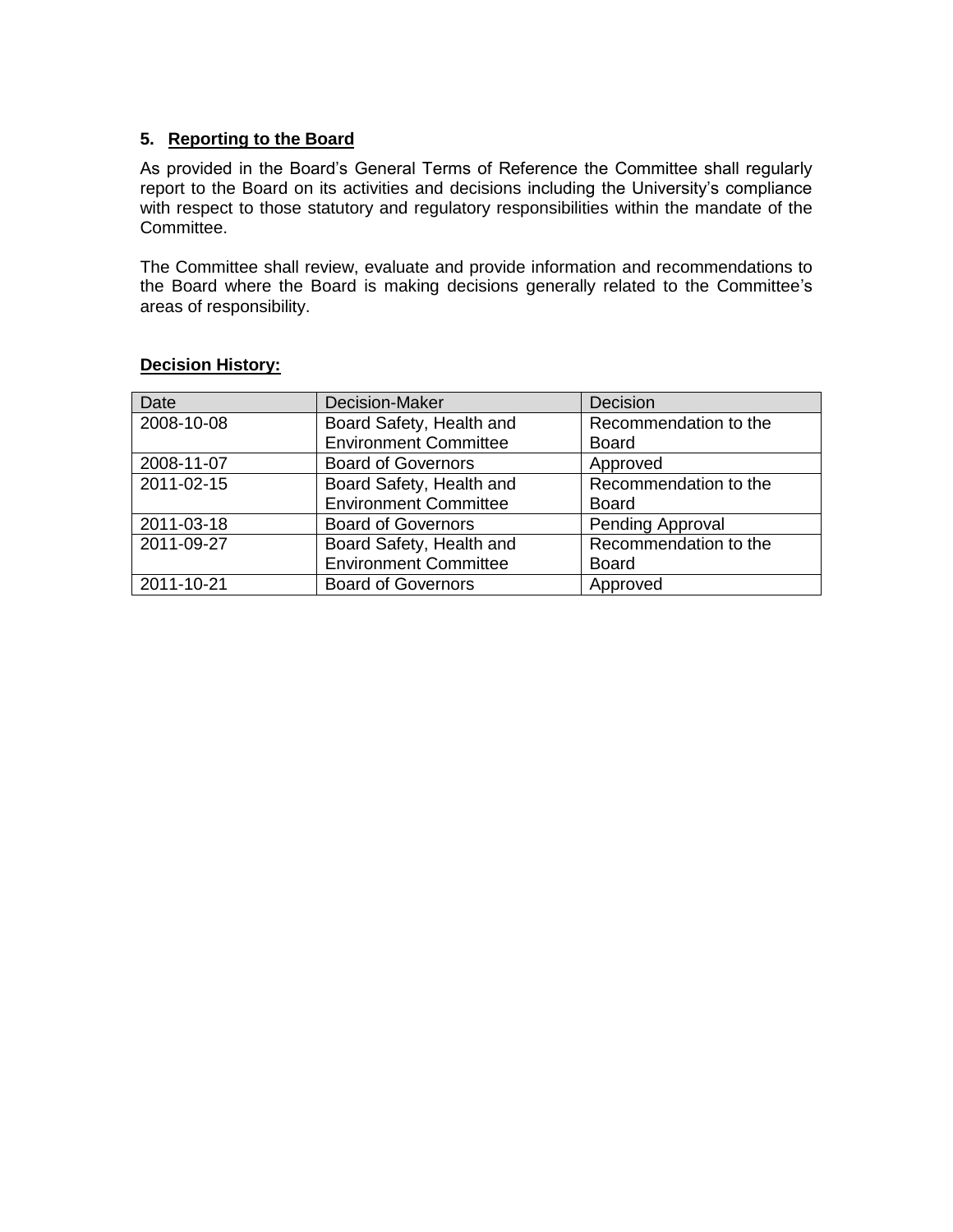

## **BOARD UNIVERSITY RELATIONS COMMITTEE Terms of Reference**

## <span id="page-48-0"></span>**1. Status, Authority and Compliance**

- a. The Board of Governors (*the Board*) of the University of Alberta (*the University*) creates the University Relations Committee (*the Committee*) as a standing Committee of the Board, reporting and accountable to the Board.
- b. The Committee's authority is set forth in Committee Terms of Reference and in formal delegations approved by the Board.
- c. The Committee complies with all legislation, regulation and policy to which the Board is subject as well as the *General Terms of Reference for Board Committees* approved by the Board.

## **2. Mandate**

The Committee promotes the advancement of the University's Mission and Vision, aligns with the University Values, complies with the University Mandate and supports institution-wide plans, priorities and objectives by fulfilling its Committee Mandate in four Areas of Interest:

- a. **University Reputation** The Committee guides efforts to ensure that the University safeguards and enhances its reputation to advance its interests.
- b. **University Identity** The Committee guides efforts to ensure that the University enhances its identity and profile at the international, national, provincial, municipal and institutional levels to advance its interests.
- c. **University Strategic Communication**  The Committee guides efforts to ensure that the University identifies and effectively interprets strategic communication themes and key messages to targeted audiences, to enhance relationships, influence outcomes and advance the University's interests.
- d. **University Philanthropy and Development**  The Committee guides efforts to ensure that the University's philanthropic and development policies and plans, promote, attract and generate revenue to advance the University's interests.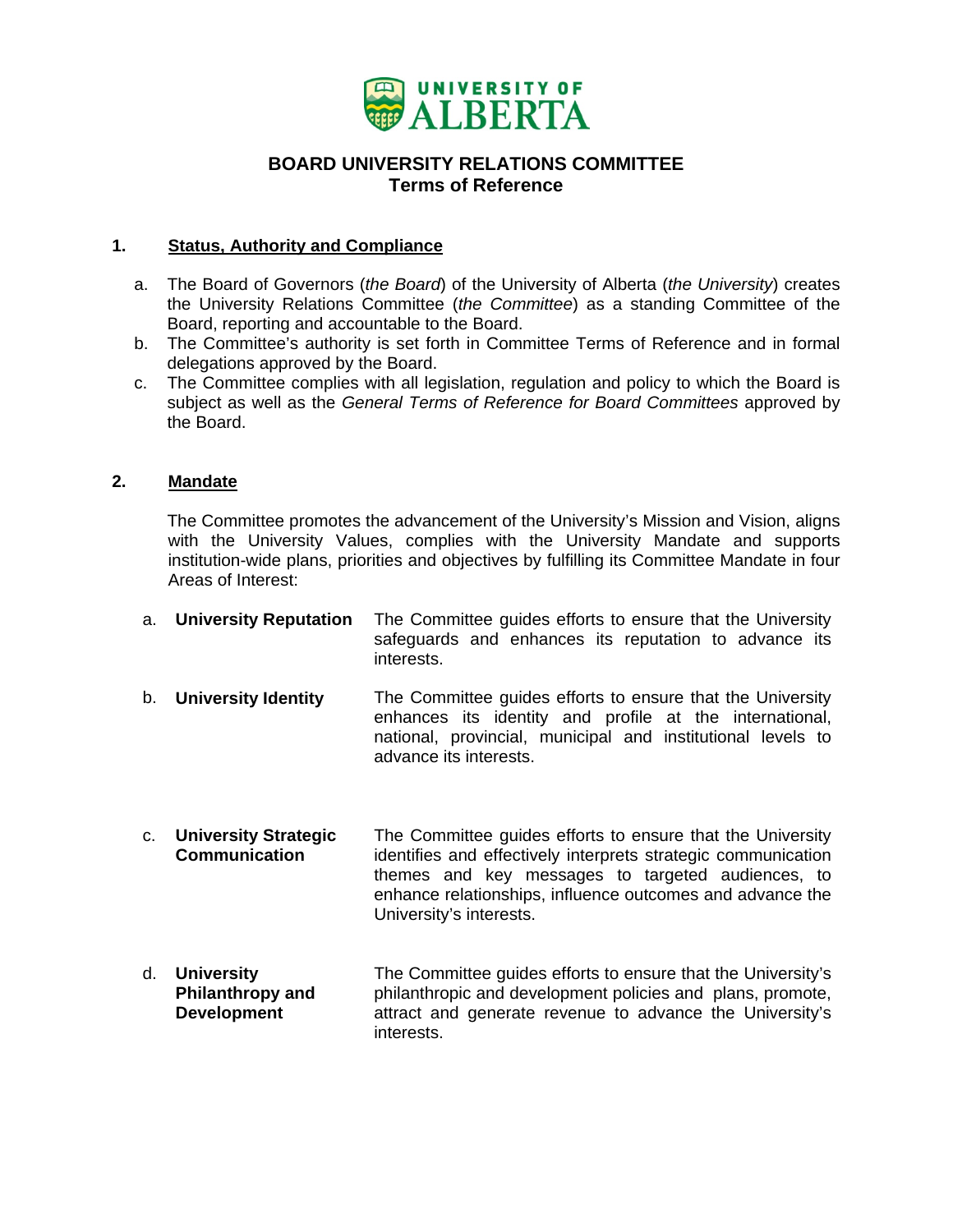## **3. Scope of Duty**

Without limiting interpretation of the Committee Mandate to promote the University's Mission and Vision, align with the University's Values, comply with the University Mandate and support the institution-wide plans, priorities and objectives in four identified Areas of Interest, the Board authorizes the Committee to:

- a. **Recommend** Board approval of proposals within the Committee Mandate, which realize the approved institution-wide plans, priorities, objectives or related policy goals;
- b. **Recommend** Board approval of the Committee's proposed amendments to its Terms of Reference;
- c. **Approve** policy matters within the Committee Mandate which align with Boardapproved parent policy;
- d. **Approve** the Committee's annual workplan;
- e. **Maintain oversight**, at the appropriate governance level, on institutional and strategic issues within the Committee Mandate;
- f. **Advise** the Board on broad institutional issues within the Committee Mandate;
- g. **Review** and provide recommendations on the University's enterprise-wide risks and risk measures related to the Committee mandate,
- h. **Evaluate** the Committee's performance regularly;
- i. **Educate** Committee members regularly to ensure that they continue to be well able and prepared to make informed and timely decisions within all Areas of Interest of the Committee Mandate;
- j. **Report** to the Board without delay all Committee decisions made with delegated authority of the Board;
- k. **Report** annually to the Board on institutional progress within the four Areas of Interest of the Committee Mandate; and
- l. **Report** to the Board the results of Committee performance assessment.

## **4. Composition of the Committee**

- a. Voting Members appointed by the Board (Ordinarily a maximum 12 voting members)
	- (1) Three Board members from the membership categories identified by the *Alberta Post-Secondary Learning Act* (*the Act*) as *general public, alumni* and *Senate*
	- (2) A Board member from the membership category identified by the Act as *academic staff of the University*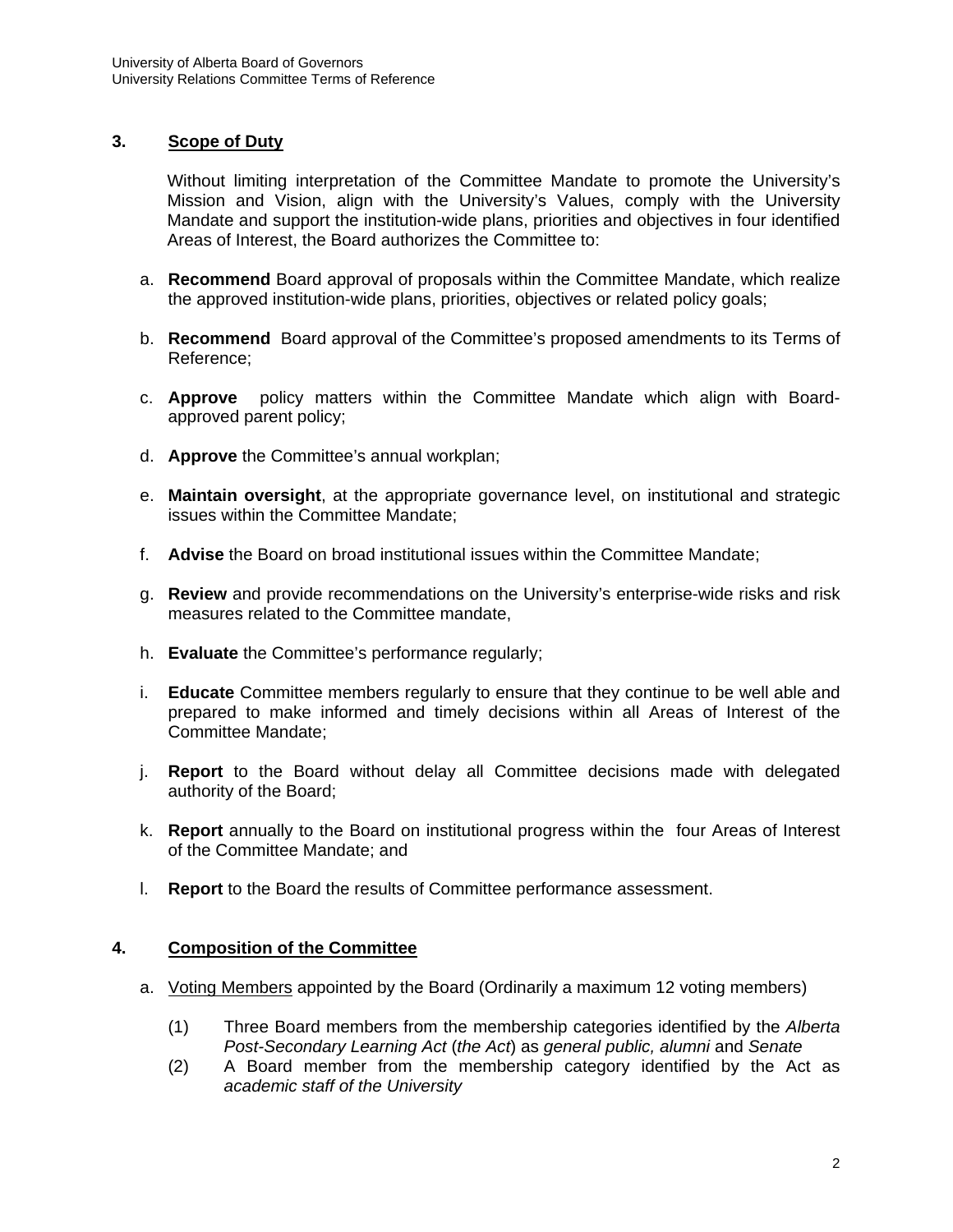- (3) A Board member from the membership category identified by the Act as *member of the non-academic staff*
- (4) A Board member from the membership category identified by the Act as *students nominated by the council of the students association*
- (5) The Board member from the membership category identified by the Act as *graduate student nominated by the council of the association*
- (6) Two members of the general public
- (7) The Board Chair, by virtue of office
- (8) The President and Vice-Chancellor, by virtue of office
- (9) The Chancellor, by virtue of office
- b. Non-Voting Officials appointed by the President
	- (1) Vice-President (University Relations)
	- (2) Vice-President (Facilities and Operations)
	- (3) Chief Advancement Officer
	- (4) University Secretary
	- (5) Committee Secretary
	- (6) Other officers, as determined by the President
- c. Non-Voting Advisors invited by the Committee Chair

From time to time, the Committee Chair may invite individuals who are not Board members to provide advice to the Committee.

## **5. Committee Rules**

a. Membership

The Board appoints Committee members based upon competence, defined as knowledge, skill and experience which meet the needs and nature of the Committee.

b. Quorum

Committee quorum required to transact business is a simple majority of voting Committee members.

c. Voting Rule

A resolution is carried and endorsed by the Committee in the presence of a quorum only if the vote in favour of the resolution constitutes a simple majority of the number of voting members in attendance. The Board prohibits proxy voting.

d. Committee Leadership

The Board of Governors appoints the Committee Chair from the Committee membership category Section 4.a(1) of these terms of reference, upon the recommendation of the Board Chair. The Committee appoints the Committee Vice-Chair from the Committee membership category Section 4a(1) of these Terms of Reference, upon the recommendation of the Board Chair and the Committee Chair. The Vice-Chair undertakes and discharges all duties of the Chair in the absence of the Chair.

e. Attendance by Invited Guests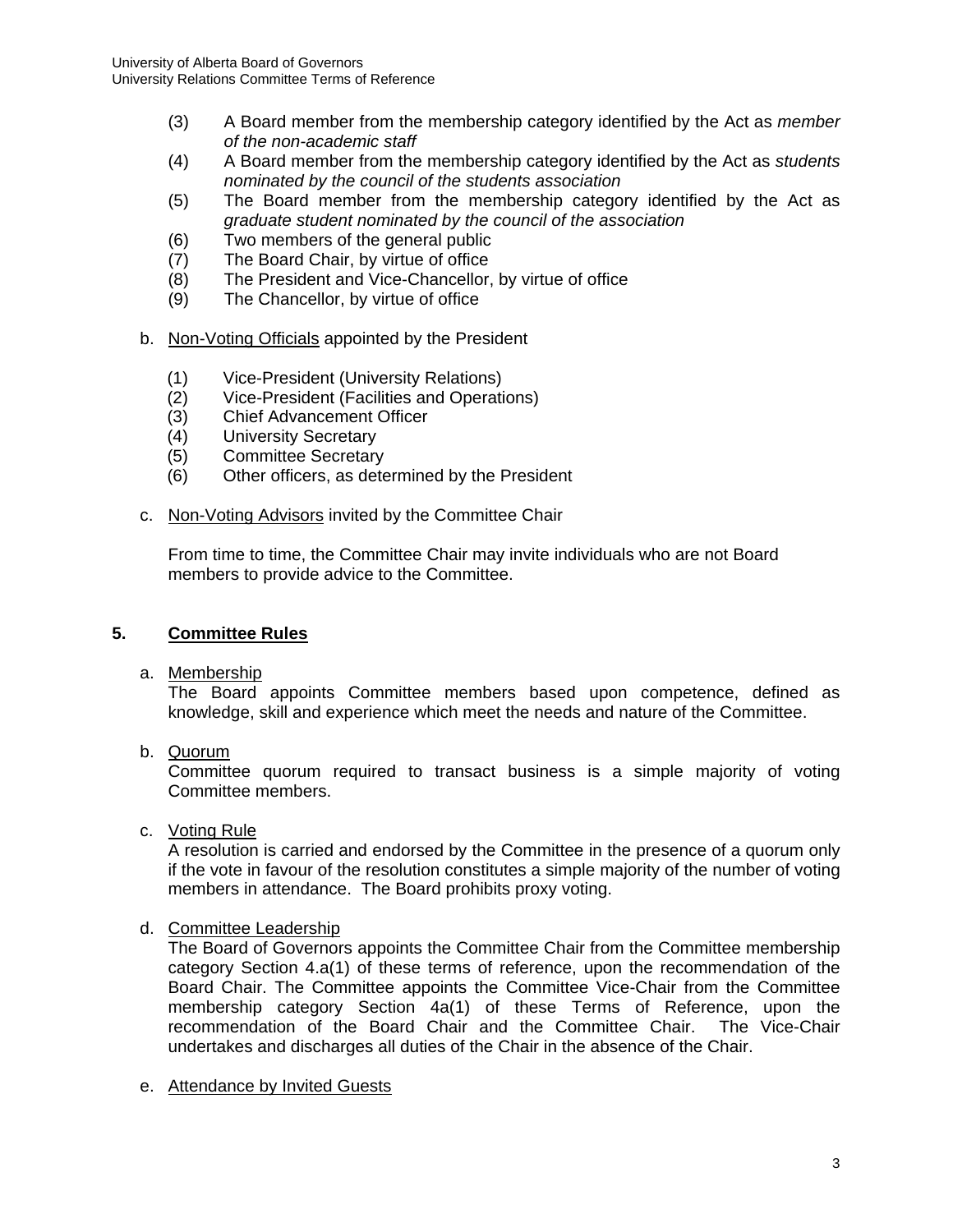The Committee Chair or the President may authorize the attendance of non-Committee members to attend a Committee meeting to offer expertise to the Committee's consideration of an issue. The Committee Chair may grant to these individuals the privilege of speaking but never the right to vote.

## f. Meeting Format

The Committee will normally meet in person to conduct its business but the Committee Chair may authorize meetings, member attendance and/or voting by means of electronic media.

## **Decision History:**

| Date       | Decision-Maker                            | Decision              |
|------------|-------------------------------------------|-----------------------|
| 2010-09-27 | <b>Community and Government Relations</b> | Recommendation to the |
|            | Committee                                 | <b>Board</b>          |
| 2010-10-15 | <b>Board of Governors</b>                 | Approval              |
| 2011-09-26 | <b>University Relations Committee</b>     | Recommendation to the |
|            |                                           | <b>Board</b>          |
| 2011-10-21 | <b>Board of Governors</b>                 | Approval              |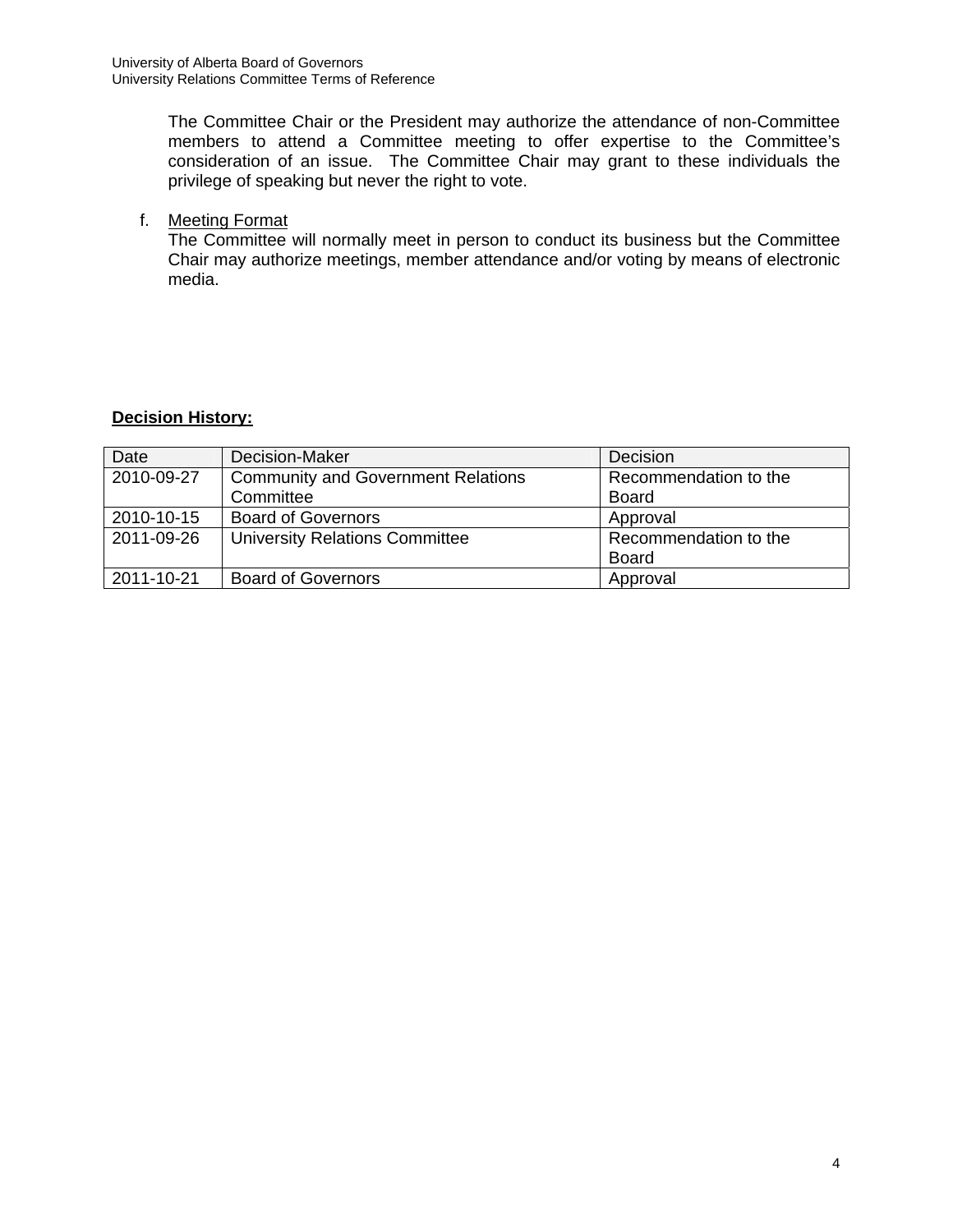<span id="page-52-0"></span>**DEVELOPMENT LEAD**: O'Neil Outar, Chief Advancement Officer



**Attachment 1** 

**VERSION # DRAFT DATE**: 2011 / 08/ 17 *NOTE*: *This header will be removed for UAPPOL publication*

| Go to: | <b>TOverview1</b> | <b>[Purnose]</b> | <b>IDALICY1</b> | <b>IDEFINITIONS1</b> | <b>IRELATED LINKSI</b> |
|--------|-------------------|------------------|-----------------|----------------------|------------------------|
|        |                   |                  |                 |                      |                        |

This document is the parent policy for any associated procedures or appendices. Questions regarding this policy should be addressed to the Office of Administrative Responsibility.

# **Prospect Management Policy**

| <b>Office of Accountability:</b>                | Office of Advancement                                                                    |
|-------------------------------------------------|------------------------------------------------------------------------------------------|
| <b>Office of Administrative Responsibility:</b> | Office of Advancement Services                                                           |
| Approver:                                       | Board of Governors (University Relations Committee)                                      |
| Scope:                                          | Compliance with University policy extends to all members<br>of the University community. |

## **Overview**

The Board of Governors of the University of Alberta is accountable for the effective and efficient stewardship of University funds. The University operates under the authority of the *Post-Secondary Learning Act, Statutes of Alberta*. The University of Alberta is a registered charity.

## Purpose

The purpose of the Prospect Management Policy is to guide the overall fund-raising efforts of the University of Alberta by promoting proactive and interactive strategic fund-raising. It is designed to help members of the Advancement community (professionals in fund-raising and alumni relations) perform at high levels of excellence while respecting, first and foremost, benefits to the University and donors' choices to support the area(s) of their greatest interest. It is neither a "prospect ownership system" nor a policy designed to restrict the activities of fund-raisers. Specifically it is designed to:

- Coordinate the management of relationships with current and potential donors to the University.
- Achieve strategic donor contacts and ensure coordinated cultivation and solicitation of current and prospective donors.
- Facilitate the sharing of accurate, timely information University-wide.
- Record, track the progress of, and report on prospective donor relationships to the University of Alberta. Preservation of institutional history and knowledge occurs through Contact Reports, tasks, a central file, and other records.
- Establish and support an active pipeline of potential donors (Prospect Pipeline).
- Foster interaction and communication among Advancement staff members and senior administrators.
- Meet University of Alberta strategic fund-raising goals.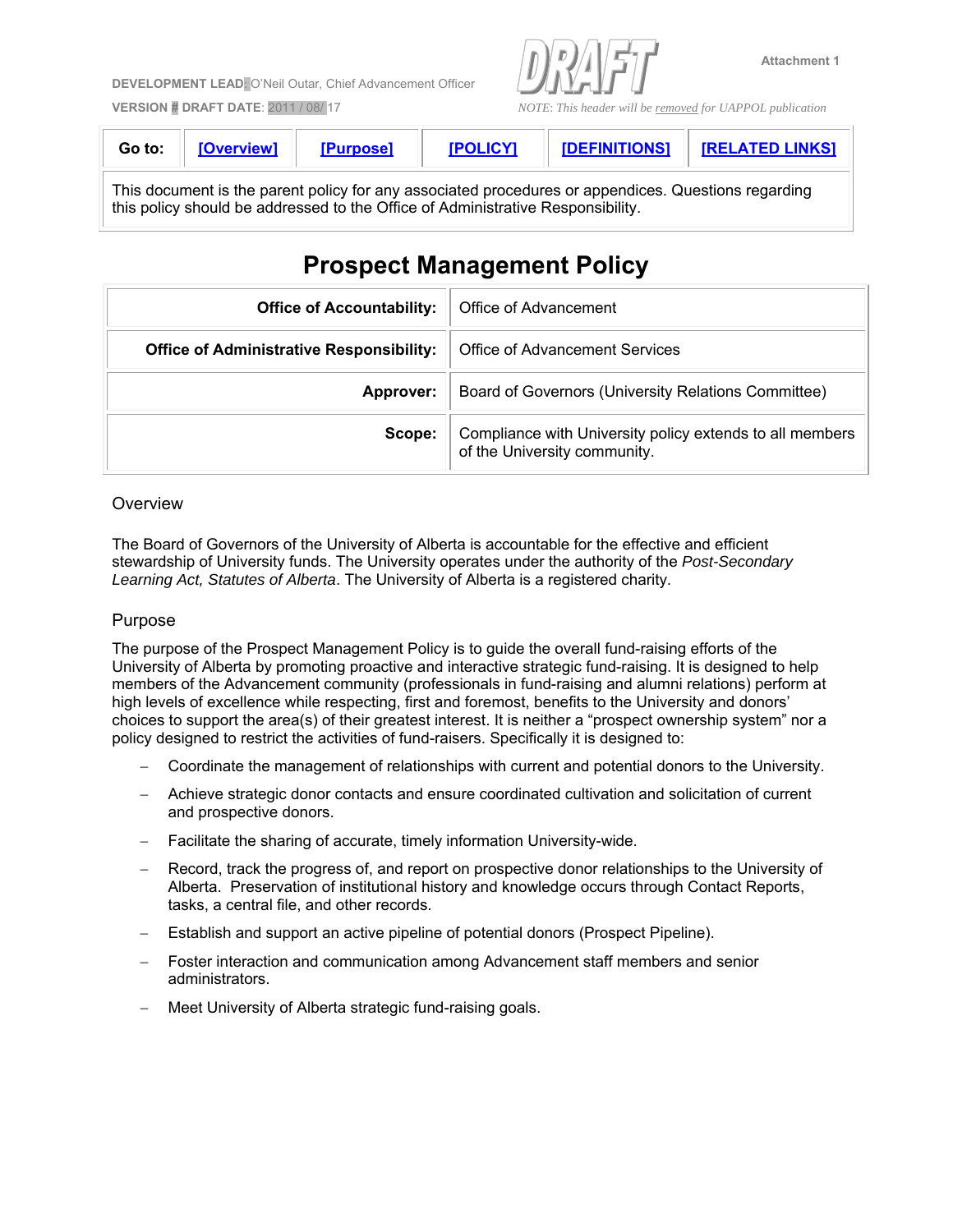**DEVELOPMENT LEAD**: O'Neil Outar, Chief Advancement Officer



**VERSION # DRAFT DATE**: 2011 / 08/ 17 *NOTE*: *This header will be removed for UAPPOL publication*

# **POLICY**

The University of Alberta will conduct its relationships with donors and prospective donors within the following:

## 1. CORE VALUES

The Prospect Management Policy at the University of Alberta has been developed with the following core values:

- Benefits to the University should be maximized in scope, size and relationship regardless of which sector of the University benefits.
- The wishes of the donor are paramount to the activity related to our work.
- Effective prospect management reflects an overarching goal to advance the overall objectives of the University's strategic plans, while encouraging collaboration, cooperation and participation of all individual units.
- The important roles played by many people over many years in the building of relationships that may result in gifts will be recorded, measured, acknowledged and respected.
- The Prospect Management Policy will be transparent, simple to understand, and respectful to those engaged in building relationships. This Policy will also provide formal structure to guide process; however, it will also ensure that a level of flexibility and responsiveness exists to address unforeseen opportunities.

## 2. CONFIDENTIALITY

Donor information is subject to public disclosure laws; therefore, discretion must be used when entering contact reports and other donor-related information into Advance, the University's relationship management database. The University of Alberta Prospect Management Policy is in compliance with the Government of Alberta's *Freedom of Information and Protection of Privacy Act (FOIP Act)*.

## 3. GUIDING PRINCIPLES

As authorized by the Board of Governors, the Chief Advancement Officer is responsible for the administration of the Prospect Management Policy. This responsibility is designated to the Senior Director, Office of Advancement Services. While the policy applies directly to staff who must implement it, the coordination process includes consultation with University officers, deans, directors, key faculty and fund-raising volunteer leadership to determine the most appropriate prospect assignments and solicitation strategies.

In determining the assignment of a donor/prospect to a manager, factors such as a prospect's giving history, demonstrated or stated areas of interest, degree relationship to the University, and institutional contacts are taken into account. The primary consideration in prospect assignment is the probability of maximizing a donor's engagement in support of one or more of the University's priorities. To achieve this, assignments may change with time. The materiality of the relationship between a current and/or prospective donor and their areas of interest within the University will be key to sustained and significant success.

# **DEFINITIONS**

Any definitions listed in the following table apply to this document only with no implied or intended institution-wide use. [▲Top]